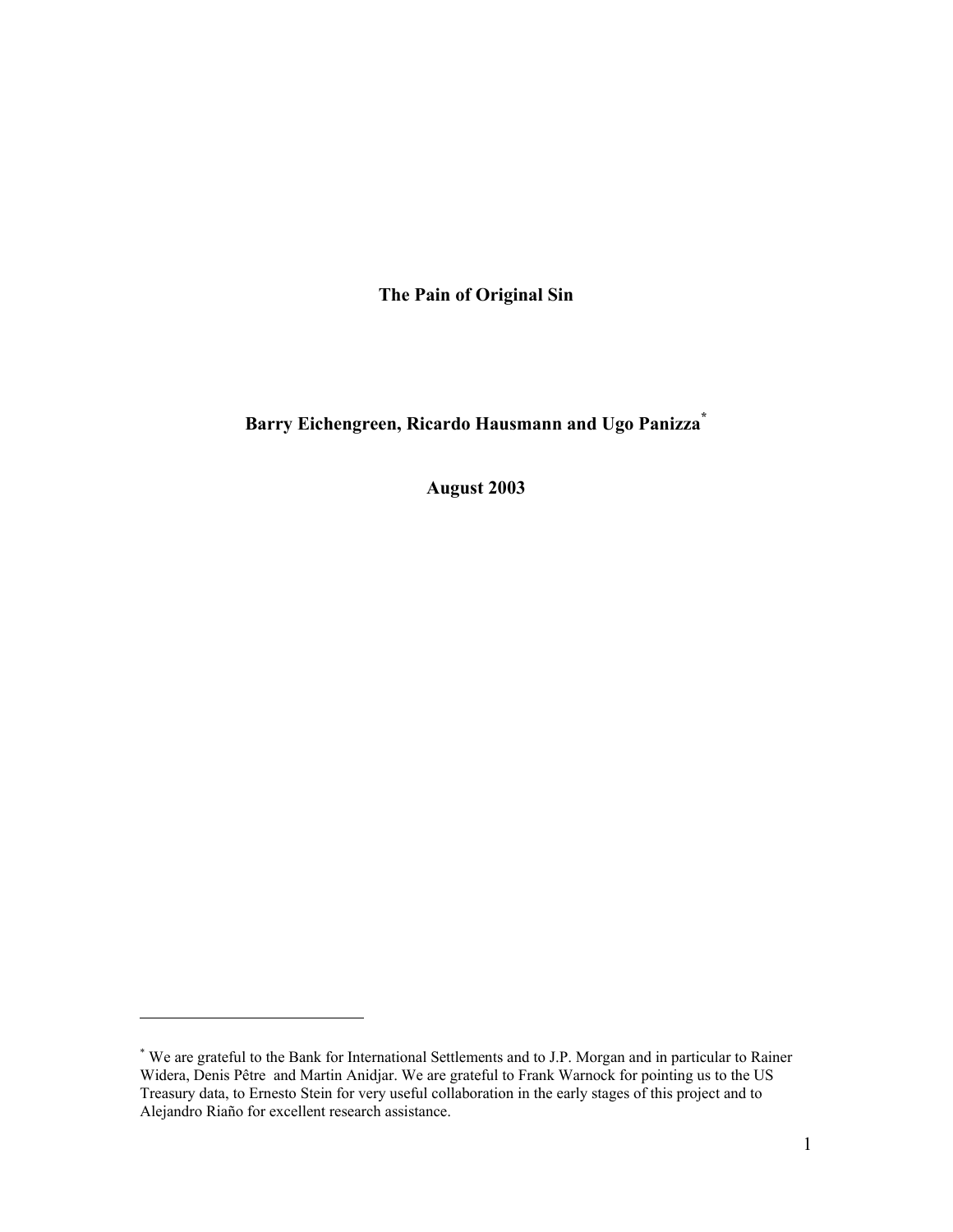# **1. Introduction**

If a country is unable to borrow abroad in its own currency  $-$  if it suffers from the problem that we refer to as "original sin" – then when it accumulates a net debt, as developing countries are expected to do, it will have an aggregate currency mismatch on its balance sheet. Of course, such a country can take various steps to eliminate that mismatch or prevent it from arising in the first place. Most obviously, it can decide not to borrow. A financially autarchic country will have no currency mismatch because it has no external debt, even though it still suffers from original sin as we define it. But this response clearly has costs; the country in question will forgo all the benefits, in the form of additional investment finance and consumption smoothing, offered by borrowing abroad. Alternatively, the government can accumulate foreign reserves to match its foreign obligations. In this case the country eliminates its currency mismatch by eliminating its net debt (matching its foreign currency borrowing with foreign currency reserves). But this too is costly: the yield on reserves is generally significantly below the opportunity cost of funds.

All of this might seem relatively inconsequential. The currency denomination of the foreign debt has not, until recently, figured prominently in theories of economic growth and cyclical fluctuations. Macroeconomic stability, according to the conventional wisdom, reflects the stability and prudence of a country's monetary and fiscal policies. The rate of growth of per capita incomes depends on rates of human and physical capital accumulation and on the adequacy of the institutional arrangements determining how that capital is deployed. Fine points like the currency in which a country's foreign debt is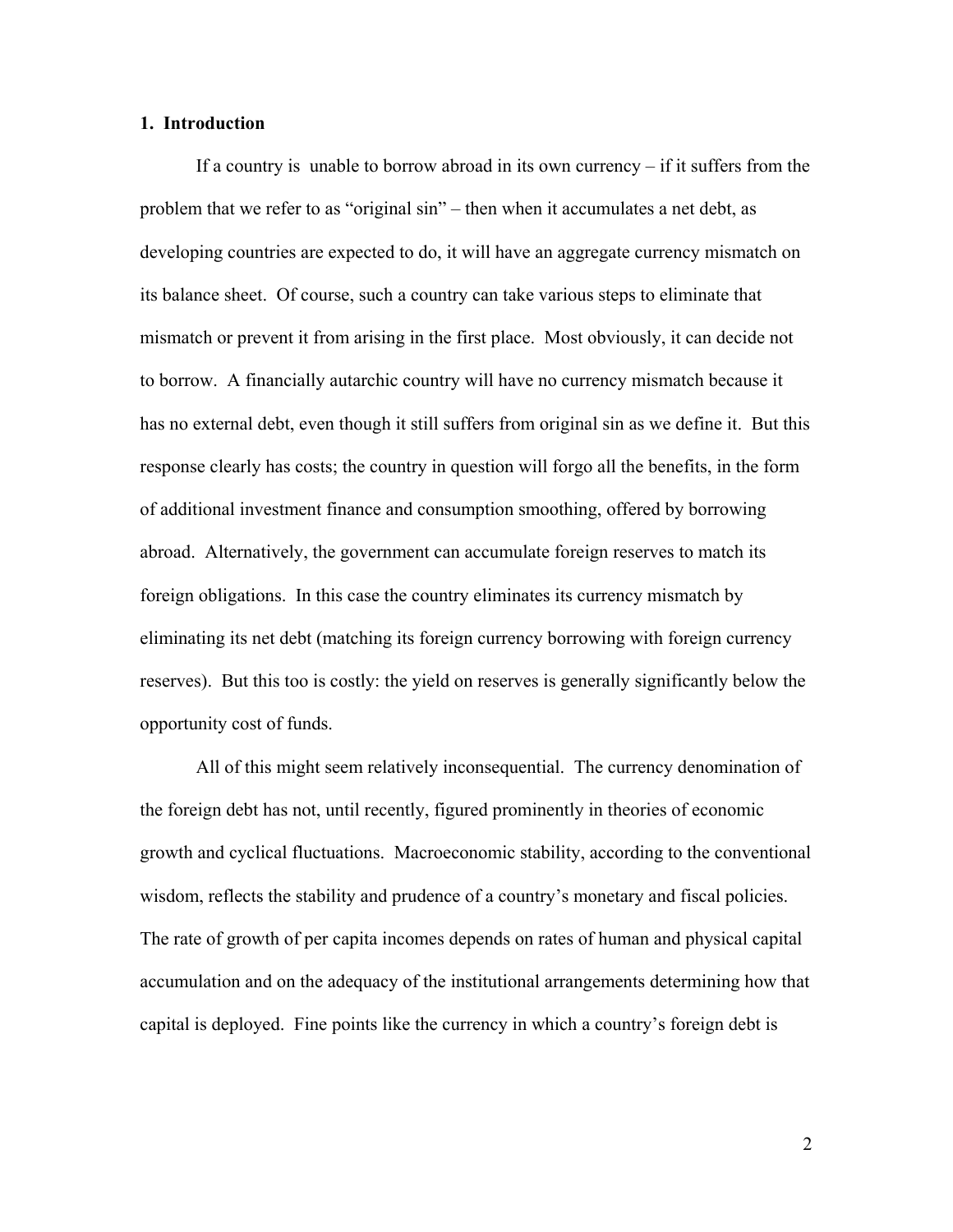denominated, by comparison, are regarded as specialized concerns of interest primarily to financial engineers.

In this chapter we show that neglect of this problem constitutes an important oversight. In particular, we show that the composition of external debt  $-$  and specifically the extent to which that debt is denominated in foreign currency  $-\mathrm{i}\mathrm{s}$  a key determinant of the stability of output, the volatility of capital flows, the management of exchange rates, and the level of country credit ratings. We present empirical analysis demonstrating that this 'original sin' problem has statistically significant and economically important implications, even after controlling for other conventional determinants of macroeconomic outcomes. We show that the macroeconomic policies on which growth and cyclical stability depend, according to the conventional wisdom, are themselves importantly shaped by the denomination of countries' external debts.

Establishing the importance of original sin for the macroeconomic outcomes of interest requires a precise measure of the phenomenon. Indeed, one reason why the problem of debt denomination has not received the attention it deserves may be that adequate information on its incidence and extent are not readily available. Thus, a contribution of this chapter is to develop a series of numerical indicators of original sin. In addition to demonstrating their importance for the macroeconomic variables relevant to our argument, we present the indicators themselves, country by country, so they can be used by other authors to analyze still other problems.

In Sections 2 and 3 of this chapter, we quantify the problem and characterize its incidence. Section 4 analyzes its effects – what we characterize as the pain of original sin.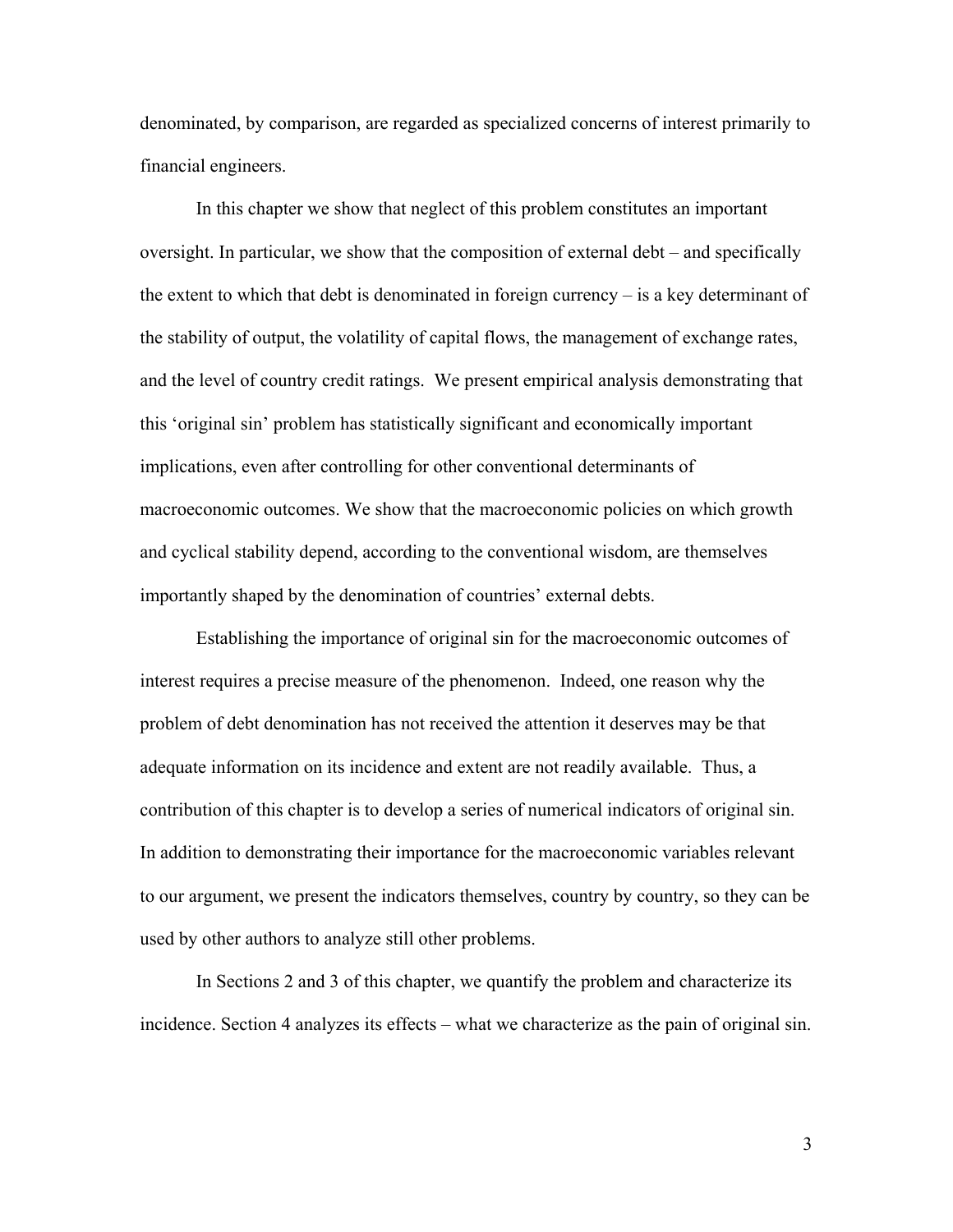This is followed by a brief conclusion and an appendix where we report the results of a battery of sensitivity analyses and present the underlying indicators.

#### **2. Facts about Original Sin**

Of the nearly \$5.8 trillion in outstanding securities placed in international markets in the period 1999-2001, \$5.6 trillion was issued in 5 major currencies: the US dollar, the euro, the yen, the pound sterling and Swiss franc. To be sure, the residents of the countries issuing these currencies (in the case of Euroland, of the group of countries) constitute a significant portion of the world economy and hence form a significant part of global debt issuance. But while residents of these countries issued \$4.5 trillion dollars of debt over this period, the remaining \$1.1 trillion of debt denominated in their currencies was issued by residents of other countries and by international organizations. Since these other countries and international organizations issued a total of \$1.3 trillion dollars of debt, it follows that they issued the vast majority of it in foreign currency. The measurement and consequences of this concentration of debt denomination in few currencies is the focus of this paper.

Table 1 presents data on the currency composition of bonded debt issued crossborder between 1993 in 2001. "Cross-border" means that Table 1 excludes local issues. We split the sample into two periods, demarcated by the introduction of the euro. The figures are the average stock of debt outstanding during in each sub-period. The information is organized by country groups and currencies of denomination. The first country group, financial centers, is composed of the US, the UK, Japan, and Switzerland; the second is composed of the Euroland countries; the third contains the remaining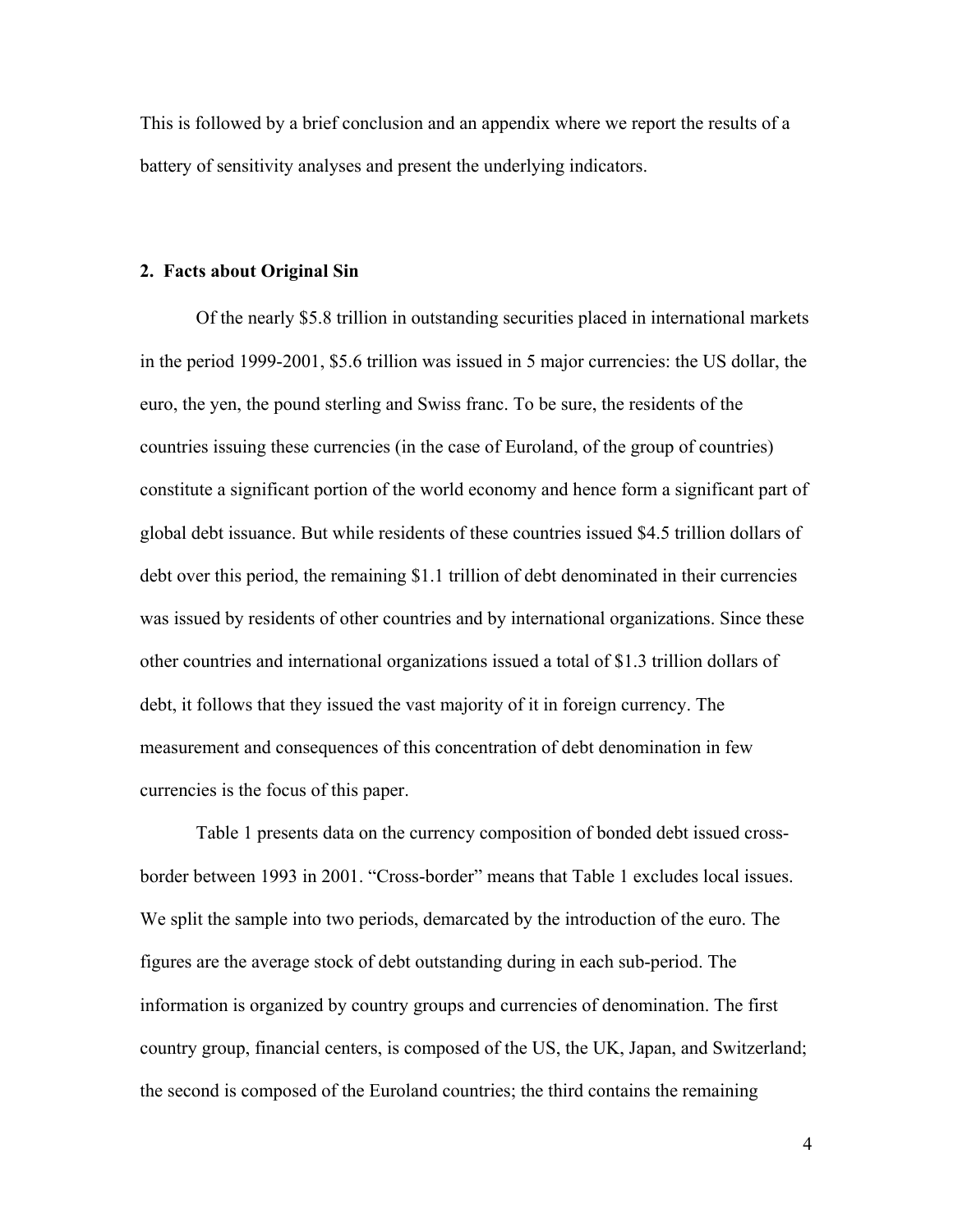developed countries; and the fourth is made up of the developing countries; we also report data on bond issues by the international financial institutions (since these turn out to be important below).

Column 1 presents the amount of average total stock of debt outstanding issued by residents of these country groups. Column 2 shows the corresponding percentage composition by country group. Columns 3 and 4 do the same for debt issued by residents in their own currency, while columns 5 and 6 look at the total debt issued by currency, independent of the residence of the issuer. Column 7 is the proportion of the debt that the residents of each country group issued in their own currency (the ratio of column 3 to column 1), while column 8 is the proportion of total debt issued in a currency relative to the debt issued by residents of those countries (the ratio of column 5 to column 1).

Notice that while the major financial centers issued only 34 percent of the total debt outstanding in 1993-1998, debt denominated in their currencies amounted to 68 percent of that total. In contrast, while other developed countries ex-Euroland issued fully 14 percent of total world debt, less than 5 percent of debt issued in the world was denominated in their own currencies. Interestingly, in the period  $1999-2001 - 6$  following the introduction of the euro – the share of debt denominated in the currencies of other developed countries declined to 1.6 percent. Developing countries accounted for 10 percent of the debt but less than one per cent of the currency denomination in the 1993- 1998 period. This, in a nutshell, is the problem of original sin.

When we look at the currency denomination of the debt issued by residents, we see that residents of the major financial centers chose to denominate 68.3 percent of it in their own currency in 1999-2001, while the residents of Euroland used the euro in 56.8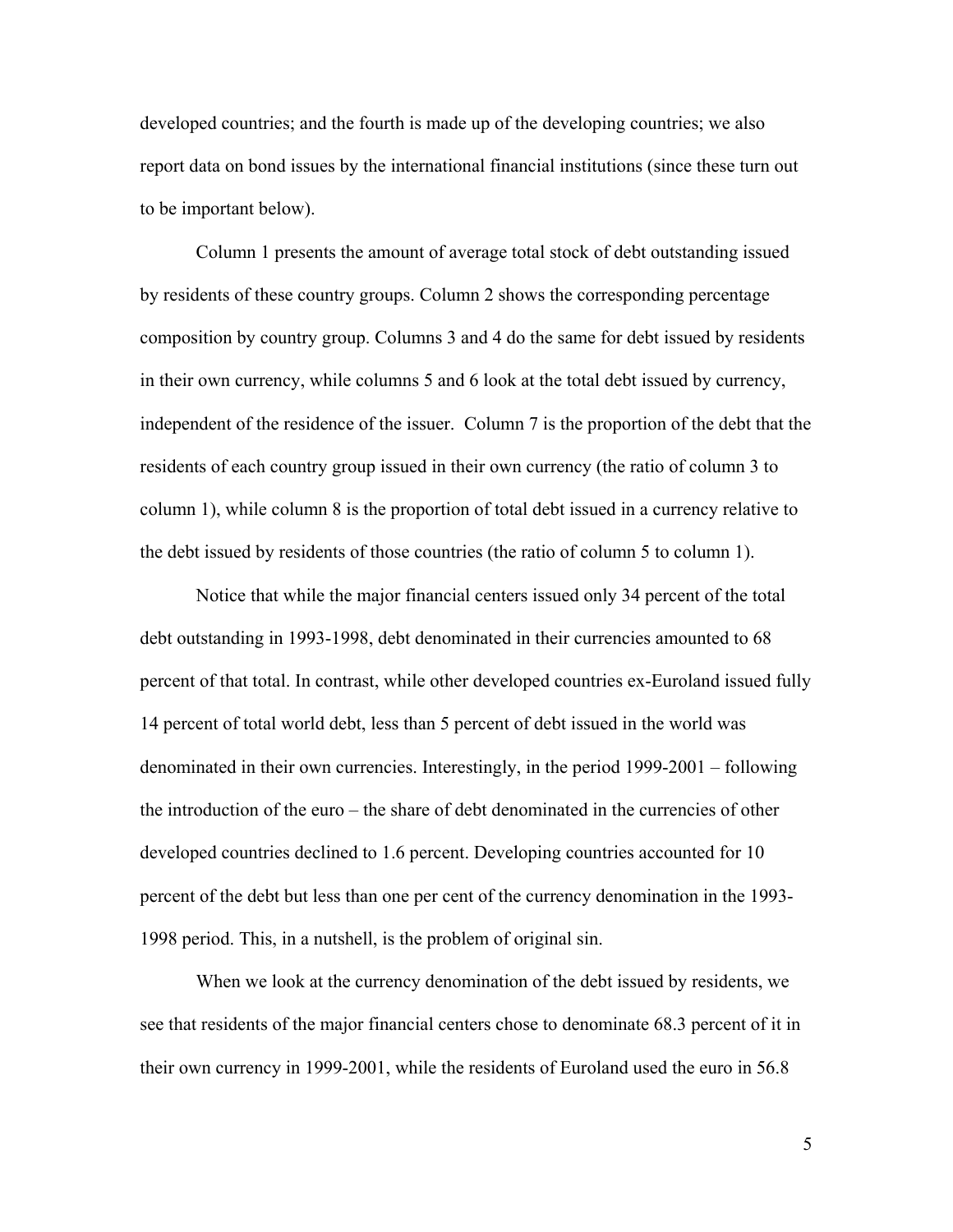percent of their cross-border bond placements. This figure is substantially higher than the 23.2 percent which they chose to denominate in their own currency in 1993-1998, before the introduction of the euro. In that earlier period, the other developed countries issued 17.6 percent of their debt in their own currencies, a number not too different from that for the Euroland countries; in the recent period, however, this number has declined to 9.6 percent. The number for developing countries is an even lower 2.7 percent.

It is sometimes possible for countries to borrow in one currency and swap their obligations into another. Doing so requires, however, that someone actually issue debt in the domestic currency (otherwise there is nothing to swap). Column 8 takes this point on board and is therefore a better measure of a country's ability to borrow abroad in its own currency than column 7, in the sense that when the ratio in column 8 is less than 1, it indicates that there are not enough bonds to do the swaps needed to hedge the foreign currency exposure of residents.

Column 8 reveals that in 1999-2001 the ratio of debt in the currencies of the major financial centers to debt issued by their residents was more than 150 per cent. (This, in a sense, is what qualifies them as financial centers.) This ratio drops to 91.3 percent for the Euroland countries, to 18.8 percent in the other developed countries (down from 32.9 percent in the previous period), and to 10.9 percent for the developing nations. Notice that after the introduction of the euro, Euroland countries narrow their gap with the major financial centers while other developed countries converge towards the ratios exhibited by developing nations.

Figure 1 plots the cumulative share of total debt instruments issued in the main currencies (the solid line) and the cumulative share of debt instruments issued by the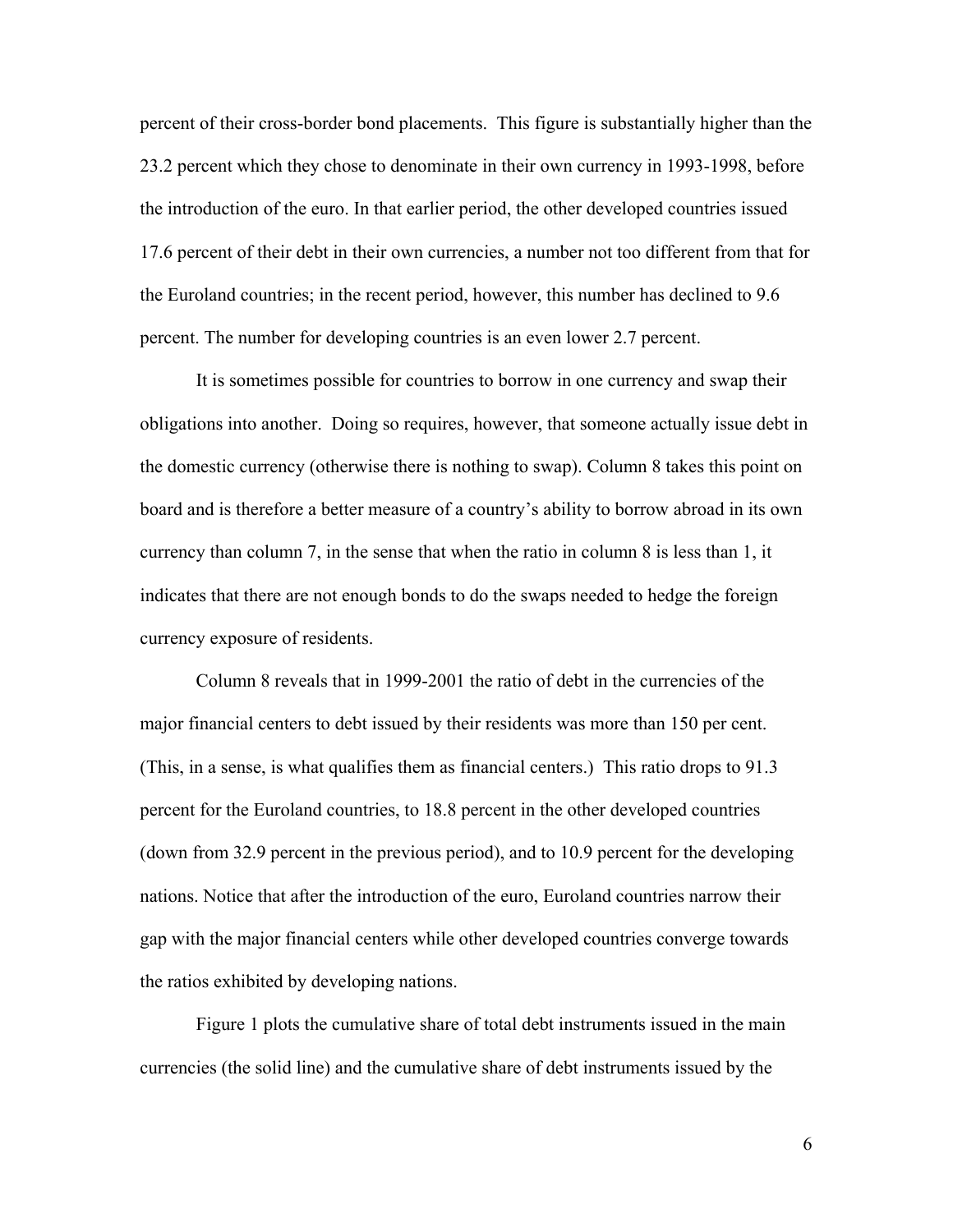largest issuers (the dotted line). The gap between the two lines is striking. While 87 percent of debt instruments are issued in the 3 main currencies (the US dollar, the euro and the yen), residents of these three countries issue only 71 percent of total debt instruments. The corresponding figures for the top five currencies, 97 and 83 percent, respectively, tell the same story.

Table 2 presents similar information for cross-border claims by international banks reporting to the Bank for International Settlements. These data only distinguish the five major currencies (US dollar, euro, Swiss franc, British pound, and Japanese yen) and an "other currency" category. The table shows that of \$7.8 trillion in cross-border bank claims, 81 percent are denominated in the 5 major currencies. While we cannot know how much is actually issued in each borrower's currency, we can safely say that the bulk of the debt in the developing world and in the developed countries outside the issuers of the major currencies is also in foreign currency.

One possible problem with the data of Table 1 is that it only captures cross-border bond issuance and does not capture the nationality of the bond*holder*, only the place of issue. So, it may be the case that countries do their local currency funding in the local market and their foreign currency funding abroad. Foreigners willing to hold domestic currency bonds would just purchase them in the local markets. These domestically issued but foreign owned domestic currency bonds would not be included in Table 1. To address this issue we look at the currency composition of the international securities held by US residents, independently of the place of issue.

According to the US Treasury (Table 3), these securities amounted to USD 647 billion at the end of 2001. However, of these securities USD 456 billion or 70.4 percent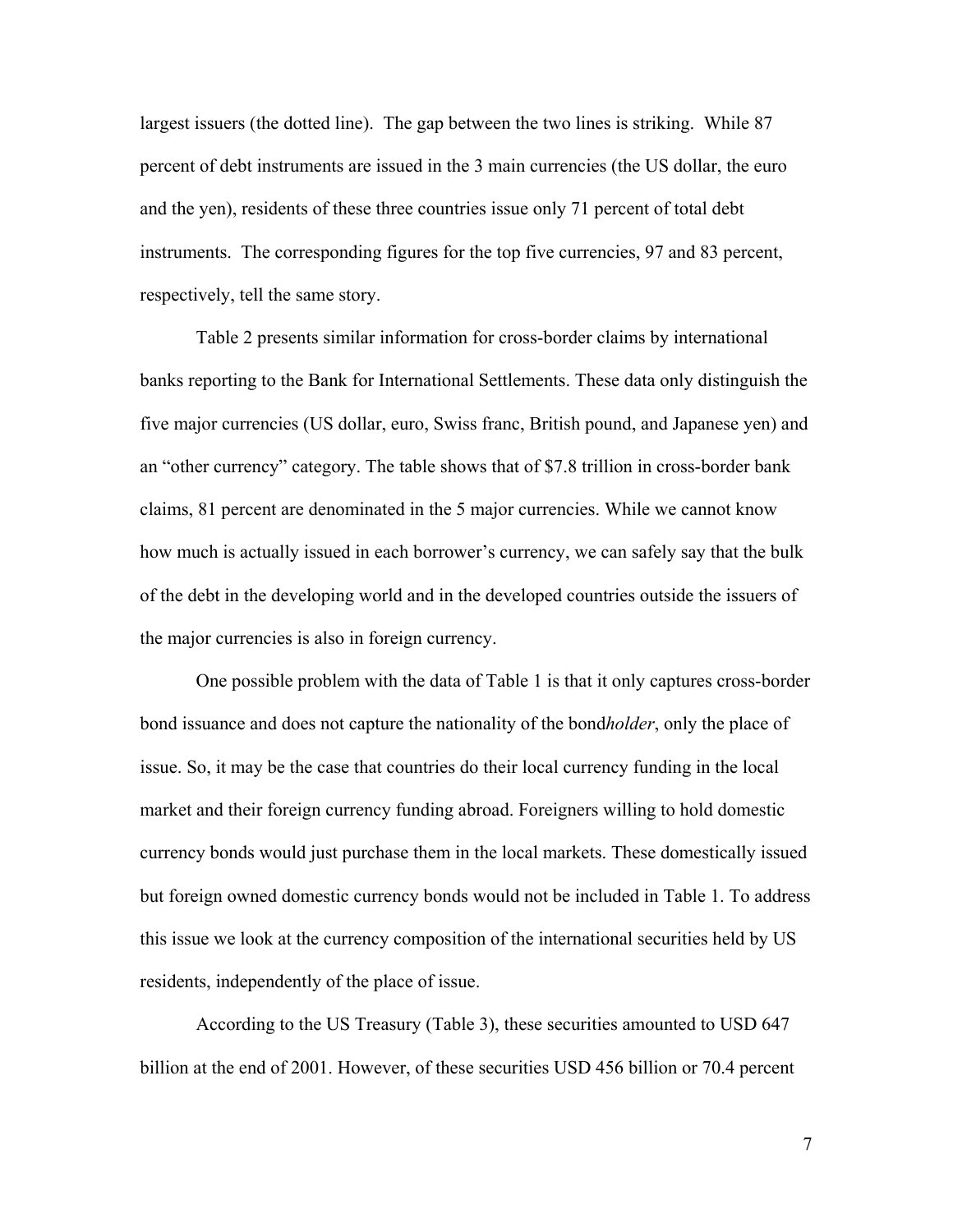were denominated in US dollars. This indicates that the willingness of US investors to expose themselves to foreign credit risk is significantly higher than their willingness to expose themselves to foreign currency risk: they hold more claims on foreigners than claims in foreign currency. Moreover, if we include the exposure to the euro, the yen and the British pound and the Canadian dollar, the total foreign exposure of US investors denominated in major currencies amounts to 97 percent of the total. In the case of developing countries, while US investors held USD 84 billion in securities issued by developing countries, only 2.6 billion (or 3.1 percent) was denominated in local currency. The message of Table 3 is similar to that of Table 1: global investors denominate their claims predominantly in very few currencies. The willingness to hold foreign securities is significantly larger than the willingness to hold them in foreign currency, except for a few major currencies.

All this points to the fact that original sin is a global phenomenon. It is not limited to a small number of problem countries. It seems to be associated with the fact that the vast majority of the world's financial claims are denominated in a small set of currencies. In turn this suggests that the problem may have something to do with observed patterns of portfolio diversification  $-$  or its absence. We develop this point in Chapter 9.

# **3. Measuring Original Sin**

To develop indices of original sin, we use the data on securities and bank claims used to construct Tables 1 and 2. We start with the securities data set, which provides a full currency breakdown.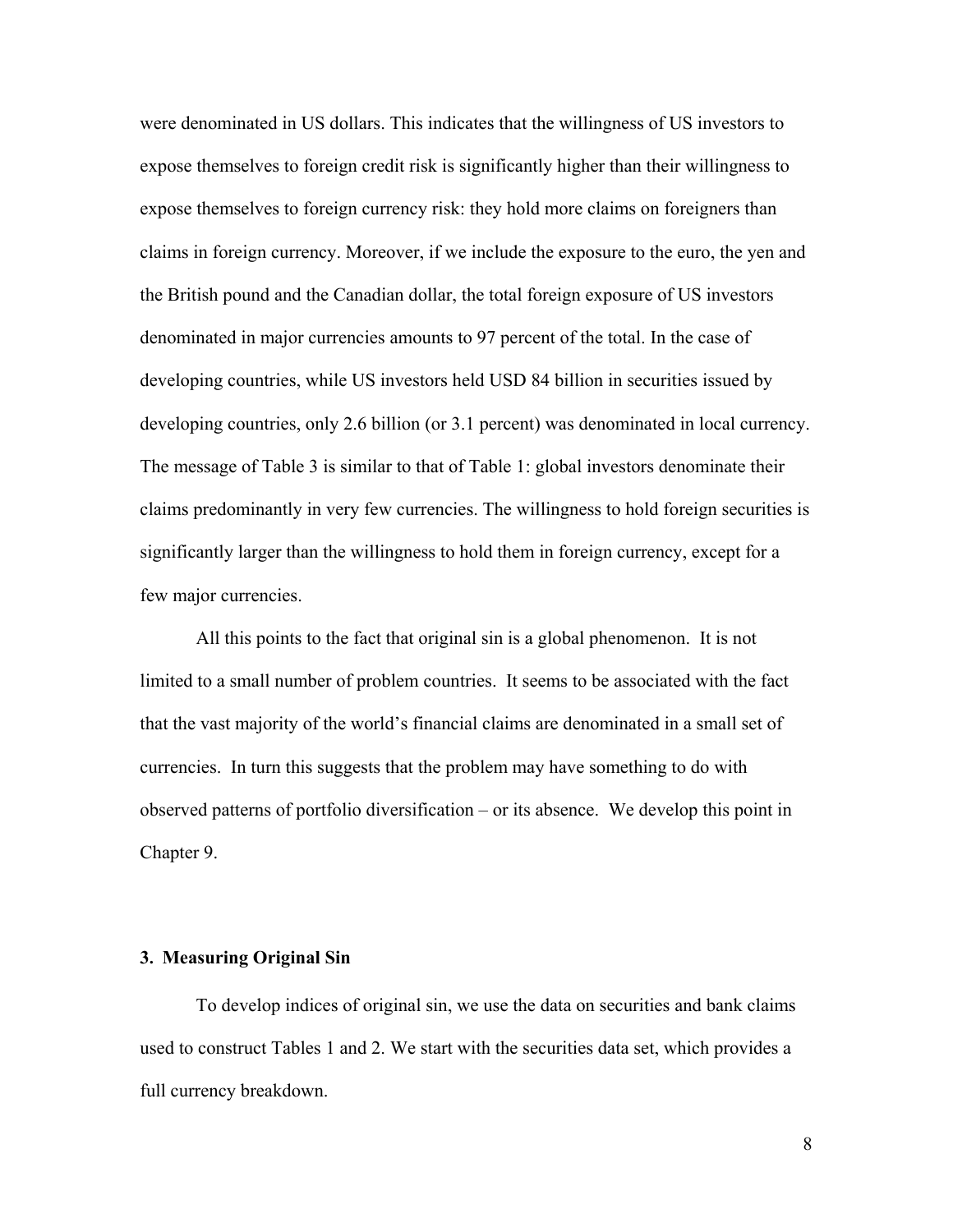Our first indicator of original sin (*OSIN*1) is one minus the ratio of the stock of international securities issued by a country in its own currency to the total stock of international securities issued by the country. That is, $\frac{1}{2}$ 

$$
OSIN1_i = 1 - \frac{Securities issued by country i in currency i\nSecurities issued by country i
$$

Thus, a country that issues all its securities in own currency would get a zero, while a country that issues all of them in foreign currency would get a 1 (the higher the value, the greater the sin). We also compute a variant of OSIN1 by using the data on security holding by US investors (*USSIN1*).

OSIN1 has two drawbacks. First, it only covers securities and not other debts. Second, it does not take account of opportunities for hedging currency exposures through swaps. We deal with these issues next. Consider the following ratio:

$$
INDEXA_i = \frac{Security + Loss is used by country i in major currencies}{Security + Loss is used by country i}
$$

*INDEX*A has the advantage of increased coverage. (It also has the disadvantage of not accounting for the debt denominated in foreign currencies other than the majors; we address this problem momentarily). To capture the scope for hedging currency exposures via swaps, we also consider a measure of the form:

 $$ 

 $\overline{a}$ 

*INDEX*B accounts for the fact, discussed above, that debt issued by other countries in one's currency creates an opportunity for countries to hedge currency

<sup>&</sup>lt;sup>1</sup> We follow Hausmann et al. (2001) but extend their sample from 30 to 90 countries and update it to the end of 2001.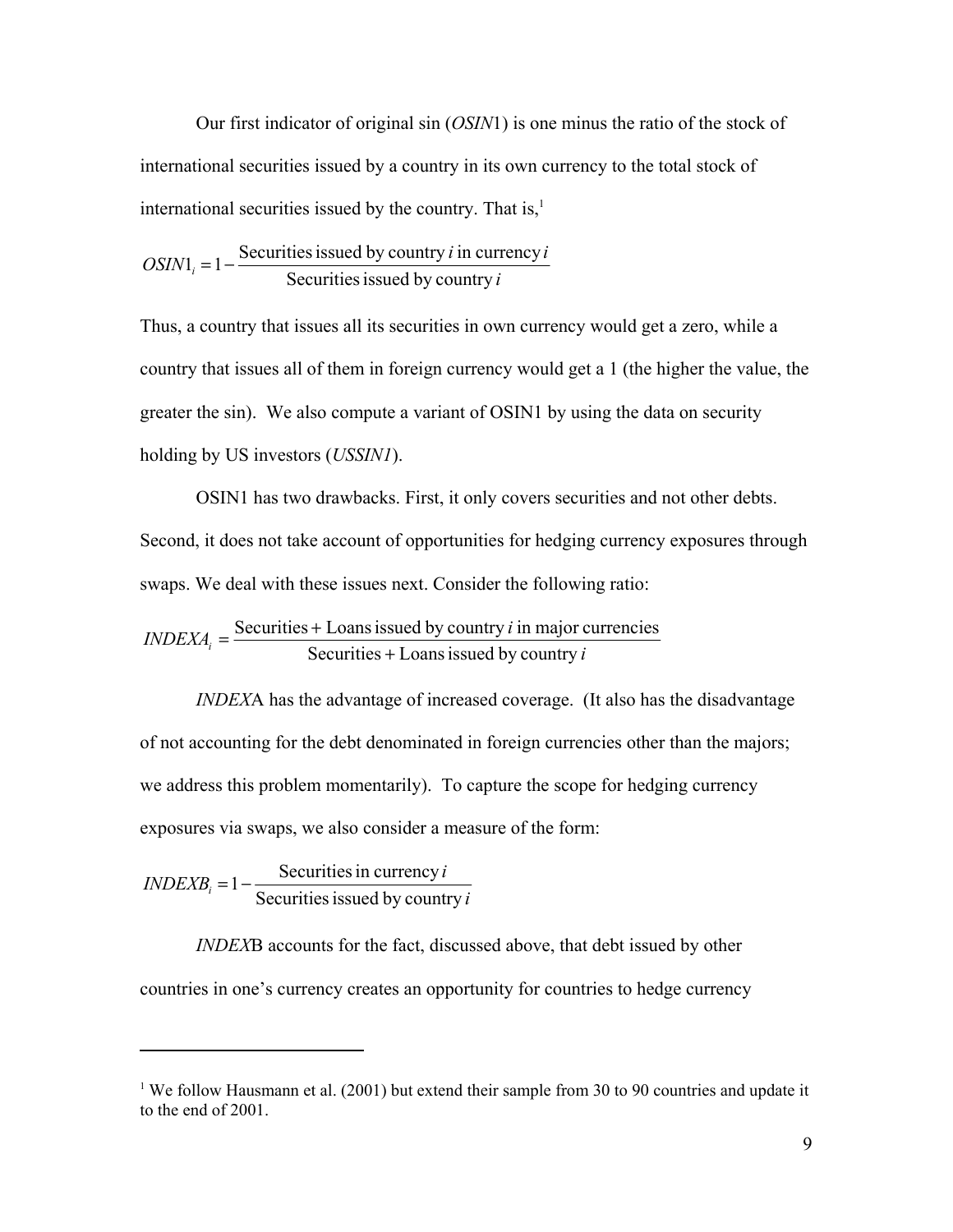exposures via the swap market. Notice that this measure can take on negative values, as it in fact does for countries such as the US and Switzerland, since there is more debt issued in their currency than debt issued by nationals. However, these countries cannot hedge more than the debt they have. Hence, they derive scant additional benefits from having excess opportunities to hedge. We therefore substitute zeros for all negative numbers, producing our third index of original sin:

$$
OSIN3_i = \max\left(1 - \frac{\text{Securities in currency } i}{\text{Securities issued by country } i}, 0\right)
$$

 We are now in a position to refine *INDEX*A. Recall that *INDEX*A understates original sin by assuming that all debt that is not in the 5 major currencies is denominated in local currency. This may be a better approximation for countries with some capacity to issue debt in their own currencies. However, if this is so, it should be reflected in *OSIN*3 because it means that someone – either a resident or a foreign entity – might have been able to float a bond denominated in that currency. If this is not the case, this provides information about the likelihood that the bank loans not issued in the 5 major currencies, were denominated in some other foreign currency. We therefore replace the value of *INDEXA* by that of *OSIN*3 in those cases where the latter is greater than the former.<sup>2</sup> Hence we propose to measure *OSIN*2 as:

 $OSIN2_i = \max(INDEXA_i, OSIN3_i)$ 

 $\overline{a}$ 

Notice that *OSIN*2 ≥ *OSIN*3 by construction and that, in most cases, *OSIN*1 ≥ *OSIN*2.

 $2<sup>2</sup>$  If the composition of the bank debt was the same as that of securities then OSIN3 should be smaller than *INDEX*A, since it includes not only debt issued by residents but also that issued by foreigners. When OSIN3 is greater than *INDEX*A, it is informative of a potential underestimate of original sin.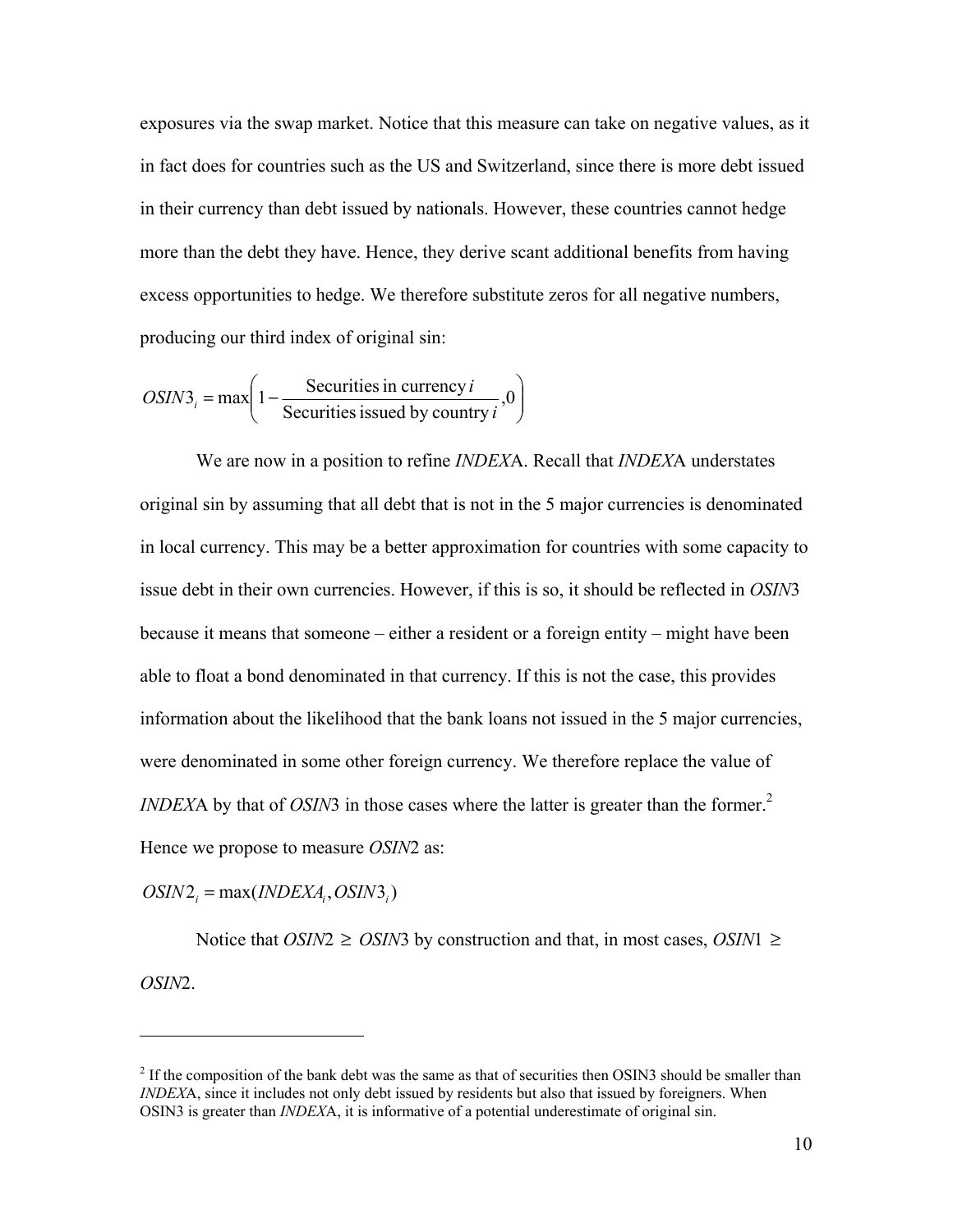Table 4 presents the average of these four indexes for the different country groupings and different parts of the developing world. (The individual country values can be found in Appendix Table A1.) As before, we observe the lowest numbers for the major financial centers, followed by Euroland countries (which exhibit a major reduction in original sin after the introduction of the euro). Other developed countries exhibit higher values, while the highest values are for the developing world (Figure 2). The lowest values in the developing world are in Eastern Europe, while the highest are in Latin America.

Original sin from the perspective of US investors (USSIN1) is similar to the one we observe with the BIS data. There is a strong positive correlation between USSIN1 and each of OSIN1 (0.64, p-value 0.00) and OSIN3 (0.50, p-value 0.00). As in the case, of OSIN3, the developing countries with the lowest values of USSIN1 (below 0.9) are South Africa, Czech Republic, Poland, and Taiwan (Hungary has a low value in USSIN1 but a higher values in OSIN3).

Table 5 lists countries with measures of *OSIN*3 below 0.8 in 1999-2001, excluding the financial centers. Among the countries with the least original sin are several future Eastern European accession countries and overseas regions of European settlement (Canada, Australia, New Zealand and South Africa). Notice further that both fixed-rate Hong Kong and floating-rate Singapore and Taiwan appear on this list, raising questions about whether any particular exchange rate regime poses a barrier to redemption.<sup>3</sup> In fact, the countries listed in Table 5 are equally distributed among fixers, floaters and countries with an intermediate regime (Figure 3).

<sup>&</sup>lt;sup>3</sup> We return to this issue in Chapter 9 below.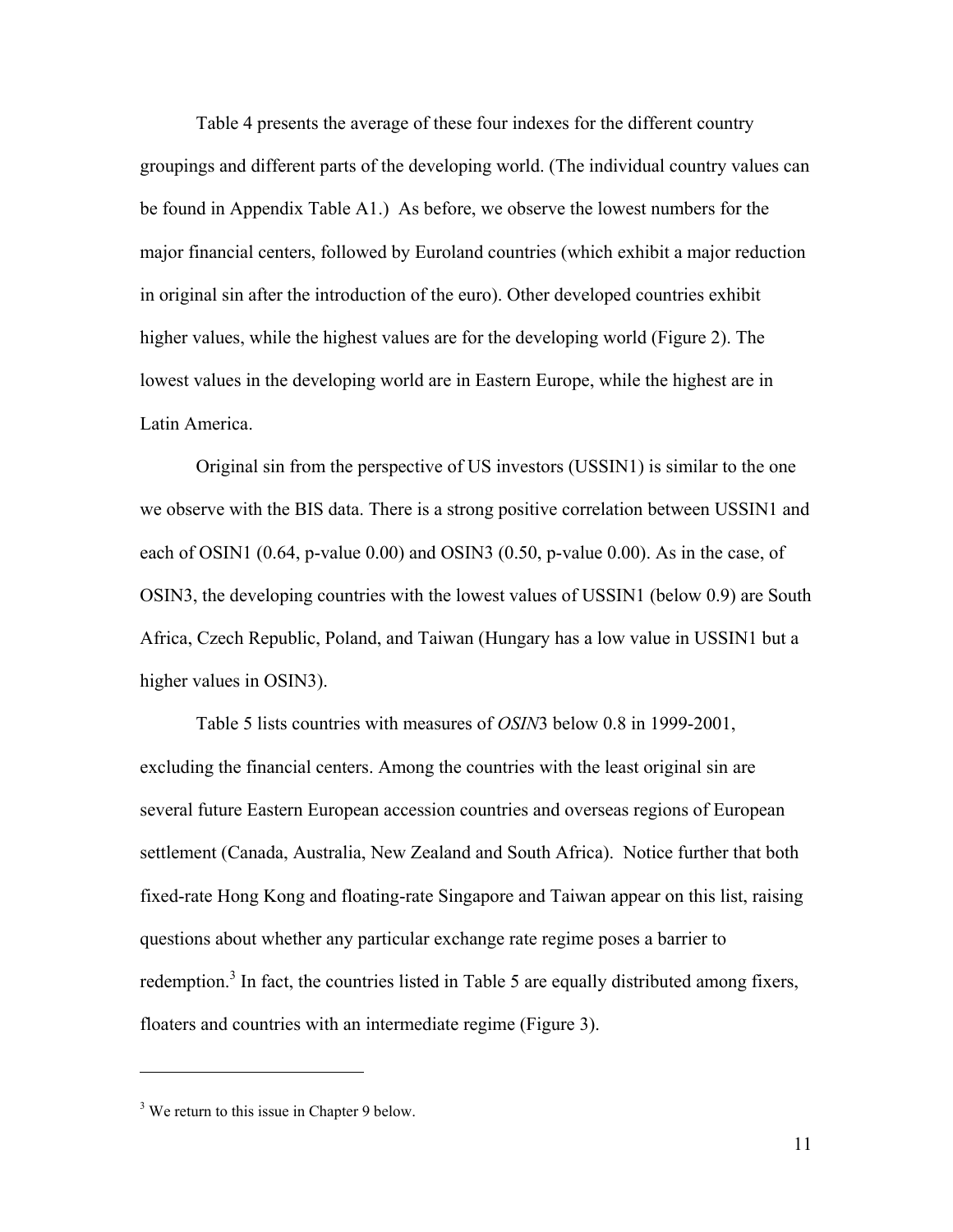Original sin is also persistent, to a surprising extent. Flandreau and Sussman in Chapter 6 below present a three-way classification of original sin circa 1850, based on whether countries placed bonds in local currency, indexed their debt to gold (included gold clauses in their debts), or did some of both. Table 6 shows the mean value of *OSIN*3 in the 1993-1998 period for each of the three groups distinguished by Flandreau and Sussman. *OSIN*3 is highest today in the same countries that had gold clauses in their debt in the  $19<sup>th</sup>$  century (average 0.86) and lowest for countries that issued domestic debt (average 0.34) and intermediate in countries that issued both gold-indexed and domesticcurrency debt (average 0.53); hence, there is a high correlation between original sin then and now. The standard t test suggests that countries that exclusively issued debt with gold clauses in the 1850s suffer from significantly higher levels of original sin today than either countries that issued both gold-indexed and domestic-currency debt (p-value =  $0.016$ ) or those that issued exclusively in local currency (p-value = 0.000).

In their original formulation, Eichengreen and Hausmann (1999) defined original sin as "a situation in which the domestic currency cannot be used to borrow abroad, *or to borrow long term, even domestically* [emphasis added]. While the focus of this book and this chapter is the inability to borrow abroad in domestic currency (what we call *international* original sin), we also computed an index for the capacity of a country to borrow at long maturities domestically (which we refer to as domestic original sin). There are two reasons for deriving such an index. First of all, it would be important to know to what extent these two issues are related or are in fact two different types of issues. Second, it has been argued that creating a domestic market in own currency is a necessary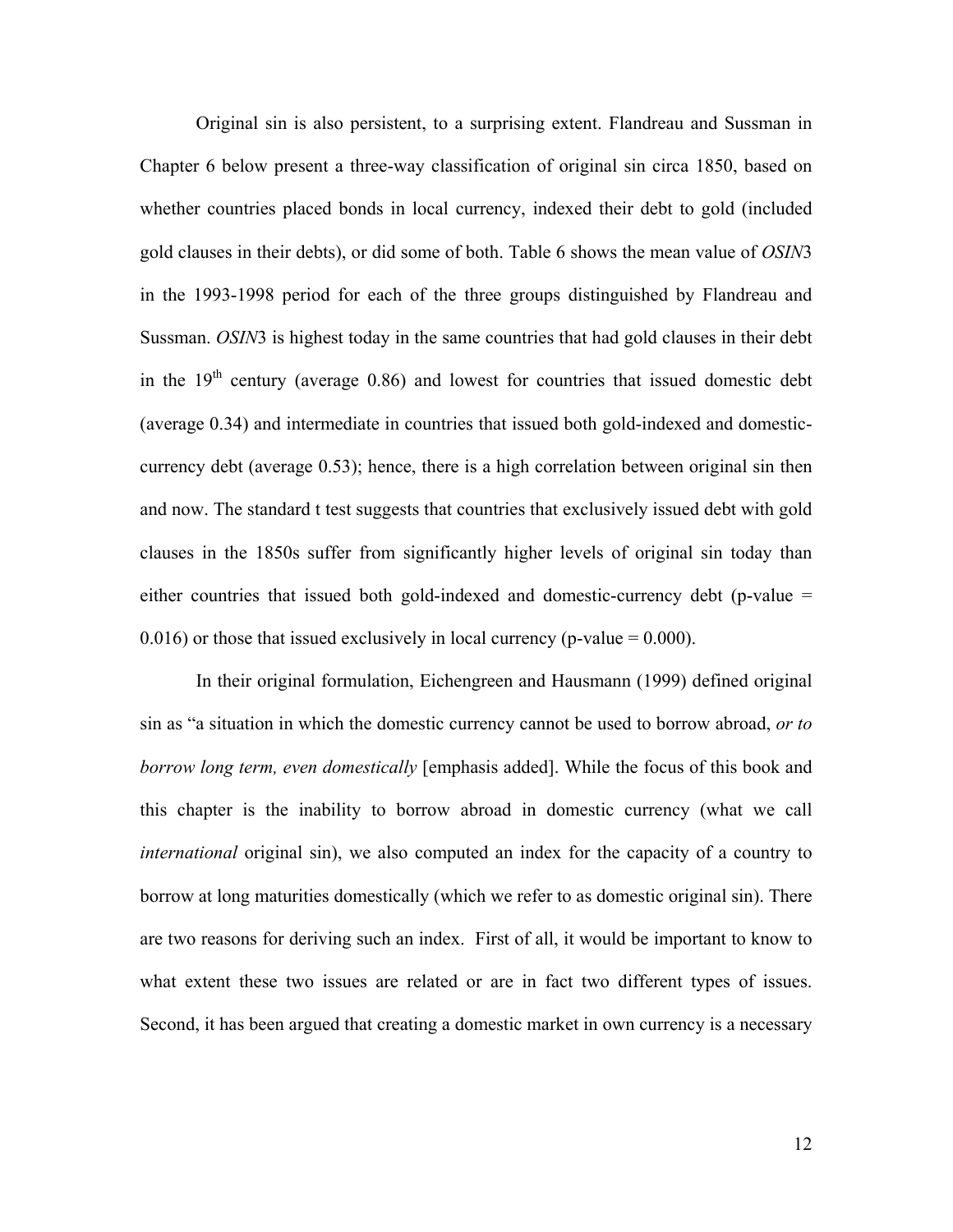condition for inducing foreigners to use a country's currency (Tirole, 2002). We would like to shed some light on these issues both here and in Chapter 9.

Our main source of information is J.P. Morgan's (2002, 2000, 1998) "Guide to Local Markets" that reports detailed information on domestically traded public debt for 22 emerging market countries. J.P. Morgan also provides information on the presence of domestic private debt instruments and shows that in most countries (the exceptions being Singapore, South Korea, Taiwan, and Thailand) this is a negligible component of traded debt.

J.P. Morgan reports data on total outstanding domestic government bonds and the main characteristics (total amount, maturity, currency, and coupon) of the various government bonds present in each market. We classify the bonds listed by J.P. Morgan according to their maturity, currency, and coupon (fixed and indexed rate). In particular, we divide outstanding government bonds into 5 categories: (i) long-term domestic currency fixed rate (DLTF); (ii) short-term domestic currency fixed rate (DSTF); (iii) long-term (or short-term) domestic currency debt floating rate debt, i.e. indexed to an interest rate (DLTII); (iv) long-term domestic currency debt indexed to the price level (DLTIP); and (v) foreign currency debt (FC). Using the above information, we compute the following indicator of domestic Original  $Sin^4$ 

$$
DSIN = \frac{FC + DSTF + DLTII}{FC + DLTF + DSTF + DLTII + DLTIP}
$$

<sup>&</sup>lt;sup>4</sup> Hausmann and Panizza (2003) discuss alternative indicators of domestic original sin.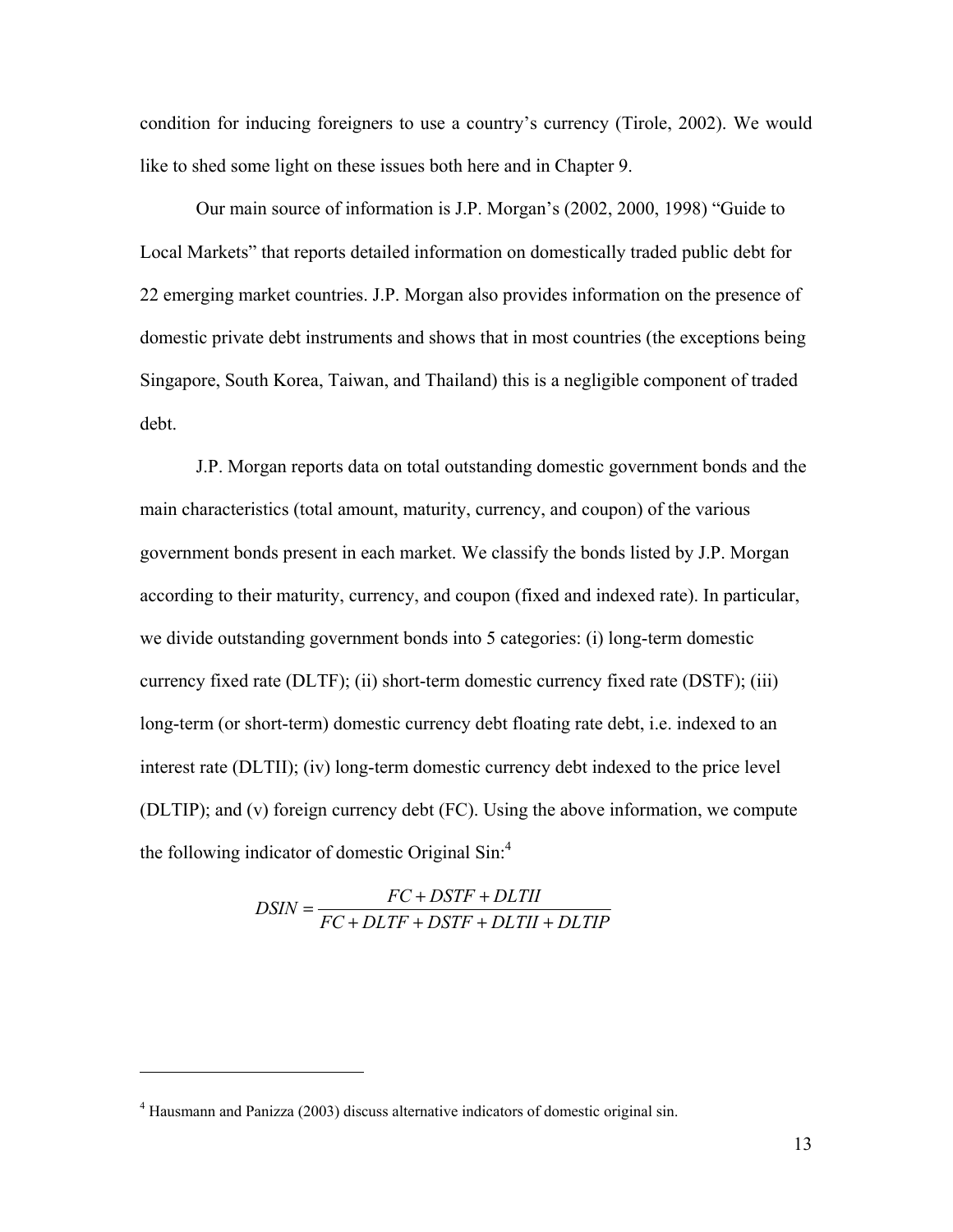Our definition of domestic original sin focuses on both foreign currency debt and domestic currency short-term debt (or long-term but floating so that it has very little duration risk). It should be clear that while the definition focuses on total debt, we only have information on traded debt (and mostly public debt). Hence, our index does not include information on bank loans. Table 7 ranks countries according to the domestic original sin index. We find that more than half of the countries in our sample have indexes that are above 50 percent. Only 5 out of the 22 countries of Table 7 have more than three-quarters of their public debt in long-term fixed rate domestic currency bonds. Figure 4 organizes the 21 countries for which we have measures of their ability to borrow internationally in local currency (OSIN3) and domestically at long maturities and fixed rates in local currency (DSIN). At first glance, it is clear that the two concepts are rather poorly correlated, indicating that they are not just two sides of the same coin, as the Eichengreen and Hausmann 1999 definition implied. Looking more in detail at the data, we split the sample according to whether the respective values of these two variables are above or below 0.75. The resulting four quadrants are telling. The first quadrant is empty: there are no countries that can borrow abroad in local currency, but have small long-term fixed-rate domestic markets. This suggests that domestic market development is a necessary condition for redemption from original sin. However, the graph also shows that it is not a sufficient condition: while there are 8 countries that suffers from both types of sin (second quadrant) and 6 countries have achieved redemption in both dimensions (fourth quadrant), 7 countries suffer from international original sin, while having been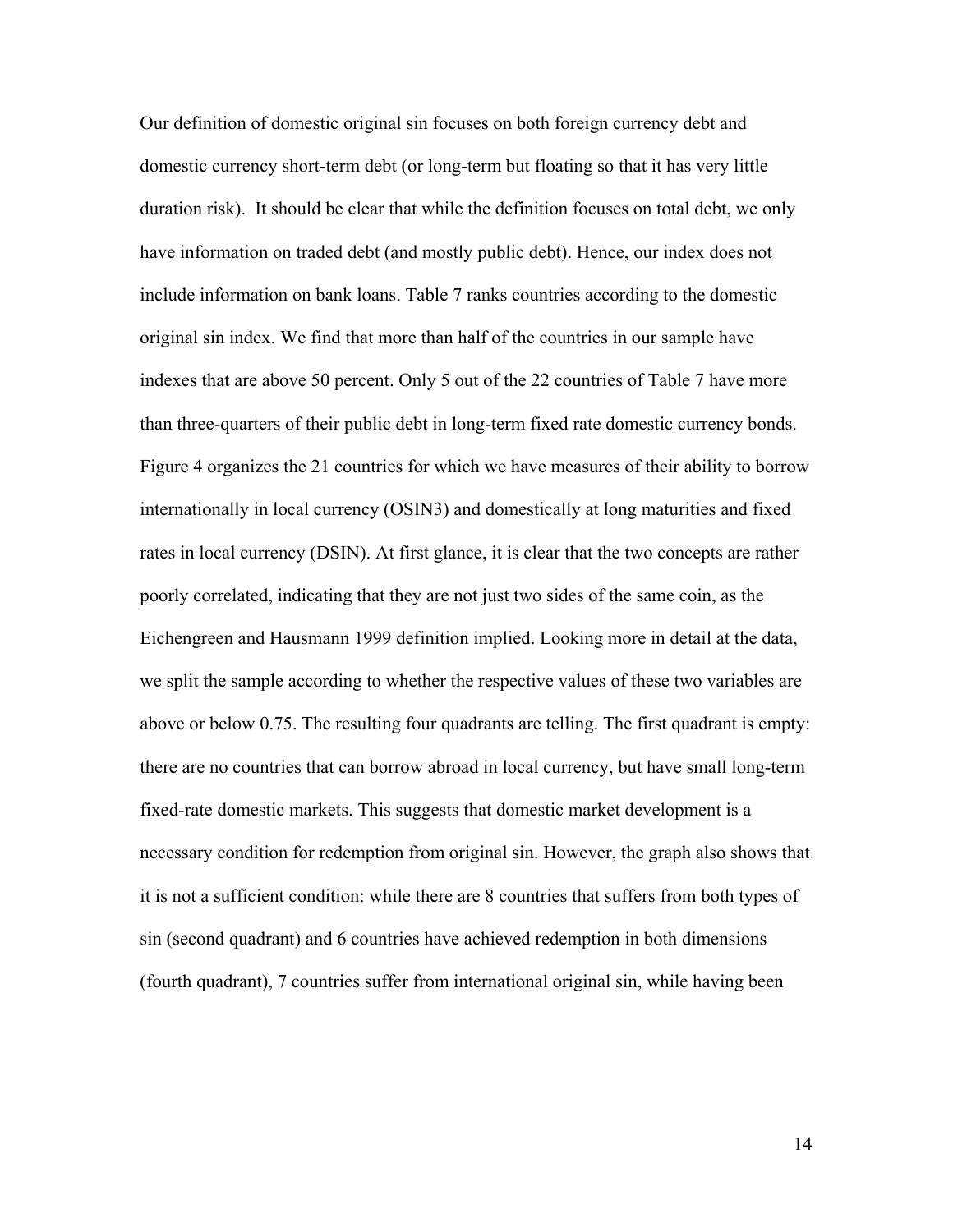redeemed on the domestic front (third quadrant).<sup>5</sup> In Chapter 9 we discuss the causes of this pattern and the unconventional role played by capital controls<sup>6</sup>.

# **4. The Pain**

 $\overline{a}$ 

Original sin has important consequences. Countries with original sin that have net foreign debt will have a currency mismatch on their national balance sheets. Movements in the real exchange rate will then have aggregate wealth effects.<sup>7</sup> This makes the real exchange rate a relevant price in determining the capacity to pay. Since the real exchange rate is quite volatile and it tends to depreciate in bad times, original sin significantly lowers the creditworthiness of a country. Moreover, the wealth effects limit the effectiveness of monetary policy, as expansionary policies may weaken the exchange rate, cause a reduction in net worth and will thus be either less expansionary or even contractionary (Aghion, Bacchetta and Banerjee 2001, Céspedes, Chang and Velasco in Chapter 2 of this volume). This renders central banks less willing to let the exchange rate move, and they respond by holding more reserves and aggressively intervening in the foreign exchange market or adjusting short-term interest rates (Hausmann, Panizza and Stein, 2001, Calvo and Reinhart, 2002). The existence of dollar liabilities also limits the ability of central banks to avert liquidity crises in their role as lenders of last resort (Chang and Velasco, 2000). And, dollar-denominated debts and the associated volatility

 $<sup>5</sup>$  In what remains, we will refer to original sin as referring exclusively to its international dimension, i.e. to</sup> the ability to borrow abroad in local currency.

 $^6$  A more in depth discussion can be found in Hausmann and Panizza (2003).

 $\frac{7}{1}$  Governments can of course close the economy to foreign borrowing or accumulate international reserves sufficient to match the foreign-currency obligation (in which case it will also not have a *net* foreign debt). Our point is that an aggregate mismatch is unavoidable when a country suffers from original sin and there is a *net* foreign debt. Note also that the wealth effect may be smaller in countries with a larger tradable sector, this is why most of our regressions control for openness.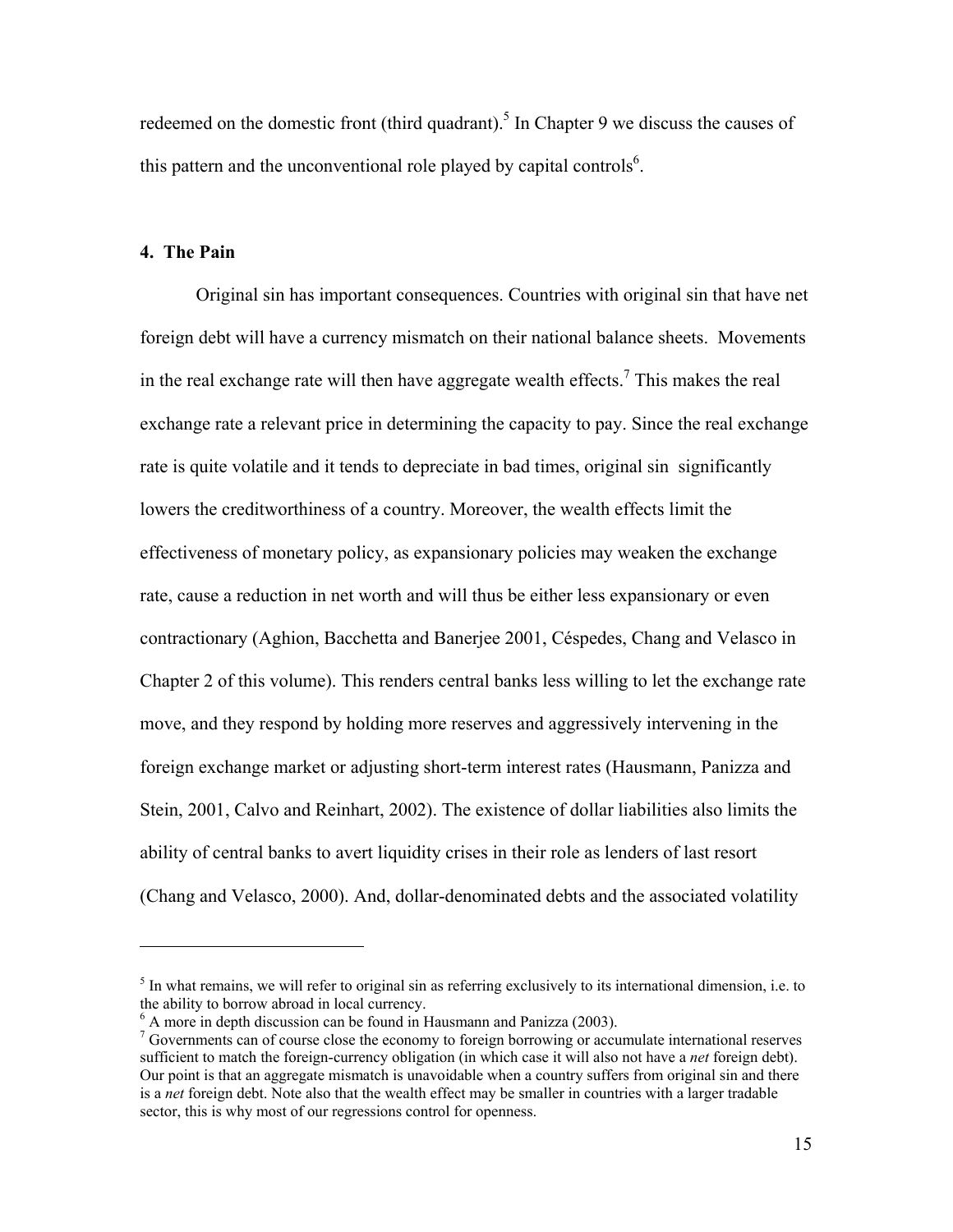of domestic interest rates heighten the uncertainty associated with public debt service, thus lowering credit ratings.

 Given these facts, it is no surprise that countries afflicted by original sin have a hard time achieving domestic economic stability. Their incomes are more variable and their capital flows more volatile than those of countries free of the phenomenon. Since financial markets know that inability to borrow abroad in the domestic currency is a source of financial fragility, developing countries burdened with original sin are charged an additional risk premium when they borrow, forcing them to skate closer to the edge of solvency. A shock to the exchange rate can then cause asset prices to move adversely, tipping them over the precipice. But if countries attempt instead to minimize these risks by limiting their recourse to foreign sources of funding, they may then be starved of the finance needed to underwrite their growth. The process of economic and financial development will be slowed. Countries in this situation thus face a Hobson's choice.

#### **Original sin and fiscal solvency**

It has been amply recognized that developing countries tend to be more volatile than industrial countries in the sense that they have a more unstable rate of GDP growth (IDB, 1995, Hausmann and Gavin 1996). Table 8 shows that their GDP growth is more than twice as volatile as that of industrial countries: 5.8 percent per annum instead of 2.7. However, if a country's debt is denominated in foreign currency  $-$  say US dollars  $-$  its capacity to pay will be related, not to the value of its GDP in constant local currency units (LCU), but in US dollar terms. Table 8 shows that the volatility of changes in real US\$ GDP is almost 3 times higher than in LCU for developing countries. Hence, the typical industrial country without original sin would face a relevant volatility of 2.7 percent per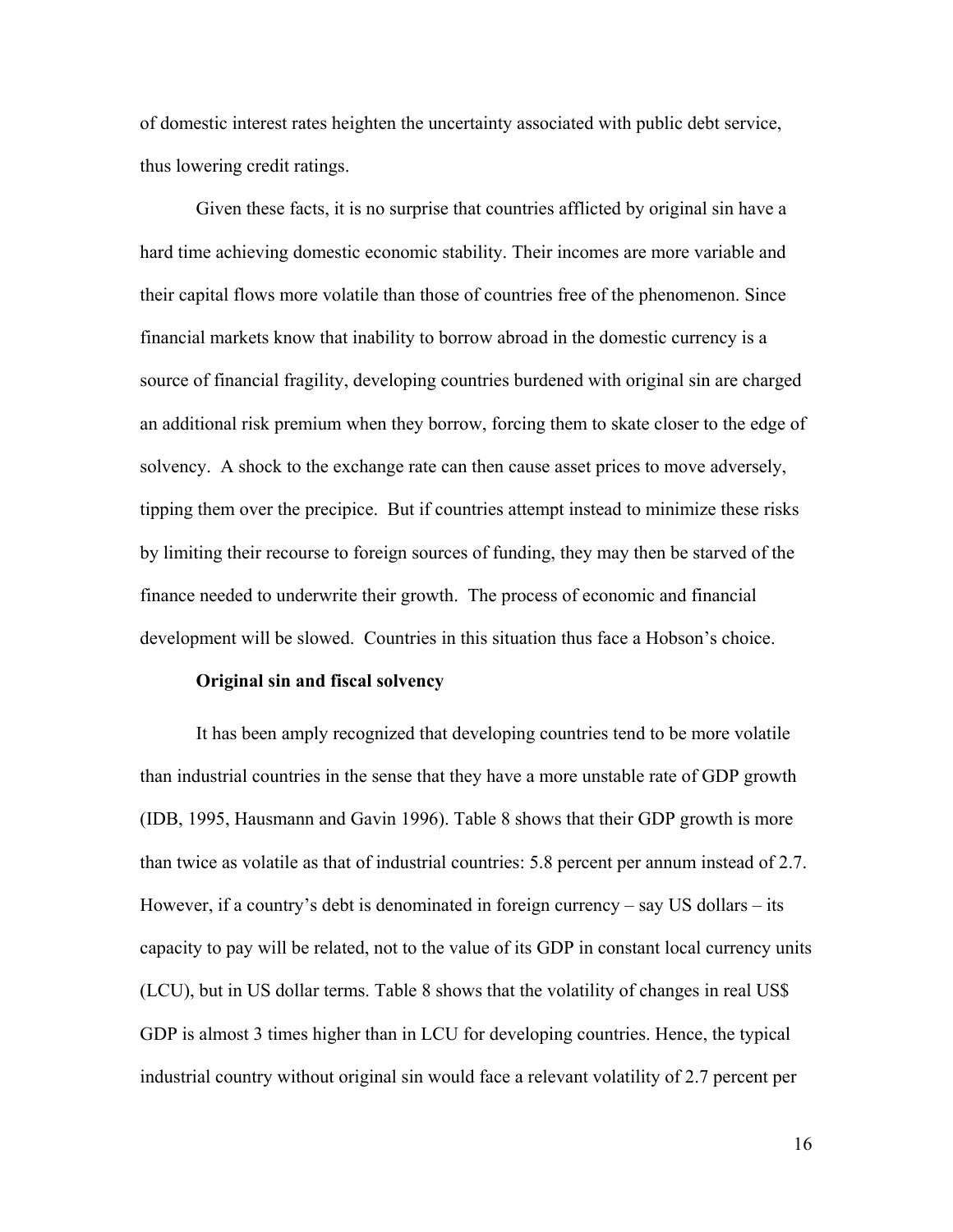annum, while the typical developing country with original sin would face a relevant volatility of 13 percent.

The greater relevant volatility in the capacity to pay comes from the fact that original sin makes the real exchange rate matter for debt service and this variable is very volatile in developing countries. Table 9 presents the volatility of the real exchange rate for a sample of developed and developing countries. The volatilities are normalized to be equal to 1 for the sample as a whole. The table clearly shows that the volatility of the real exchange rate is between 2 and 3 times higher in developing countries. Hence, not only does the real exchange rate matter for debt service in countries with original sin, but in addition, the real exchange rate in these countries tends to be significantly more volatile.

Analysts often argue that a volatile real exchange rate does not matter if the debt is sufficiently long term. If purchasing power parity holds in the long run, then deviations of the real exchange rate should not be very long-lived and a countryís solvency should not be much affected by relatively temporary movements in the real exchange rate. Markets will not change their minds about the solvency of a country based on short term movements of the real exchange rate. However, Table 8 shows that the volatility of movements in the five-year moving average of the real multilateral exchange rate is very high. The table calculates the percentage gap between the maximum and the minimum value of a 5 year moving average of the real exchange rate for a sample of developed and developing countries for the period between 1980 and 2000. The table indicates that the 5-year moving average moved by more than 60 percent in the average developing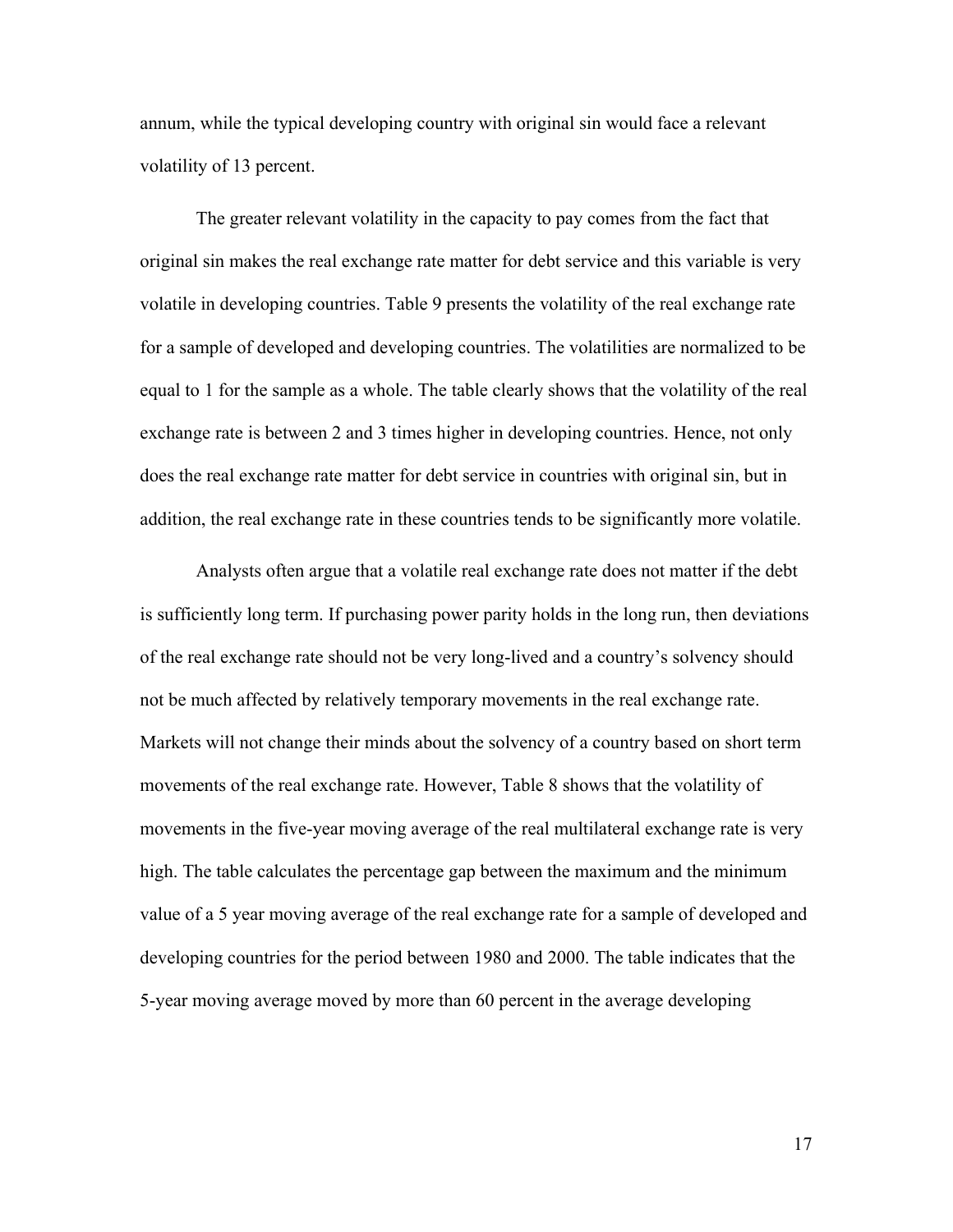country, more than three times the magnitude of industrial countries<sup>8</sup>. Said differently, the 5-year average value of the debt to GDP ratio would have moved by more than 50 percent in the typical developing countries through real exchange rate valuation changes alone! Table 9 shows that the greater volatility of the real exchange rate in developing countries is as much of a feature at 5 years than at 1 year and that it has remain the same in the 1980s and 1990s.

Another way to look at this data is by studying the events in which there has been a large decline in the capacity to pay foreign debt. Table 10 shows the occasions in which the dollar value of GDP over a two-year period fell by more than 30 percent<sup>9</sup>. Two facts clearly emerge from the table: the events identified tend to capture many of the recent debt crises. More importantly, while the average decline in dollar GDP for this sample of countries was 46 percent, the decline in GDP in local currency units was less than a twentieth of that. The collapse in the capacity to pay is more related to real exchange rate movements than to output declines.

One implication of this analysis is that countries suffering from original sin should be significantly riskier than countries without this burden, after controlling for other determinants of creditworthiness such as debt ratios. This may help explain the poor predictive capacity of fiscal fundamentals such as the debt to tax revenue ratio as a

<sup>&</sup>lt;sup>8</sup> The multilateral exchange rate tends to be smaller than their bilateral real exchange rate vis a vis the US dollar, especially for industrial countries.

 $9$  We use a two-year period in order to take account of the fact that a large depreciation will have a different impact on the one-year decline in GDP depending on the month in which it takes place. A two-year period helps smooth out this effect.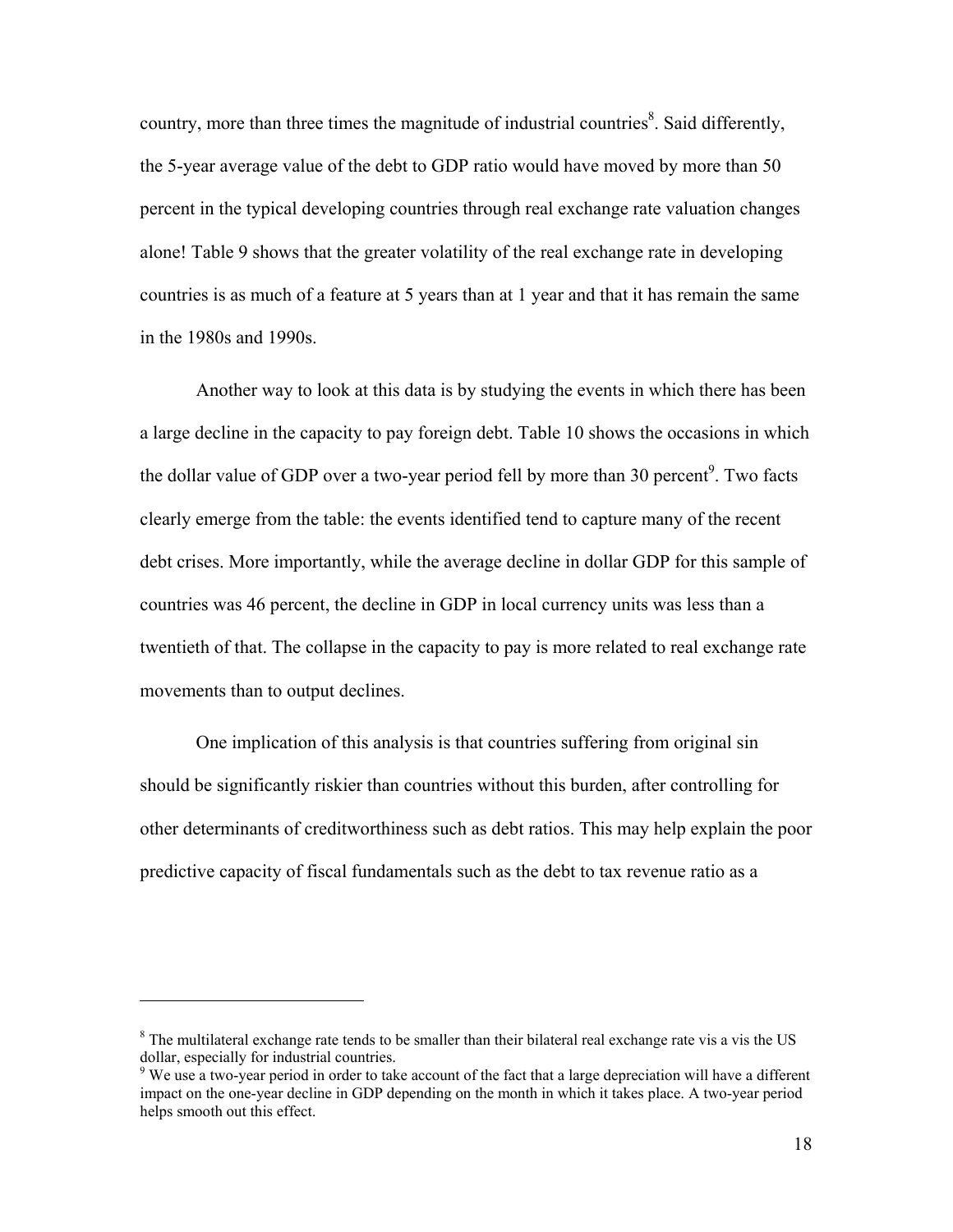determinant of credit rating, as is clear from Figure 5.<sup>10</sup> Countries like Brazil, Argentina, Turkey and Mexico had a debt to tax ratio that was broadly similar or in fact lower than those of the Italy, Belgium, the US, Canada or Spain while their credit rating could not be more different.<sup>11</sup> As argued in Hausmann (2003), original sin lowers evaluations of solvency because it heightens the dependence of debt service on the evolution of the exchange rate, which is more volatile and may be subject to crises and crashes.

To test this hypothesis, we regress foreign-currency credit rating of countries on two standard measures of fiscal fundamentals -- public debt as a share of GDP and public debt as a share of tax revenues-- on the level of development, on the magnitude of the foreign debt (SHARE) and on original sin. The equations are estimated by weighted double-censored Tobit. The results, in Table 11, show a large and statistically significant effect of original sin on credit ratings.<sup>12</sup> Redemption (the total elimination of original sin) is associated with an improvement of ratings by about five notches. This effect is strong and present even though we control for the level of economic development, as captured by the real GDP per capita and for the magnitude of the public debt measured either as a share of GDP or as a share of tax revenues.

Hence, original sin helps explain why countries suffer from creditworthiness problems: it is not due to their incapacity to limit debt accumulation; it is that the

<u>.</u>

 $10$  The debt to GDP ratio is an even worse predictor. However, it can be argued that public debt is serviced out of the portion GDP that the government can tax. Since tax revenue to GDP ratios are lower in developing countries they should therefore have a lower debt to GDP ratio for the same rating.

<sup>&</sup>lt;sup>11</sup> We use the ratings from Standard and Poor's. We converted the S&P rating into a numerical variable by adopting the following criterion. Selective default =  $0$ , C=2, CC=2.5, CCC=3, B= $=4$ , and each extra upgrade one point. The maximum is 19 that corresponds to AAA.

<sup>&</sup>lt;sup>11</sup> We test whether the effect of credit rating was due to non-linearities around the investment grade threshold but find no evidence for this hypothesis.

 $12$  These results are robust to alternative definitions of original sin, also as shown in Appendix Table A4.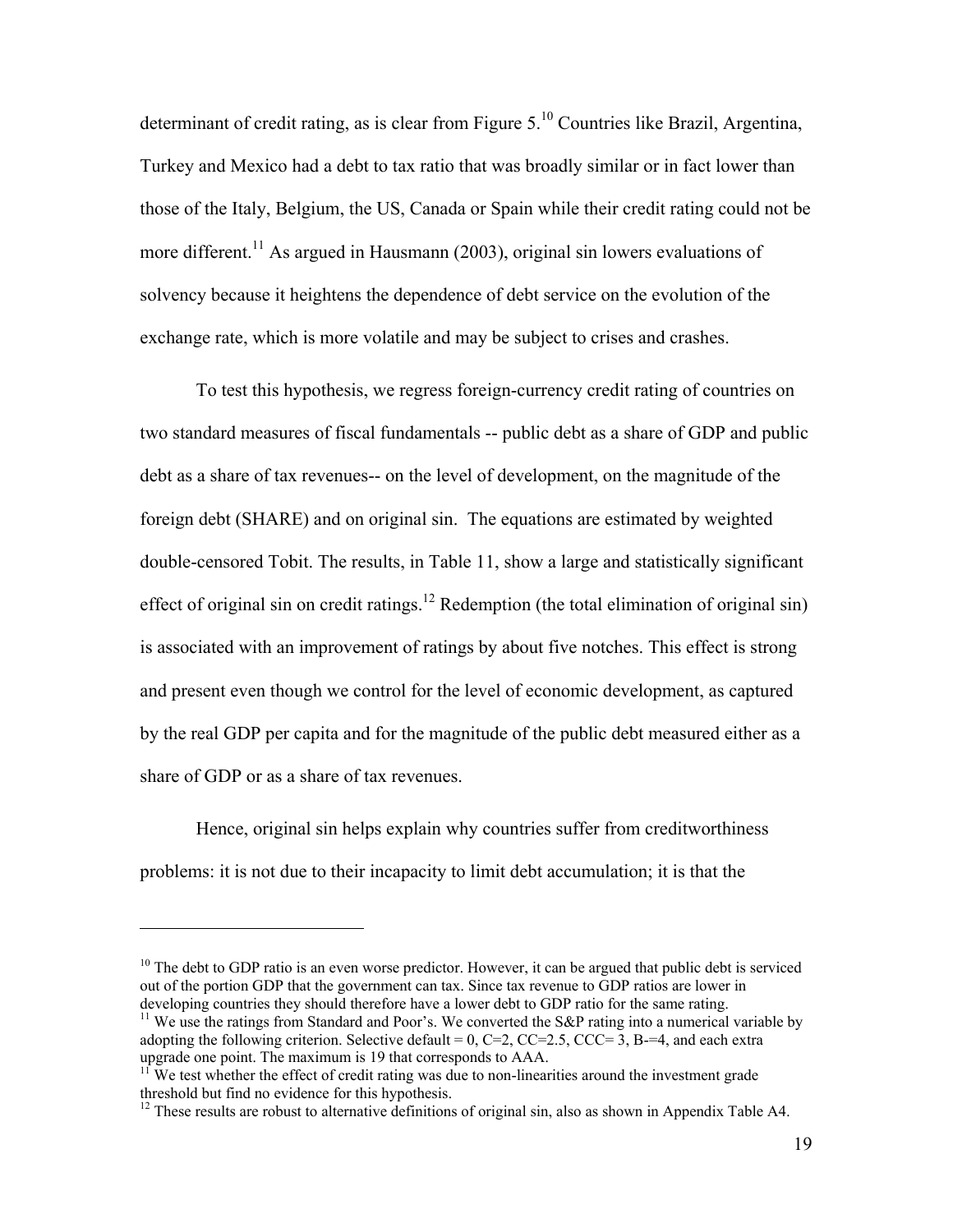structure of that debt makes them risky at low levels of debt that are consistent with a AAA rating in other countries.

## **Original sin and nominal exchange rate volatility**

 We will now explore the relationship between the management of monetary and exchange rate policy and the presence of original sin. We posit that countries that suffer from this phenomenon will be less willing to allow their exchange rate to fluctuate. There are no widely accepted indicators of exchange rate flexibility. We will therefore employ three alternative measures to make sure that any results are not excessively dependent on particular definitions. First, we use the de facto classification of Levy-Yeyati and Sturzenegger (2000) (*LYS*). This is a discrete variable that equals one for countries with a flexible exchange rate regime, 2 for countries with intermediate regimes, and 3 for countries with a fixed exchange rate regime; we therefore expect original sin to be positively correlated with *LYS*. Our second measure of exchange rate flexibility (following Hausmann, Panizza and Stein, 2001) is international reserves over M2 (*RESM2*), the motivation being that countries that float without regard to the level of the exchange rate should require relatively low levels of reserves, while countries that want to intervene in the exchange rate market need large war chests. Again, we expect a positive correlation. Finally, following Bayoumi and Eichengreen (1998a,b) we examine the extent to which countries actually use their reserves to intervene in the foreign exchange market, comparing the relative volatility of exchange rate and reserves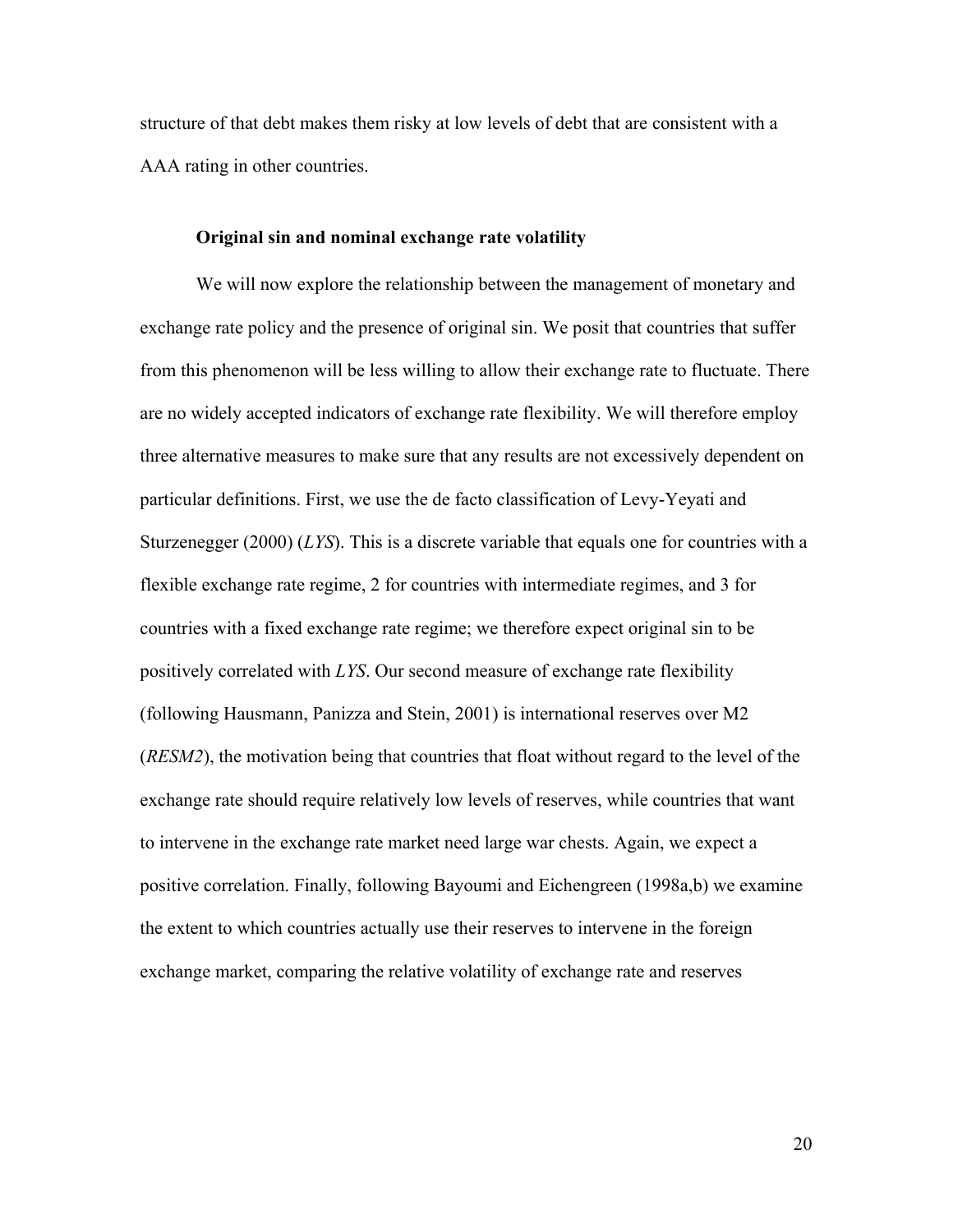(*RVER*).13 *RVER* will be high in countries that let their currencies float and low in countries with fixed exchange rates; thus, we anticipate negative correlation with original sin.

 In all regressions original sin is measured as the average value for 1993-1998, while all other dependent and explanatory variables are measured as 1992-1999 averages. We focus on this period because most of our dependent variables are not available after 1999. Table 12 reports regressions using *OSIN*3 to measure original sin. (The results are robust to using *OSIN*2, as shown in Appendix Table A2.) Because *OSIN*3 captures only one part of the currency composition of the foreign debt (it does not include information on bank loans), its precision depends on how representative bonded debt is in total external liabilities. To take account of this fact, we weigh all observations by the share of securities in total foreign debt.<sup>14</sup>

 All regressions control for the level of development (*LGD\_PC*, which denotes the log of GDP per capita), the degree of openness (*OPEN*), and the level of foreign debt (*SHARE2*, which denotes total debt instruments plus total loans divided by GDP). We do not have much guidance regarding the expected signs of these controls. Although the theory of optimum currency areas suggests that there should be a negative association between exchange rate volatility and openness, previous empirical studies (e.g. Honkapohja and Pikkareinen 1992, Bayoumi and Eichengreen 1997, Eichengreen and Taylor 2003) have not found much support for this hypothesis. They tend to find that any

<sup>&</sup>lt;sup>13</sup> *RVER* is equal to the standard deviation of exchange rate depreciation divided by the standard deviation of the reserves over M2 ratio. Hausmann, Panizza and Stein (2001) provide further details on the construction of this index.

 $14$  Formally, the weight is equal to (total debt instruments)/(total bank loans + total debt instruments). In the appendix, we show that the results are robust to dropping the weights.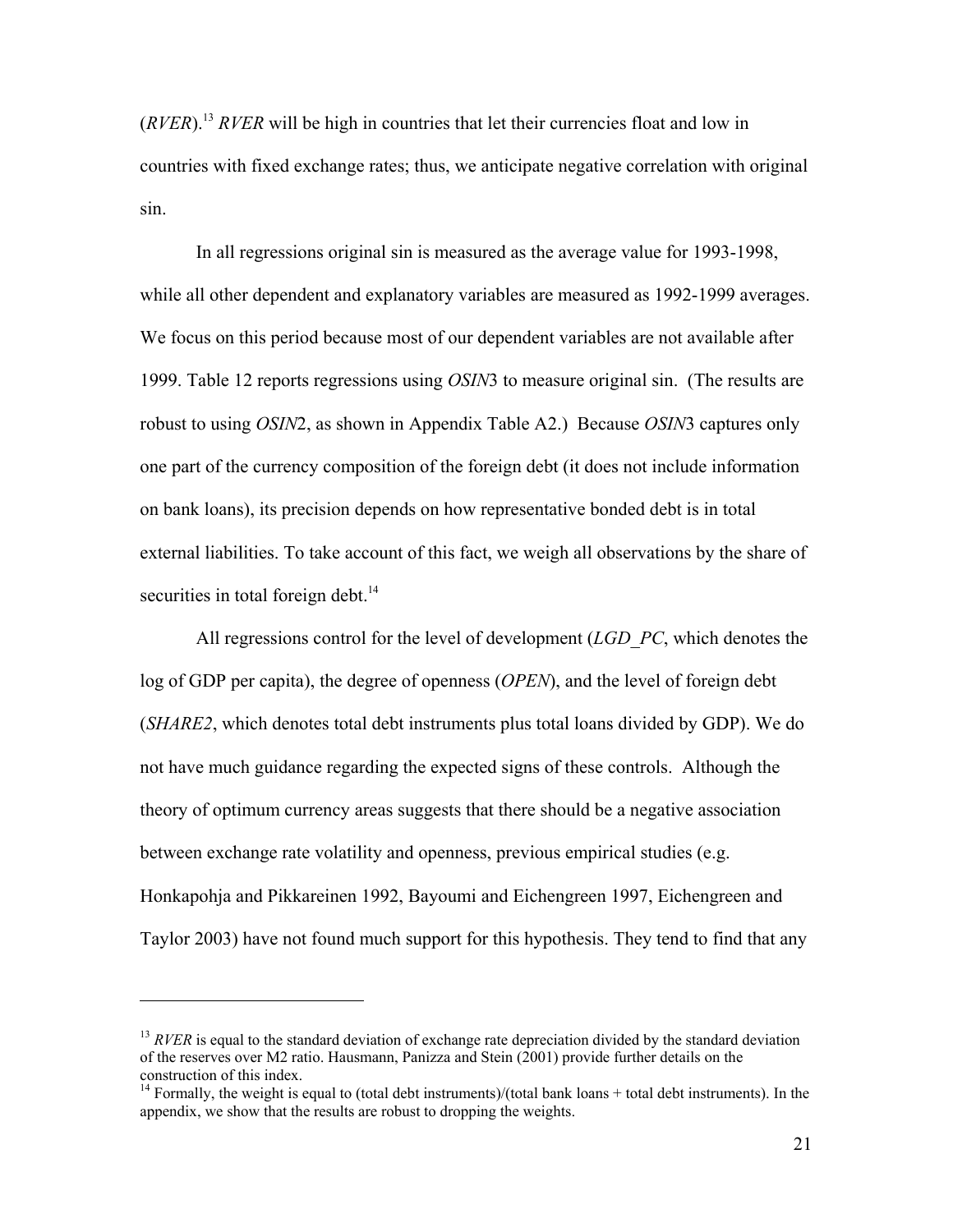effect of openness is dominated by the effect of country size; in other words, the empirically relevant corollary of the theory of optimum currency areas is that small countries prefer to peg. The recent literature on fear of floating (Calvo and Reinhart 2002) suggests that there should be a negative correlation between level of development and desired levels of exchange rate volatility  $-$  although it also suggests that less developed countries may sometimes be less successful at limiting volatility in practice. We of course expect a negative correlation between exchange rate flexibility and share of foreign debt, on the grounds that exchange rate variability will then wreak havoc with debt service costs. This is because the share of foreign debt should amplify the negative effect of original sin. In fact, we do find some evidence that the interaction between original sin and share of foreign debt amplifies the effect of original sin on exchange rate flexibility (the results, however, are not very robust).

As expected, original sin is negatively correlated with exchange rate flexibility.<sup>15</sup> The coefficients are always statistically significant when we run regressions using the full sample of countries. In the cases of *RVER*, the coefficient is not significant (with a p value of approximately 0.19) when we exclude financial centers from the regression.<sup>16</sup>

 The coefficients are also economically important. Column 1, for instance, suggests that complete elimination of original sin is associated with a jump of one point and a half in the Levy-Yeyati and Sturzenegger 3-way exchange rate classification. Countries previously inclined to peg will move to an intermediate regime (to limited flexibility), while countries previously following policies of limited flexibility will be

<sup>&</sup>lt;sup>15</sup> The regressions for LYS are estimated using weighted tobit, while the regressions for RESM2 and RVER are estimated using weighted least squares.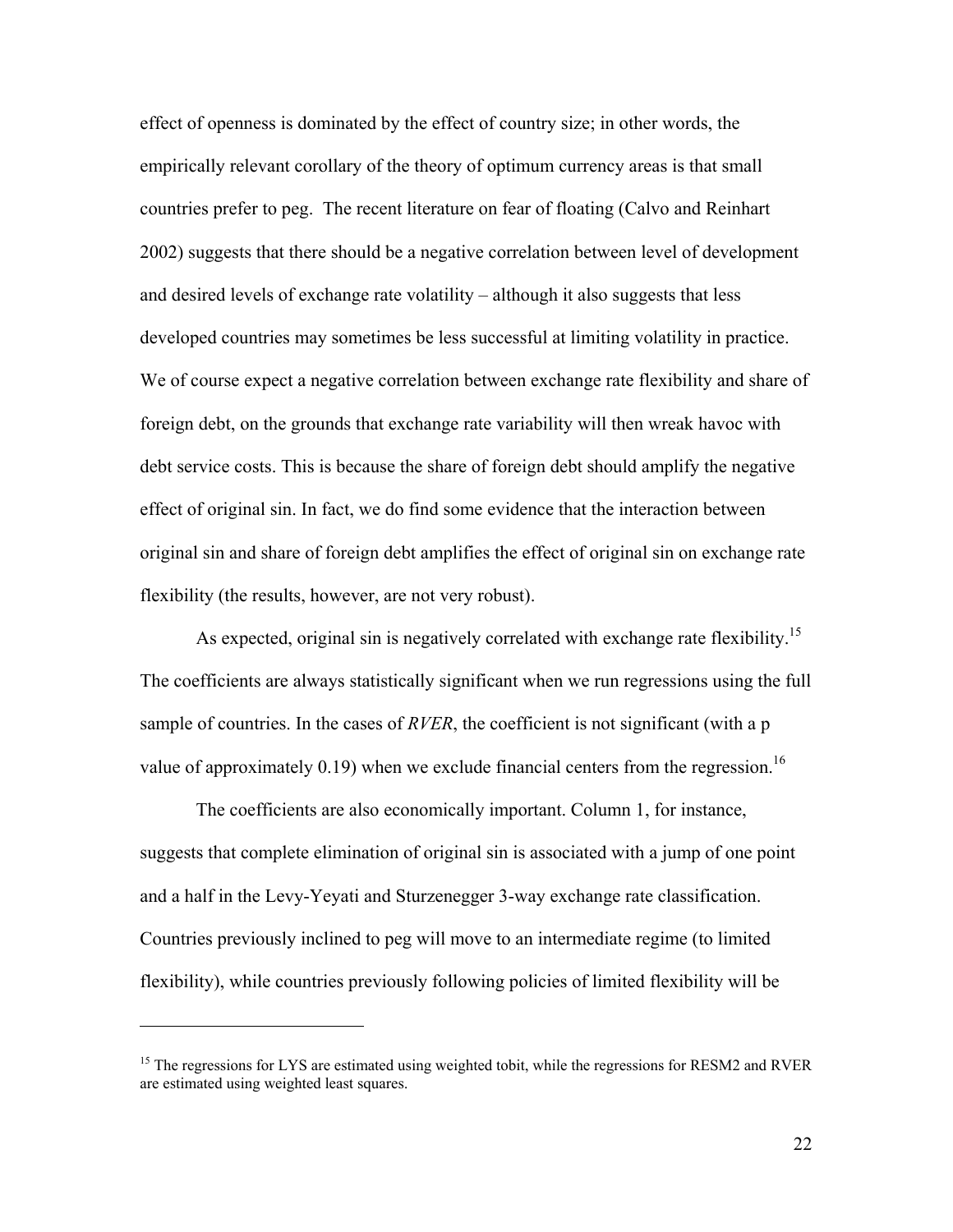inclined to float. Viewed in this way, original sin provides an explanation for the fear-offloating phenomenon. In the case of reserves over M2, redemption from original sin would move a country from the  $75<sup>th</sup>$  percentile to the  $25<sup>th</sup>$  percentile of the distribution of this ratio.

 Here it is important to worry about reverse causality. Whereas we have argued that more original sin leads to less exchange rate variability, authors like Burnside, Eichenbaum and Rebelo (2001) argue that less exchange rate instability leads to more original sin. Stabilizing the exchange rate, in their view, creates moral hazard; it conveys the impression that the government is socializing exchange risk, encouraging the private sector to accumulate unhedged exposures. In fact, many analysts have argued that original sin (or liability dollarization) is caused mainly by fixed exchange rates. The problem should go away with the recent move towards floating rates. However, our data should dispel this hope. Of the 25 developing countries with the most flexible exchange rate regimes during the 1993-1998 period, according to the average value of the LYS index, 22 of them had a value of OSIN3 equal to 1. The time series evidence points in the same direction: there has been movement to greater flexibility of exchange rates but scant movement out of original sin except for countries that are in line to join the euro.<sup>17</sup>

 The fact that original sin is associated with less exchange rate flexibility has the implication that interest rates have to do more of the work when the country is hit by shocks, making monetary policy less accommodating and domestic interest rates more

<sup>&</sup>lt;sup>16</sup> However, doing so involves eliminating the bulk of the contrast between low and high measures of original sin.

<sup>&</sup>lt;sup>17</sup> We also experimented with some instrumental variables, using country size as an instrument for original sin and they left our results unchanged.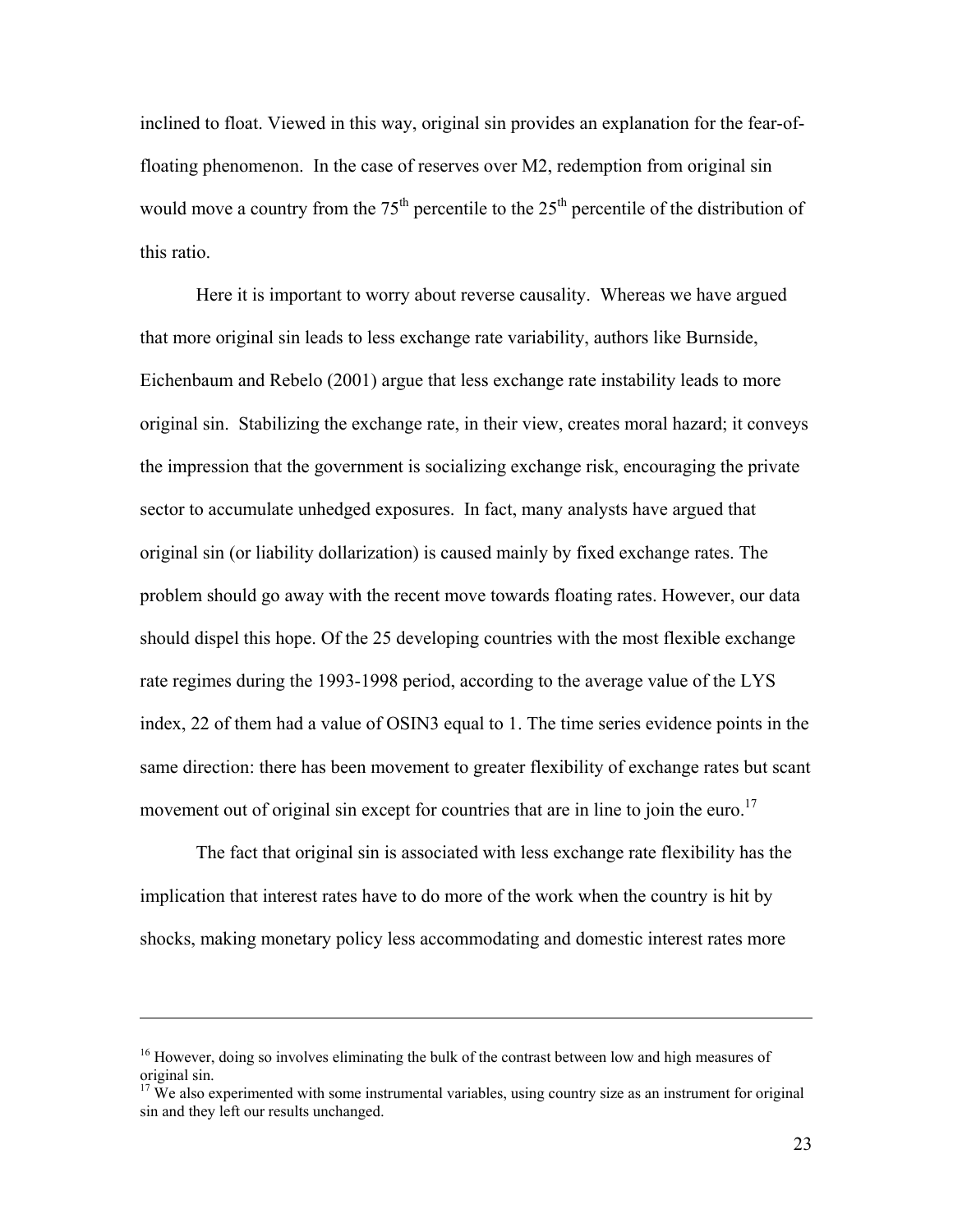volatile.18 Prudent borrowers will therefore prefer dollar debts, since the alternative will be riskier (see the Chamon and Hausmann paper presented in chapter 8). Moreover, a volatile interest rate will tend to limit the development of the market in long-term debt.

## **Original Sin and output and capital-flow volatility**

We now explore the correlation between original sin and the volatility of growth and capital flows. There are several reasons for anticipating that the phenomenon will be associated with relatively high levels of volatility. For one thing, original sin limits the scope and effectiveness of countercyclical monetary policies. In addition (as already noted), dollar liabilities limit the ability of central banks to avert liquidity crises in their role as lenders of last resort. Finally, dollar-denominated debts and real exchange rate interact to create uncertainty over the cost of dollar debt service while the associated volatility of domestic interest rates heighten the uncertainties associated with local debt service, thus lowering credit ratings and making capital flows more fickle and volatile (Hausmann, 2003).

 Table 13 examines the correlation between original sin and the volatility of output and capital flows. We measure output volatility as the standard deviation of GDP growth over the period 1992-1999 and capital flow volatility as the standard deviation of capital flows (as a share of domestic credit) over the same period. We control for the level of

<sup>&</sup>lt;sup>18</sup> The relationship between original sin and interest rate volatility is documented in Hausmann, Panizza and Stein (2001).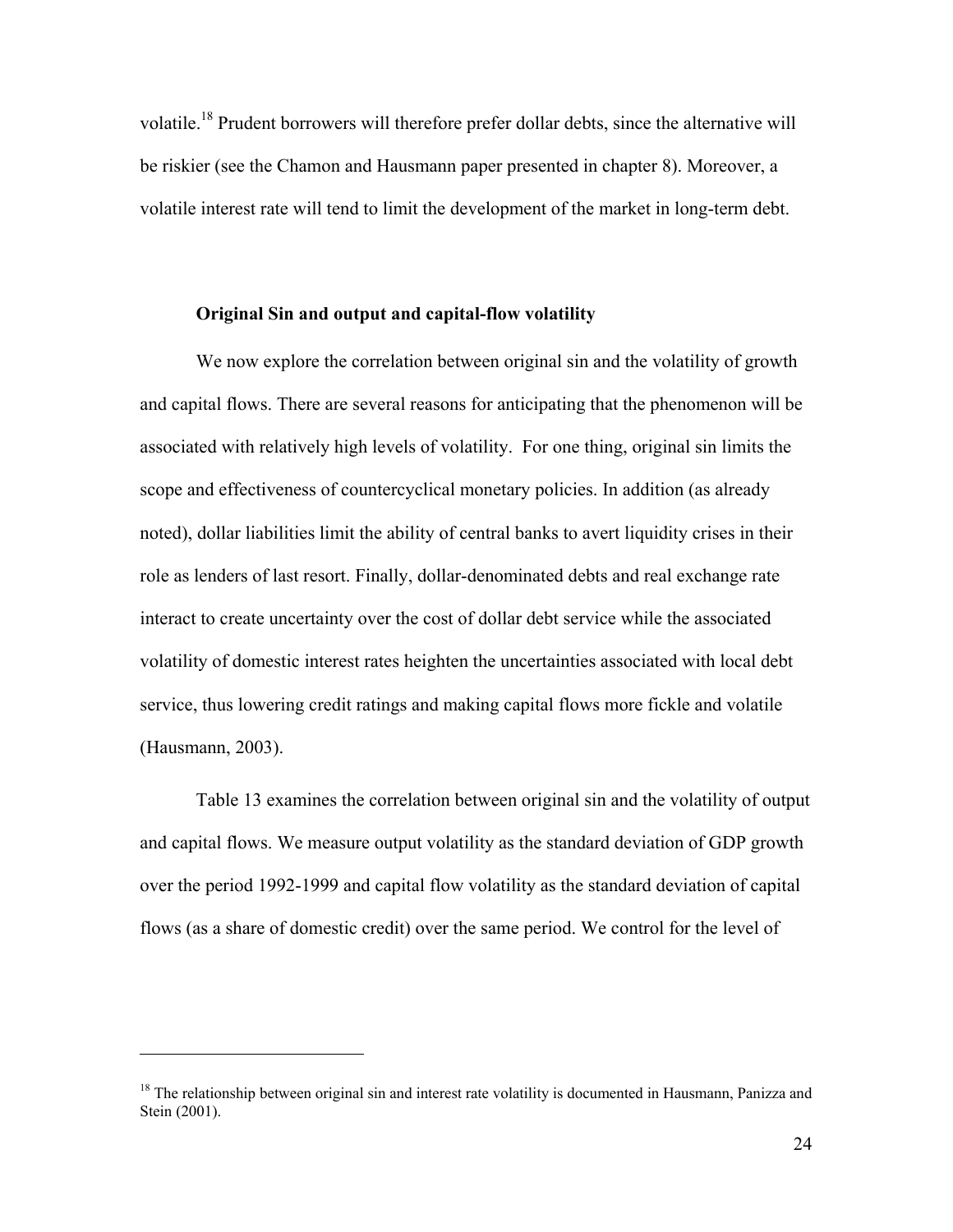development, openness, foreign debt, and volatility of terms of trade (*VOL\_TOT*). Again, all equations are estimated by weighted least squares.<sup>19</sup>

 Original sin is significantly associated with relatively high levels of output and capital-account volatility. It accounts for a quarter of the difference in output volatility between developed and developing countries; in a horserace between original sin and terms-of-trade volatility, original sin is the only one that remains statistically significant. It is equally important in explaining capital flow volatility: original sin again explains approximately a quarter of the difference in volatility between developing and OECD countries.

## **4. Conclusion**

<u>.</u>

This chapter has developed and utilized a series of numerical indicators of the incidence of original sin. These are designed to capture both its international and domestic dimensions, both bank debts and securitized obligations, and both hedged and unhedged exposures. This is a more comprehensive and informative set of measures than has been available to investigators before. These indicators and the methods we use to construct them should be of interest quite independently of the particular uses to which we put them.

These indicators allow us to establish the importance of original sin for the macroeconomic problems afflicting emerging markets. We show that countries suffering from original sin have found it difficult to participate in the movement toward greater

<sup>&</sup>lt;sup>19</sup> These results are robust to dropping the weights and using alternative measures of original sin, as shown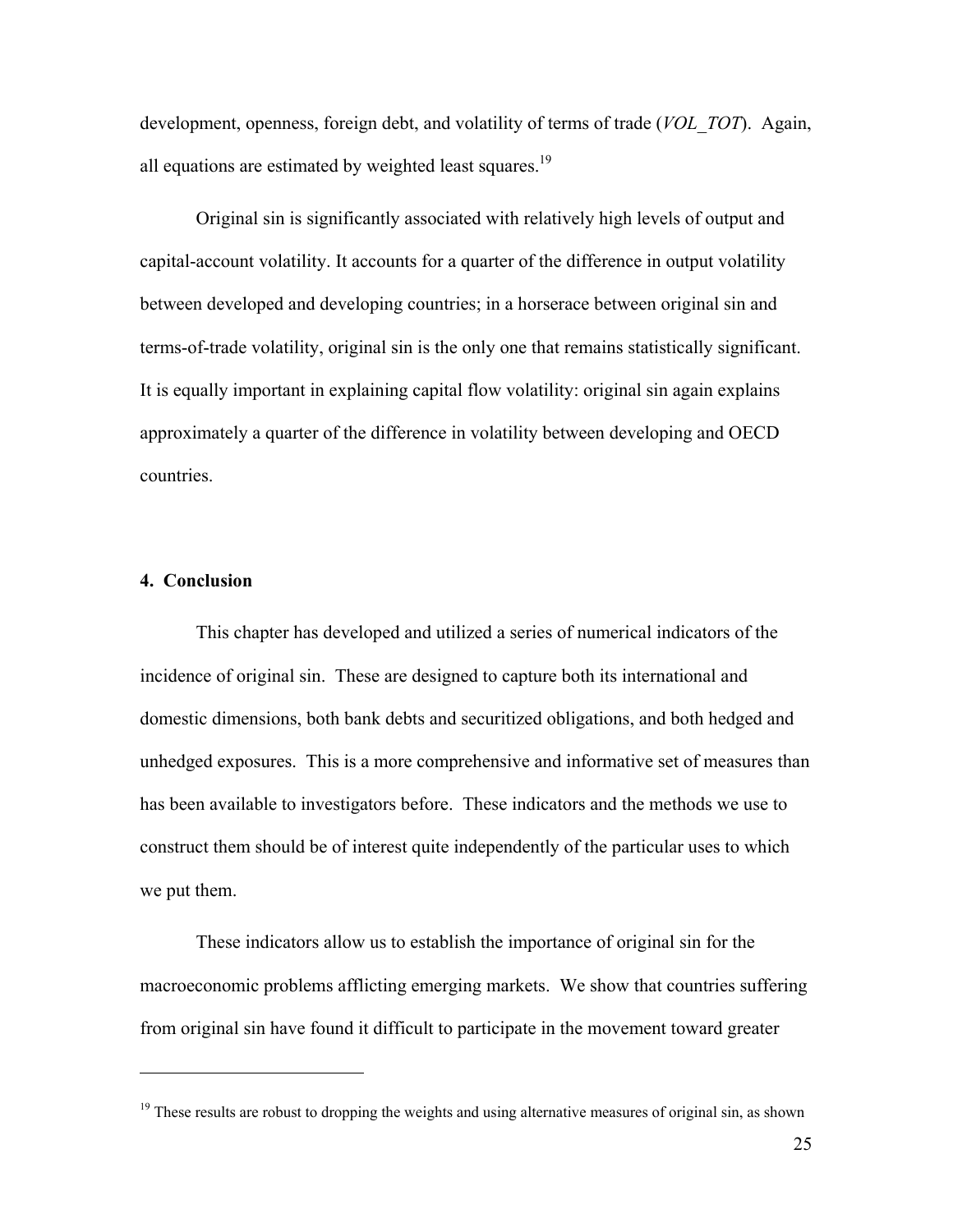currency flexibility or to exploit its benefits. Because exchange rates movements imbue monetary policy with wealth effects that limit its effectiveness, interest rates must do more of the work when the economy is buffeted by shocks. It follows that interest rates are more volatile and pro-cyclical in such countries, and more volatile interest rates and fragile financial positions imply correspondingly greater macroeconomic volatility. Output fluctuations are wider in countries with original sin. Capital flows are more volatile and prone to reversal. Countries burdened with original sin have lower credit ratings and hence more tenuous access to international capital markets than even their levels of indebtedness and other creditworthiness indicators would lead one to predict.

Thus, the fact that the external debts of emerging markets are disproportionately denominated in foreign currency goes a long way toward explaining why their economies are more volatile and crisis prone than those of their advanced-country counterparts. A key challenge is thus to identify and distinguish the channels and mechanisms through which inability to borrow in the domestic currency creates this additional volatility. It is this issue that is taken up by the next set of chapters in this volume.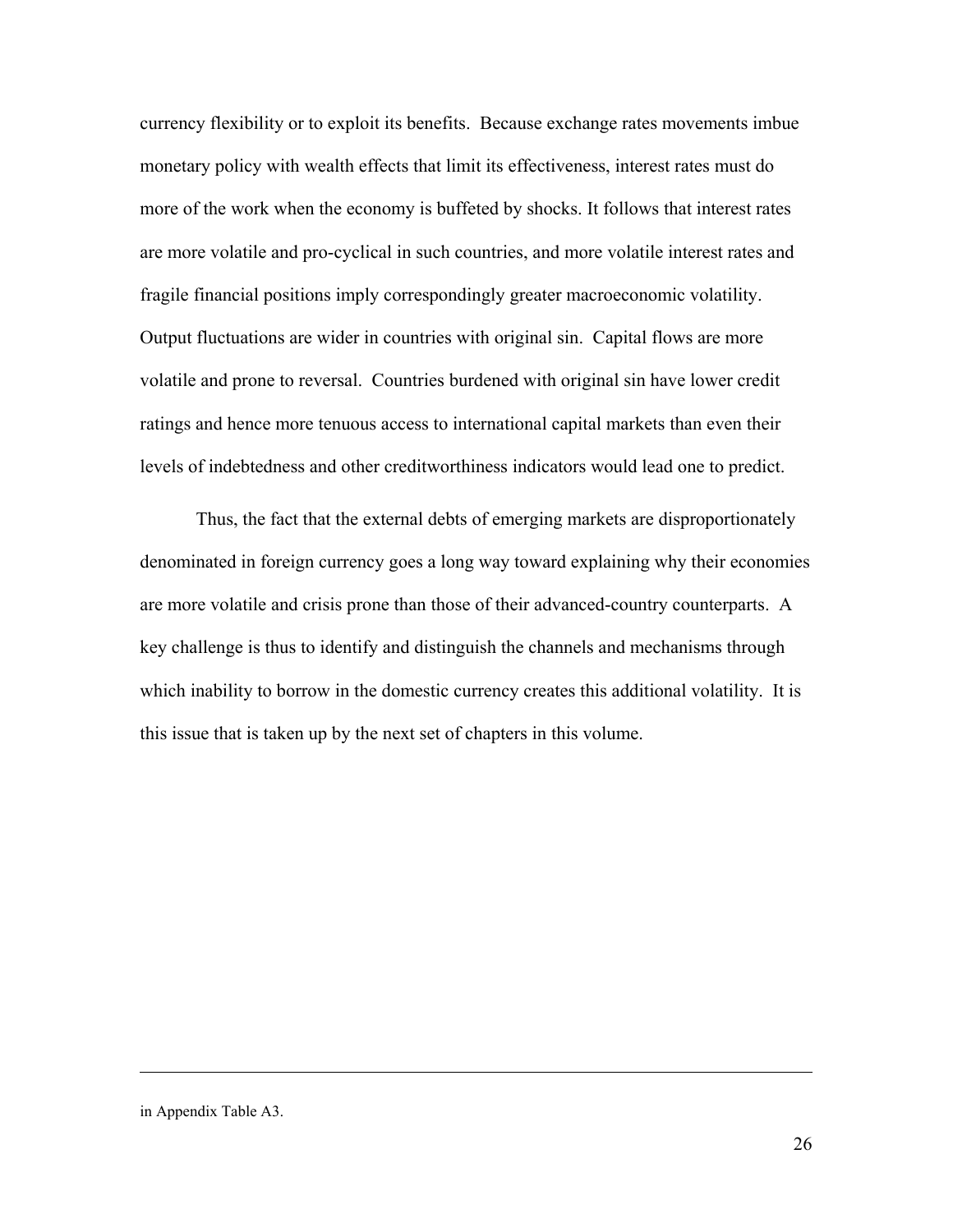# **References**

Aghion, Philippe, Philippe Bacchetta, and Abhijit Banerjee (2000), "Currency Crises and Monetary Policy in an Economy with Credit Constraints," mimeo UCL.

Bayoumi, Tamim and Barry Eichengreen (1998a), "Optimum Currency Areas and Exchange Rate Volatility: Theory and Evidence Compared," in Benjamin Cohen (ed.), *International Trade and Finance: New Frontiers for Research,* Cambridge: Cambridge University Press, pp.184-215.

Bayoumi, Tamim and Barry Eichengreen (1998b), "Exchange Rate Volatility and Intervention: Implications from the Theory of Optimum Currency Areas," *Journal of International Economics* 45, pp.191-209.

Calvo, Guillermo and Carmen Reinhart (2002), "Fear of Floating," *Quarterly Journal of Economics* 117, pp.379-408.*.*

Céspedes Luis Felipe Roberto Chang and Andrés Velasco (2002) "IS-LM-BP in the Pampas," unpublished manuscript, Harvard University

Eichengreen, Barry and Alan Taylor (2002), "The Monetary Consequences of a Free Trade Area of the Americas," NBER Working Paper no. 9666 (May).

Hausmann, Ricardo (2003) "Good Credit Ratios, Bad Credit Ratings: The Role of Debt Denomination," in *Rules-Based Fiscal Policy in Emerging Markets: Background, Analysis and Prospects,* G. Kopits (editor), London: Macmillan (forthcoming).

Hausmann, Ricardo, Ugo Panizza and Ernesto Stein (2001) "Why Do Countries Float the Way They Float?î *Journal of Development Economics*, 66: 387-414.

Hausmann, Ricardo, and Ugo Panizza (2003) "The Determinants of "Original Sin": An Empirical Investigation" Journal of International Money and Finance, forthcoming.

Honkapohja, Seppo and Pentti Pikkarainen (1992), "Country Characteristics and the Choice of Exchange Rate Regime: Are Mini-Skirts Followed by Maxi?" CEPR Discussion Paper no. 774 (December).

Levy-Yeyati, Eduardo and Federico Sturzenegger (2000), "Classifying Exchange Rate Regimes: Deeds vs. Words," unpublished, Universidad Torcuato di Tella.

Tirole, Jean (2002) "Inefficient Foreign Borrowing," Invited Lecture, LACEA 2002.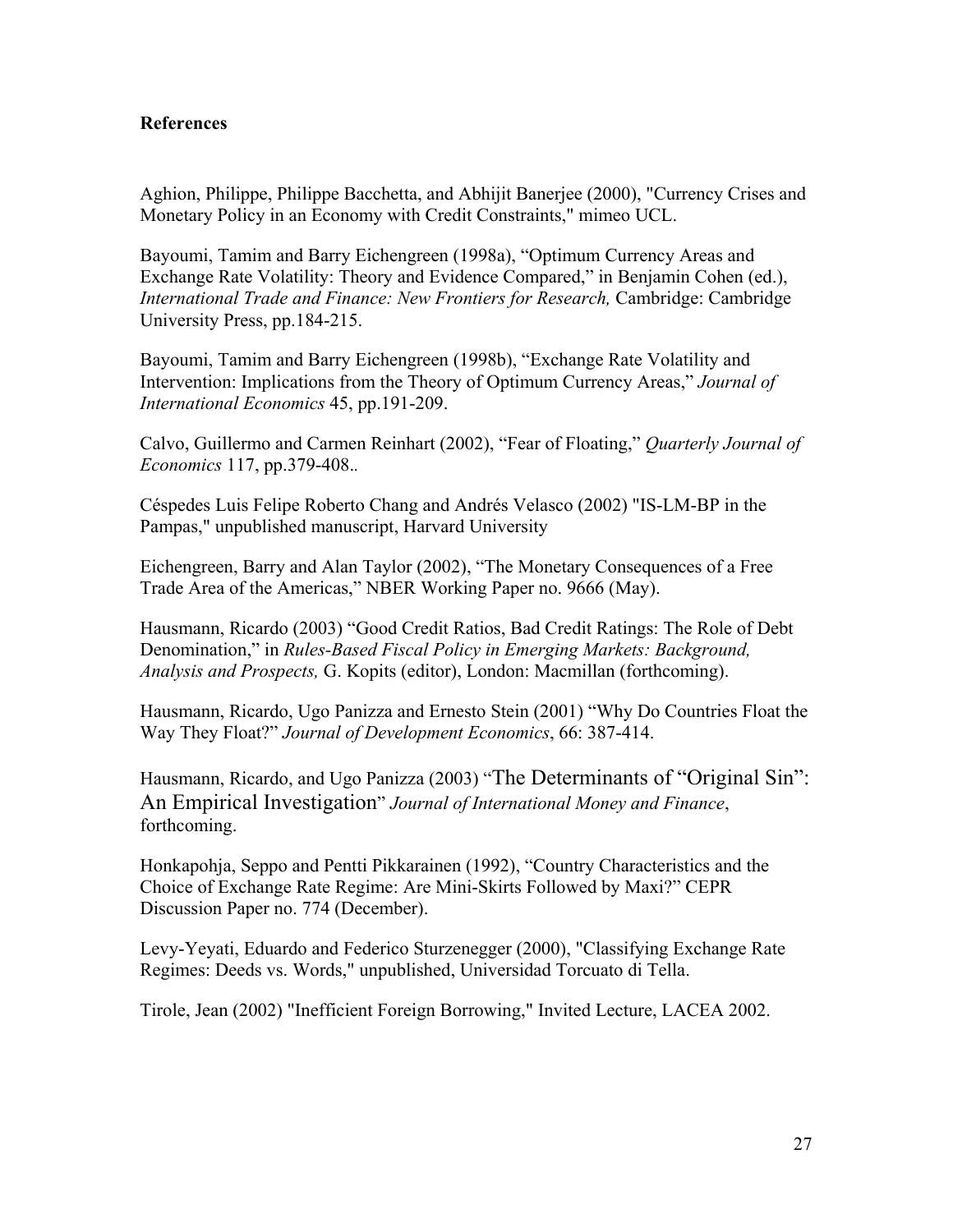|                                       |                   | 1993-1998     |                   |                     |           |                        |          |          |  |
|---------------------------------------|-------------------|---------------|-------------------|---------------------|-----------|------------------------|----------|----------|--|
|                                       | <b>Total Debt</b> |               | <b>Total Debt</b> |                     |           | Total debt             |          | Share of |  |
|                                       | Instruments       |               | Instruments       |                     |           | instrument             |          | groups'  |  |
|                                       | Issued by         |               |                   | Issued by residents |           | issued in              | currency | currency |  |
|                                       | residents         |               |                   | in own currency     |           | groups'                |          |          |  |
|                                       |                   |               |                   |                     | currency  |                        |          |          |  |
| Major financial<br>centers            | 939.1             | 34%           | 493.6             | 64%                 | 1868.4    | 68.1%                  | 52.6%    | 199.0%   |  |
| Euroland                              | 855.9             | 31%           | 198.4             | 26%                 | 647.5     | 23.6%                  | 23.2%    | 75.7%    |  |
| Other                                 | 390.1             | 14%           | 68.6              | 9%                  | 128.2     | 4.7%                   | 17.6%    | 32.9%    |  |
| Developed                             |                   |               |                   |                     |           |                        |          |          |  |
| Countries                             |                   |               |                   |                     |           |                        |          |          |  |
| Developing                            | 269.0             | 10%           | 6.3               | $1\%$               | 16.8      | 0.6%                   | 2.3%     | 6.3%     |  |
| Countries                             |                   |               |                   |                     |           |                        |          |          |  |
| International                         | 289.7             | 11%           | 0.0               | 0%                  | 0.0       | $0.0\%$                | $0.0\%$  | $0.0\%$  |  |
| Organizations                         |                   |               |                   |                     |           |                        |          |          |  |
| <b>ECU</b>                            | 0.0               | 0%            | 0.0               | 0%                  | 82.8      | 3.0%                   | $0.0\%$  | $0.0\%$  |  |
| Total                                 | 2743.7            | 100           | 766.8             | 100%                | 2743.7    | 100.0                  | 27.9%    | 100.0%   |  |
|                                       |                   | $\frac{0}{0}$ |                   |                     |           | $\frac{0}{0}$          |          |          |  |
|                                       |                   |               |                   |                     | 1999-2001 |                        |          |          |  |
| Major financial 2597.7 45%<br>centers |                   |               | 1773.6            | 61%                 | 3913.8    | 67.8%                  | 68.3%    | 150.7%   |  |
| Euroland                              | 1885.6            | 33%           | 1071.5            | 37%                 | 1722.2    | 29.8%                  | 56.8%    | 91.3%    |  |
| Other                                 | 477.6             | 8%            | 45.9              | 2%                  | 89.9      | 1.6%                   | 9.6%     | 18.8%    |  |
| Developed                             |                   |               |                   |                     |           |                        |          |          |  |
| Countries                             |                   |               |                   |                     |           |                        |          |          |  |
| Developing                            | 434.0             | 8%            | 11.6              | 0%                  | 47.4      | 0.8%                   | 2.7%     | 10.9%    |  |
| Countries                             |                   |               |                   |                     |           |                        |          |          |  |
| International                         | 378.4             | 7%            | 0.0               | 0%                  | 0.0       | $0.0\%$                | $0.0\%$  | $0.0\%$  |  |
| Organizations                         |                   |               |                   |                     |           |                        |          |          |  |
| <b>ECU</b>                            | 0.0               | $0\%$         | 0.0               | 0%                  | 0.0       | $0.0\%$                | $0.0\%$  | $0.0\%$  |  |
| Total                                 | 5773.3 100%       |               | 2902.5            | 100%                | 5773.3    | 100.0<br>$\frac{0}{0}$ | 50.3%    | 100.0%   |  |

# **Table 1: International bonded debt, by country groups and currencies**

Major financial centers: The US, Japan, the UK, and Switzerland Source: Bank for International Settlements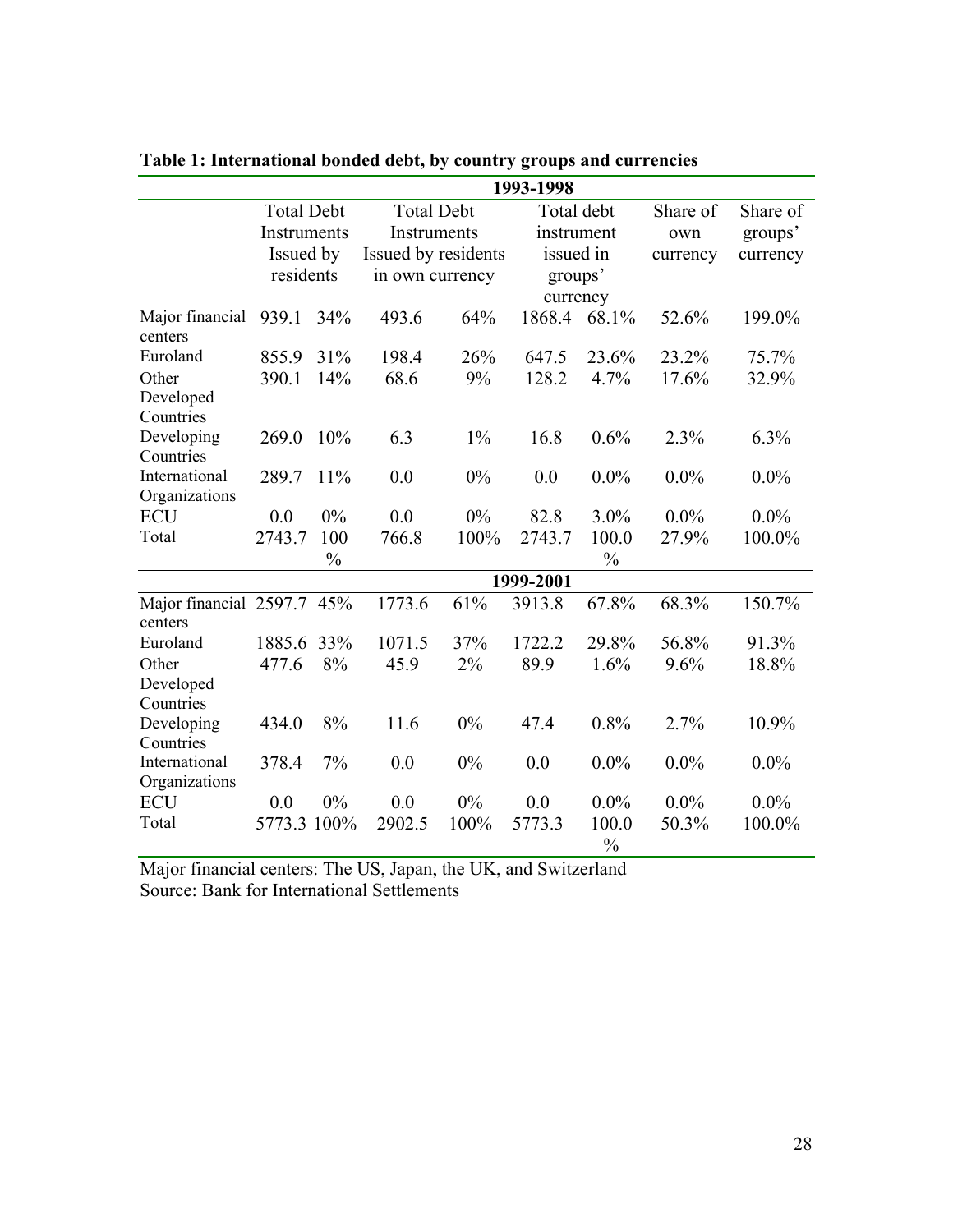

**Figure 1: Distribution of debt by issuers and currencies (1999-2001)**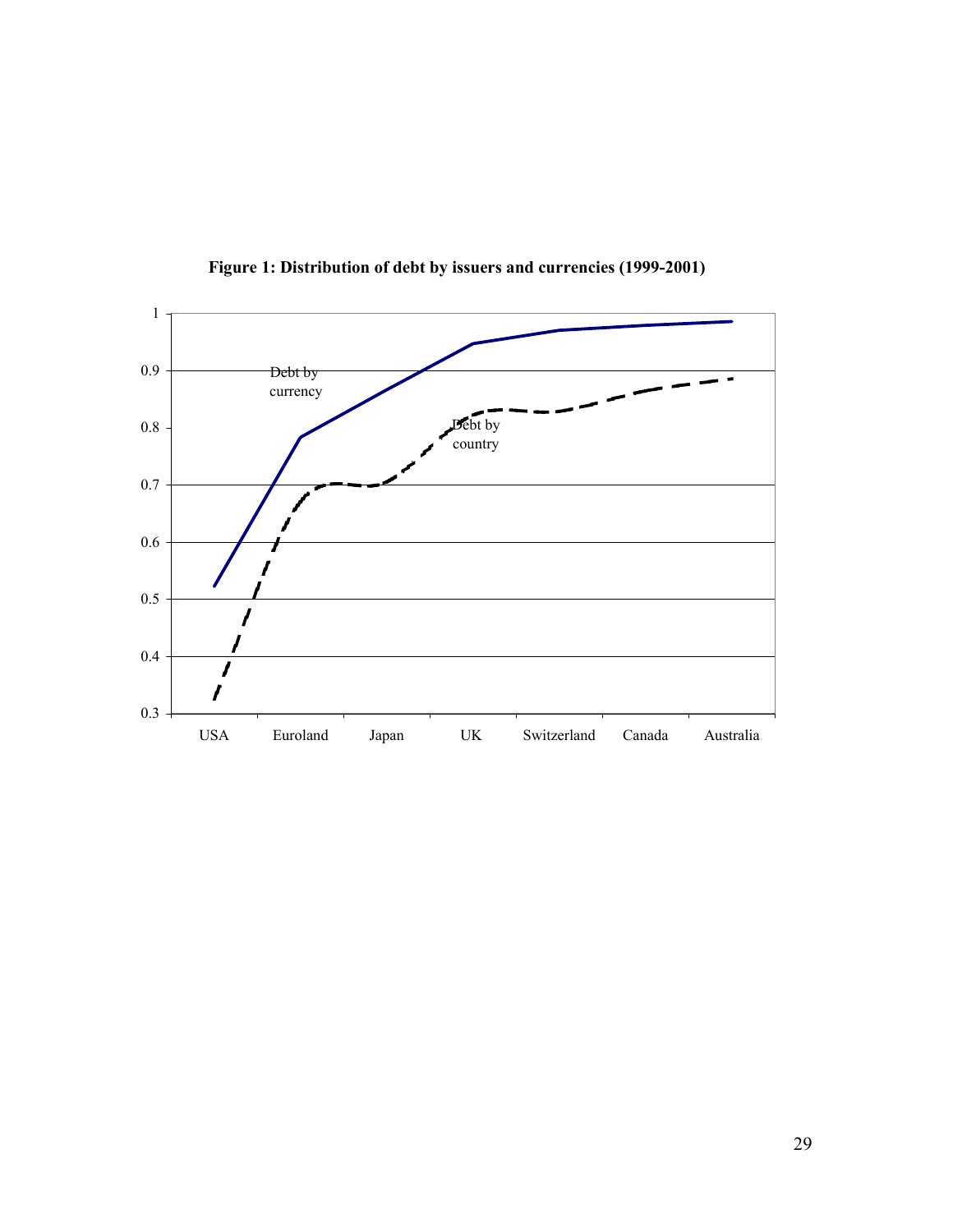# **Table 2: Cross-border Bank Claims**

|                                    | <b>Total Bank Debt</b> |           | 1995-1998<br><b>Total debt in</b> |               | <b>Share in Major</b>  |
|------------------------------------|------------------------|-----------|-----------------------------------|---------------|------------------------|
|                                    | of residents           |           | major five                        |               | <b>Five Currencies</b> |
|                                    | (BIL USD)              |           | currencies                        |               |                        |
| Major Financial Centers            | 3,141                  | 44.9%     | 2,448                             | 44.02%        | 77.9%                  |
| Euroland                           | 1,637                  | 23.4%     | 1,479                             | 26.60%        | 90.3%                  |
| Other Developed Countries          | 263                    | 3.8%      | 167                               | 3.00%         | 63.5%                  |
| Offshore                           | 502                    | $7.2\%$   | 434                               | 7.80%         | 86.4%                  |
| Developing Countries               | 1,305                  | 18.7%     | 995                               | 17.89%        | 76.2%                  |
| <b>International Organizations</b> | 23                     | $0.3\%$   | 17                                | 0.31%         | 71.4%                  |
| Unallocated                        | 127                    | 1.8%      | 22                                | 0.40%         | 17.7%                  |
| Total                              | 6,998                  | $100.0\%$ | 5,561                             | 100.00        | 79.5%                  |
|                                    |                        |           |                                   | $\frac{0}{0}$ |                        |
|                                    |                        |           | 1999-2001                         |               |                        |
|                                    | <b>Total Bank Debt</b> |           | <b>Total debt in</b>              |               | <b>Share in Major</b>  |
|                                    | by residents           |           | major five                        |               | <b>Five Currencies</b> |
|                                    | (BIL USD)              |           | currencies                        |               |                        |
| Major Financial Centers            | 3,691                  | 47.3%     | 3,146                             | 49.59%        | 85.2%                  |
| Euroland                           | 2,263                  | 29.0%     | 2,080                             | 32.79%        | 91.9%                  |
| Other Developed Countries          | 356                    | 4.6%      | 223                               | 3.52%         | 62.8%                  |
| Offshore                           | 458                    | 5.9%      | 381                               | 6.01%         | 83.1%                  |
| Developing Countries               | 887                    | 11.4%     | 673                               | 10.61%        | 75.8%                  |
| <b>International Organizations</b> | 18                     | 0.2%      | 17                                | 0.27%         | 93.7%                  |
| Unallocated                        | 134                    | $1.7\%$   | 19                                | $0.30\%$      | 14.5%                  |
| Total                              | 7,808                  | 100.0%    | 6,344                             | 100.00        | 81.3%                  |
|                                    |                        |           |                                   | $\frac{0}{0}$ |                        |

Major financial centers: The US, Japan, the UK, and Switzerland Source: Bank for International Settlements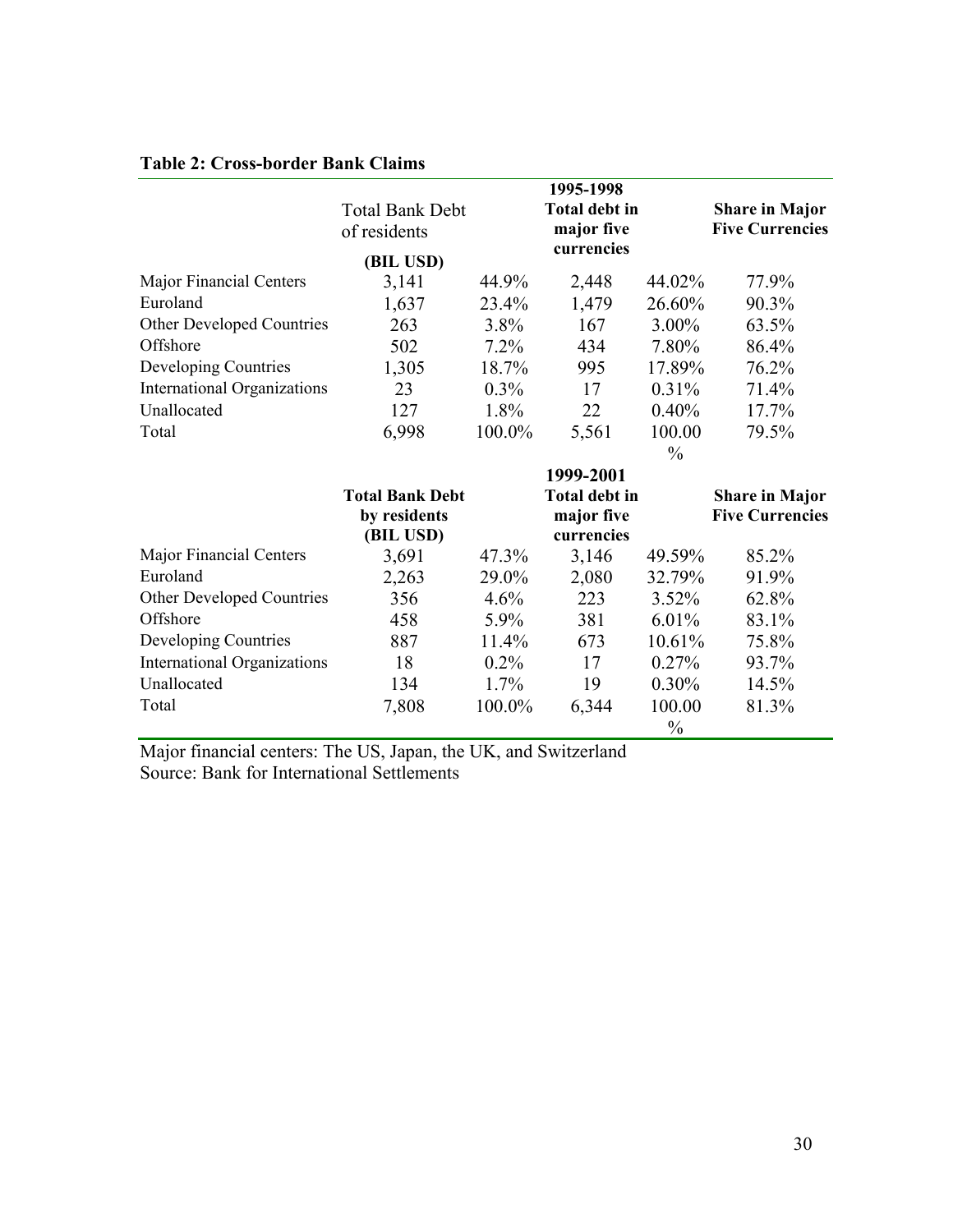|                          |                      |               |                 |     |                                 |               |       |        | Share of               |                        |             |
|--------------------------|----------------------|---------------|-----------------|-----|---------------------------------|---------------|-------|--------|------------------------|------------------------|-------------|
|                          |                      |               |                 |     |                                 |               |       |        | Share of international | Securities by Currency |             |
|                          |                      |               |                 |     | USD EUR JPY GBP OWN Other Total |               |       | Total  | securities (a)         | currency $(b)$         | share $(c)$ |
| <b>Financial Centers</b> | 137.4 5.1 32.5 16.1  |               |                 |     | 0.1                             | 0.3           | 1916  | -29.57 | 19.45                  | 511.8                  | 79.00       |
| Euroland                 |                      | 81.8 87.9 1.9 |                 | 1.0 | 0.0                             | 0.3           | 172.8 | 26.68  | 6.74                   | 97.3                   | 15.02       |
| Other Developed          | $1153 \quad 10$      |               | 0.7             | 0.5 | 34.1                            | 0.3           | 1518  | 23.44  | 29.91                  | 34.1                   | 5.26        |
| Offshore                 | 32.7                 | 1.8           | 0.5             | 0.5 | 0.5                             | 0.0           | 36.1  | 5.57   | 69.73                  | 0.5                    | 0.08        |
| Developing               | 80.0                 | 09            | 0.2             | 0.1 | 2.6                             | 0.1           | 84.0  | 12.96  | 17.09                  | 2.6                    | 0.41        |
| Int. Organizations       | 9.0                  |               | $0.6 \quad 0.8$ | 0.6 | 0.0                             | $0.6^{\circ}$ | 11.5  | 1.78   | 3.05                   | 0.0                    | 0.00        |
| Other and Unallocated    |                      |               |                 |     |                                 |               |       |        |                        | 1.5                    | 0.23        |
| <b>TOTAL</b>             | 456.0 97.3 36.7 18.9 |               |                 |     | 37.4                            | 15            | 647.8 | 100    | 13.01                  | 647.8                  | 100         |
|                          |                      |               |                 |     |                                 |               |       |        |                        |                        |             |

**Table 3: composition outstanding of international securities issued by non-US residents and held by US investors. (2001)** 

(a) Share of international securities held by US investors over total international bonds issued in 2001 by non-US resident

(b) and (c) International securities (and their share) held by US investors in each of the currency groups (for instance, at the end of 2001 US investor held USD97.3 billion worth of international securities denominated in euro, this corresponds to 15 percent of the total international securities held by US investors)

The OWN currency column is set equal to zero for Euroland (everything is reported under the euro column) and in, the case of financial centers, for Japan, and United Kingdom. The value reported under OWN for financial centers corresponds to issues in Swiss francs.

Source: Authors calculations based on Tables 16 and 17 in Report on US holdings of foreign securities. Us Treasury, Available at http://www.treas.gov/tic/shc2001r.pdf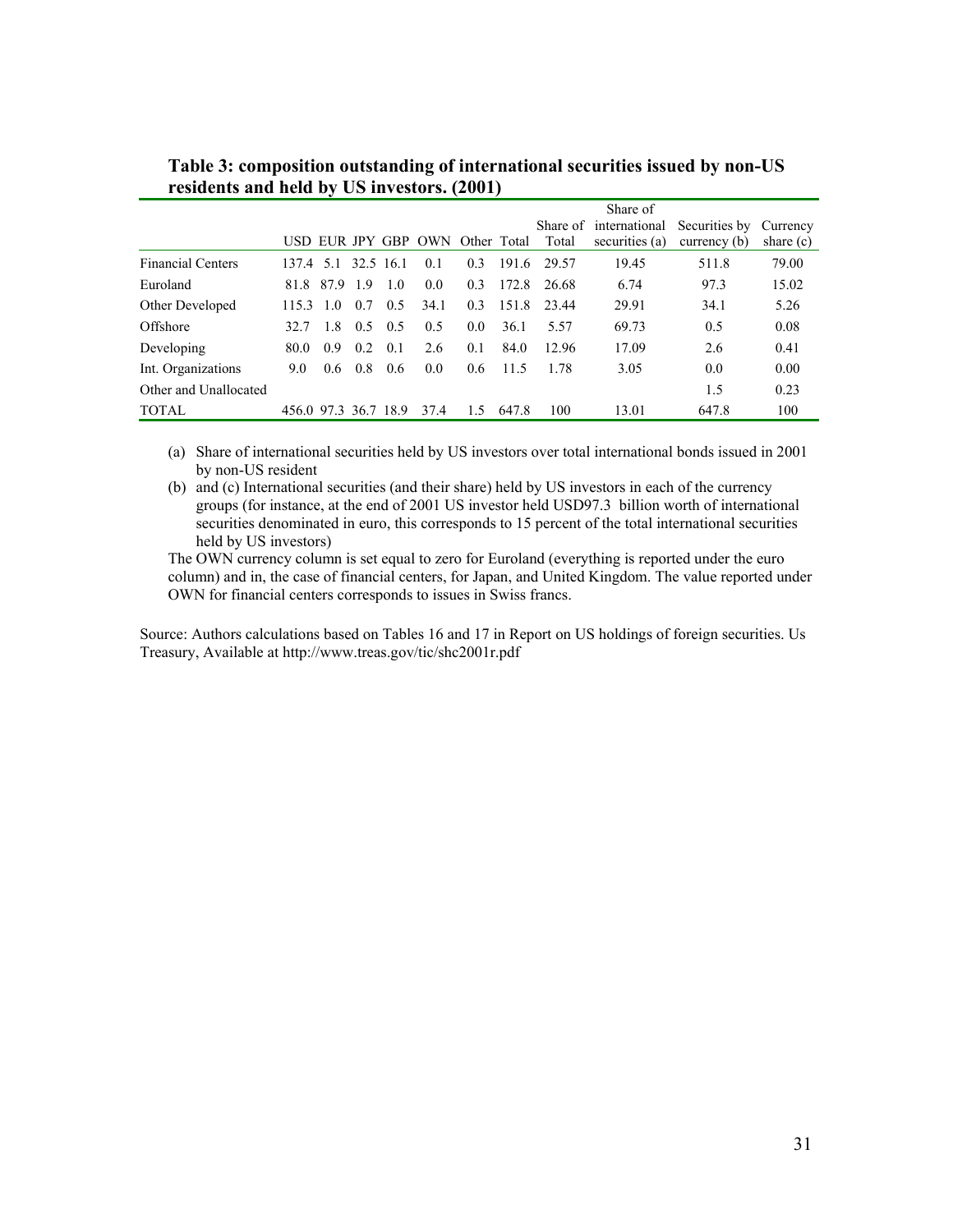| таліс т. інсамі ся от отідінаї яні бу сочині у дгопридя (яніріс атстаде) |              |              |                   |                   |                   |                   |        |
|--------------------------------------------------------------------------|--------------|--------------|-------------------|-------------------|-------------------|-------------------|--------|
|                                                                          | <b>OSIN1</b> | <b>OSIN1</b> | OSIN <sub>2</sub> | OSIN <sub>2</sub> | OSIN <sub>3</sub> | OSIN <sub>3</sub> | USSIN1 |
| Group                                                                    | 1993-1998    | 1999-2001    | 1993-1998         | 1999-2001         | 1993-1998         | 1999-2001         | 2001   |
| Financial centers                                                        | 0.58         | 0.53         | 0.34              | 0.37              | 0.07              | 0.08              | 0.63   |
| Euroland                                                                 | 0.86         | 0.52         | 0.55              | 0.72              | 0.53              | $0.09^*$          | 0.56   |
| Other Developed                                                          | 0.90         | 0.94         | 0.80              | 0.82              | 0.78              | 0.72              | 0.66   |
| Offshore                                                                 | 0.98         | 0.97         | 0.95              | 0.98              | 0.96              | 0.87              | 0.90   |
| Developing                                                               | 1.00         | 0.99         | 0.98              | 0.99              | 0.96              | 0.93              | 0.96   |
| LAC.                                                                     | 1.00         | 1.00         | 1.00              | 1.00              | 0.98              | 1.00              | 0.99   |
| Middle East &                                                            | 1.00         |              | 0.97              | 0.99              | 0.95              | 0.90              | 0.99   |
| Africa                                                                   |              | 0.99         |                   |                   |                   |                   |        |
| Asia & Pacific                                                           | 1.00         | 0.99         | 0.95              | 0.99              | 0.99              | 0.94              | 0.96   |
| Eastern Europe                                                           | 0.99         | 1.00         | 0.97              | 0.98              | 0.91              | 0.84              | 0.91   |
|                                                                          |              |              |                   |                   |                   |                   |        |

**Table 4: Measures of original sin by country groupings (simple average)** 

\* In the 1999-2001 period it is impossible to allocate the debt issued by non-residents in Euros to any of the individual member countries of the currency union. Hence, the number here is not the simple average, but is calculated taking Euroland as a whole.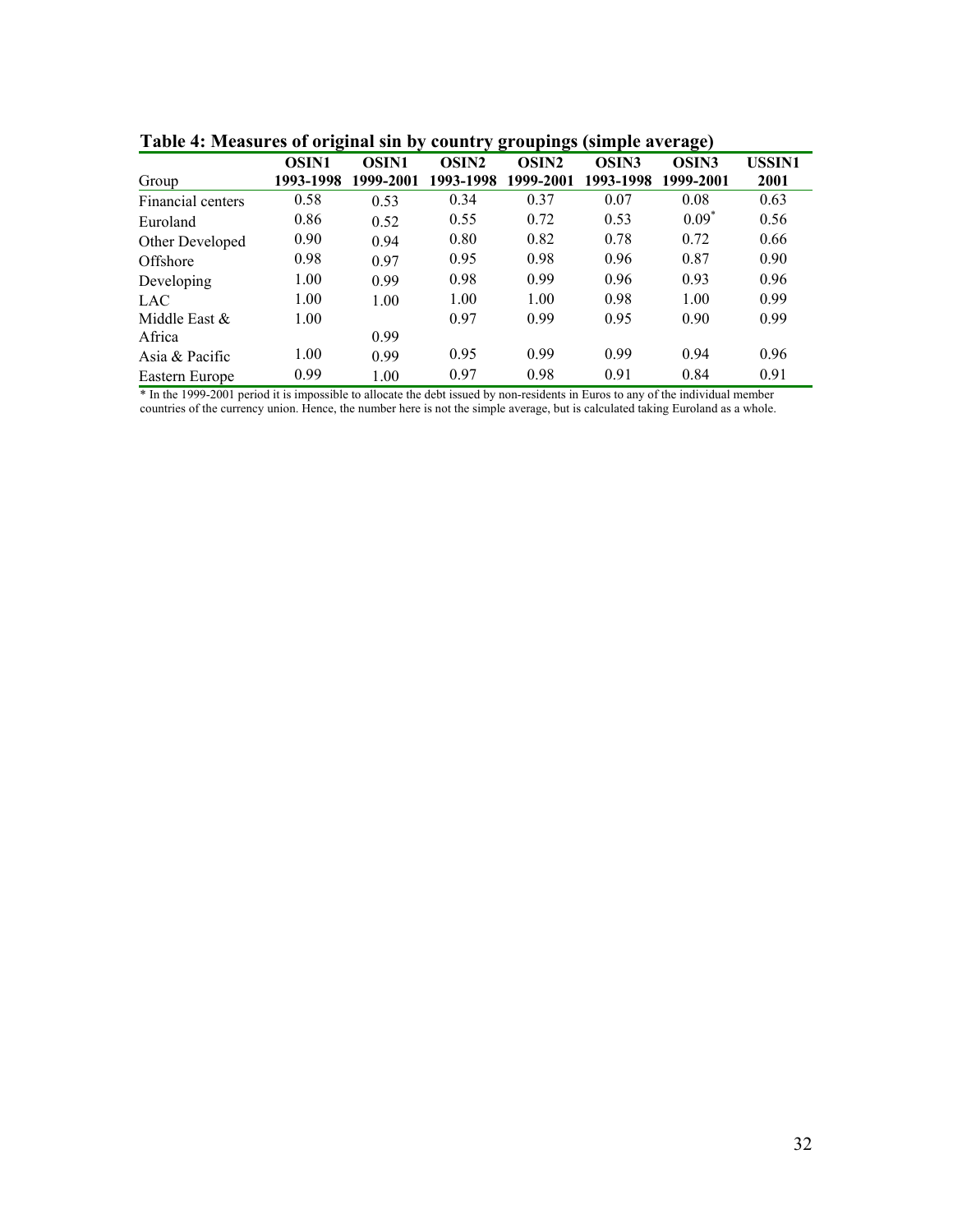

**Figure 2: Original Sin by Country Groups**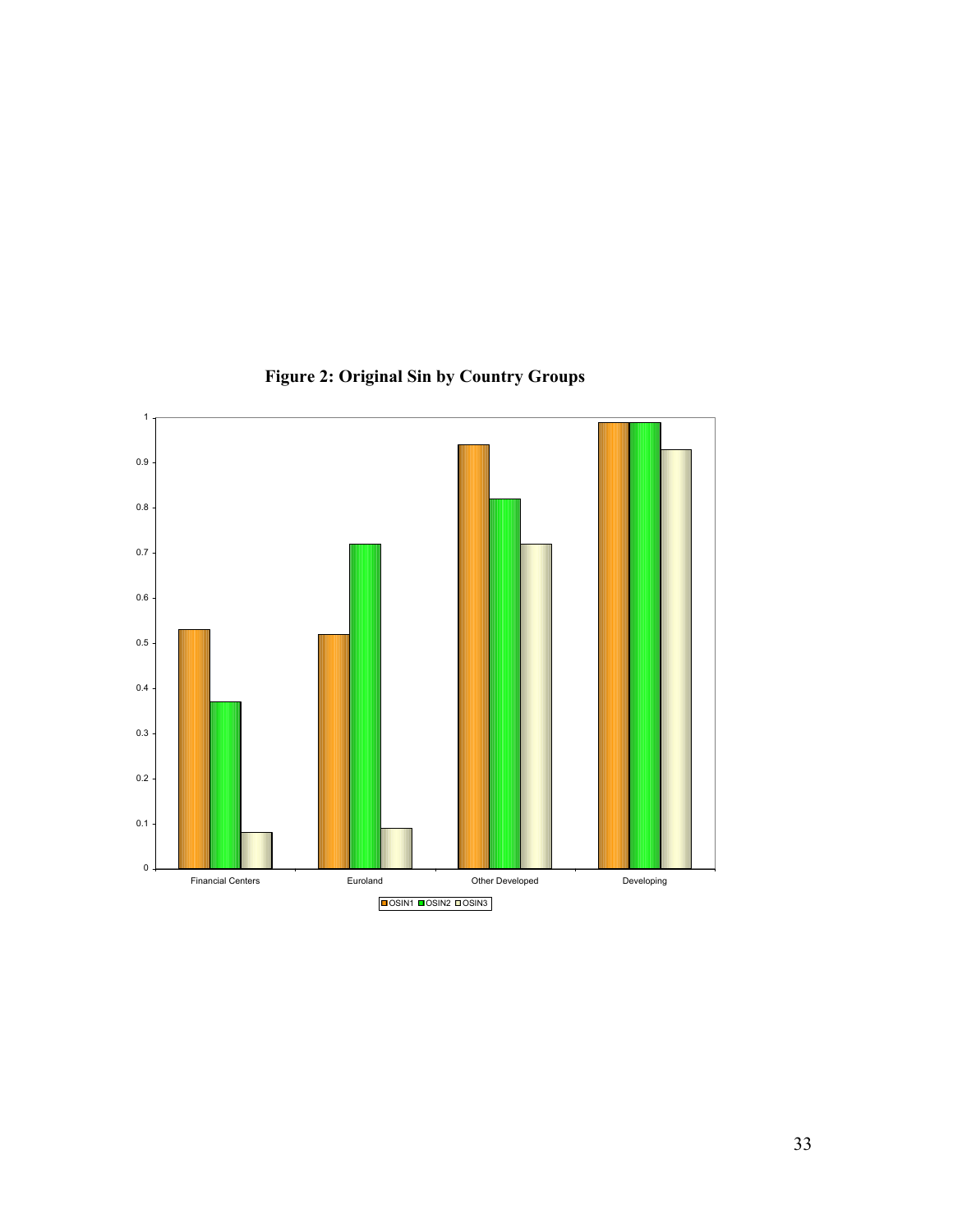|              | Non Euroland |       |            |         |       |  |
|--------------|--------------|-------|------------|---------|-------|--|
| Country      | 1993-        | 1991- | Country    | 1993-98 | 1991- |  |
|              | 98           | 01    |            |         | 01    |  |
| Czech        | 0.0          | 0.00  | Italy      |         |       |  |
| Republic     |              |       |            | 0.00    | 0.00  |  |
| Poland       | 0.82         | 0.00  | France     | 0.23    | 0.12  |  |
| New Zealand  | 0.63         | 0.05  | Portugal   | 0.42    | 0.24  |  |
| South Africa | 0.44         | 0.10  | Belgium    | 0.76    | 0.39  |  |
| Hong Kong    | 0.72         | 0.29  | Spain      | 0.59    | 0.42  |  |
| Taiwan       | 1.00         | 0.54  | Netherland |         |       |  |
|              |              |       | S          | 0.64    | 0.47  |  |
| Singapore    | 0.96         | 0.70  | Ireland    | 0.94    | 0.59  |  |
| Australia    | 0.55         | 0.70  | Greece     | 0.93    | 0.60  |  |
| Denmark      | 0.80         | 0.71  | Finland    | 0.96    | 0.62  |  |
| Canada       | 0.55         | 0.76  | Austria    | 0.90    | 0.68  |  |

**Table 5: Countries with OSIN3 below 0.8, excluding financial centers**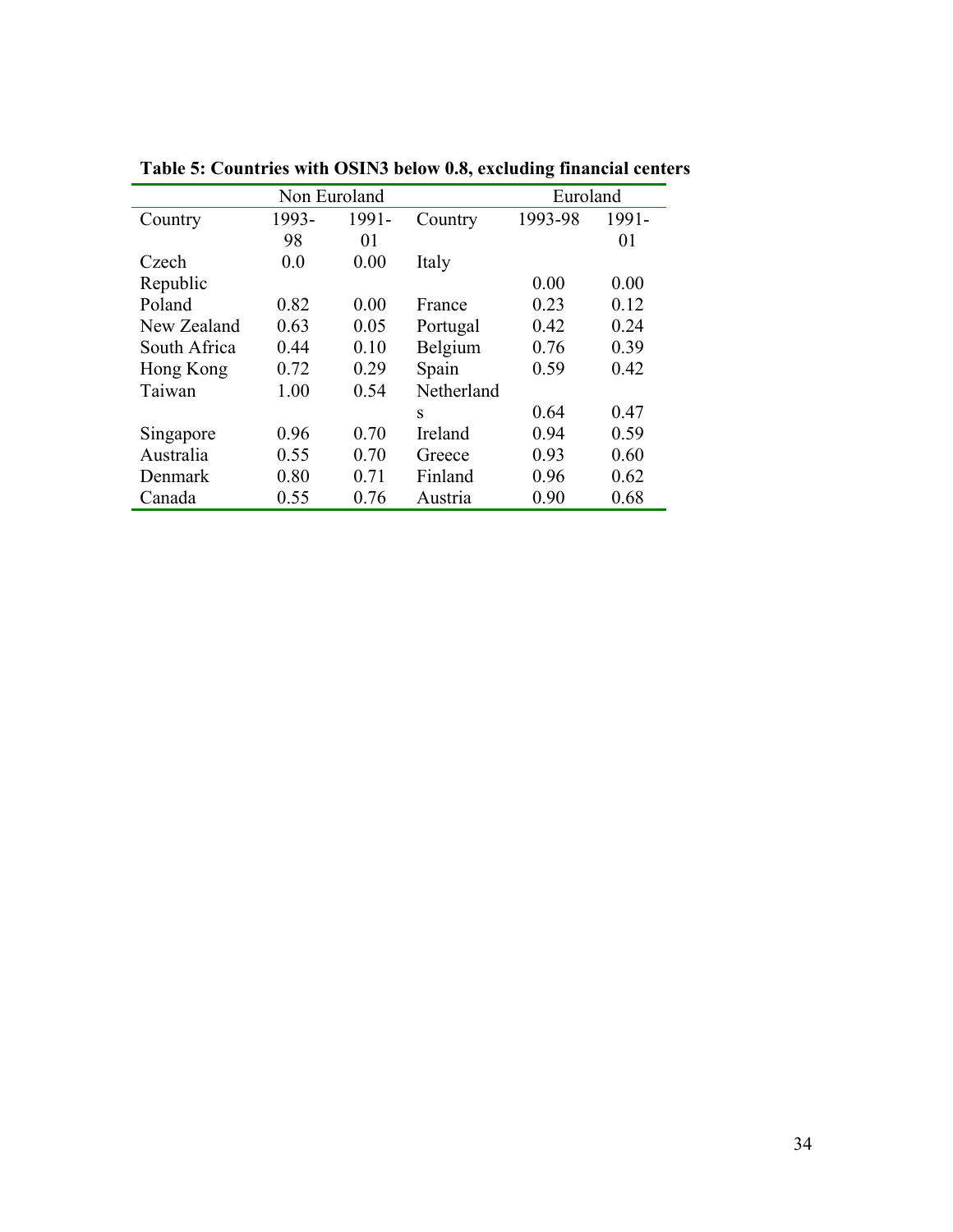| Mean | St.  | N  | Difference with |
|------|------|----|-----------------|
|      | Dev. |    | respect         |
|      |      |    | to gold clauses |
| 0.86 | 0.28 | 31 | 0.00            |
| 0.53 | 0.39 | 6  | 0.36            |
|      |      |    | $(0.016)$ **    |
| 0.34 | 0.36 | 5  | 0.52            |
|      |      |    | $(0.000)$ ***   |
| 0.75 | 0.35 | 42 |                 |
|      |      |    |                 |

**Table 6: OSIN3 in 1993-1998 and the Flandreau-Sussman classification, circa 1850** 

P values of the mean comparison test in parentheses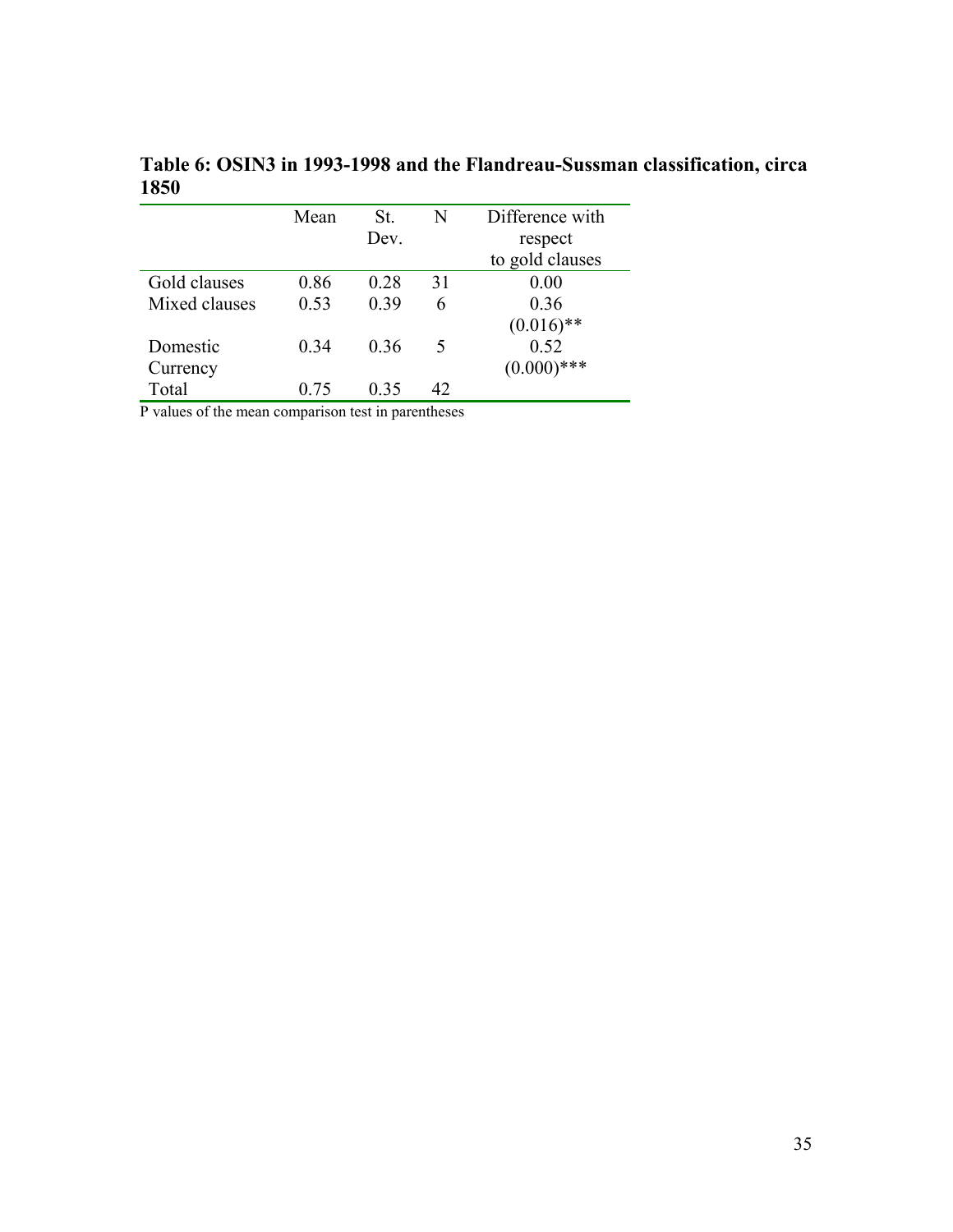

## **Figure 3: Original Sin and Exchange Rate Regime**

The Exchange rate regime is measured using the index developed by Levy-Yeyati and Sturzenegger (2000) averaged over the 1992-1998 period. 1 corresponds to a floating rate and 3 corresponds to a fixed rate.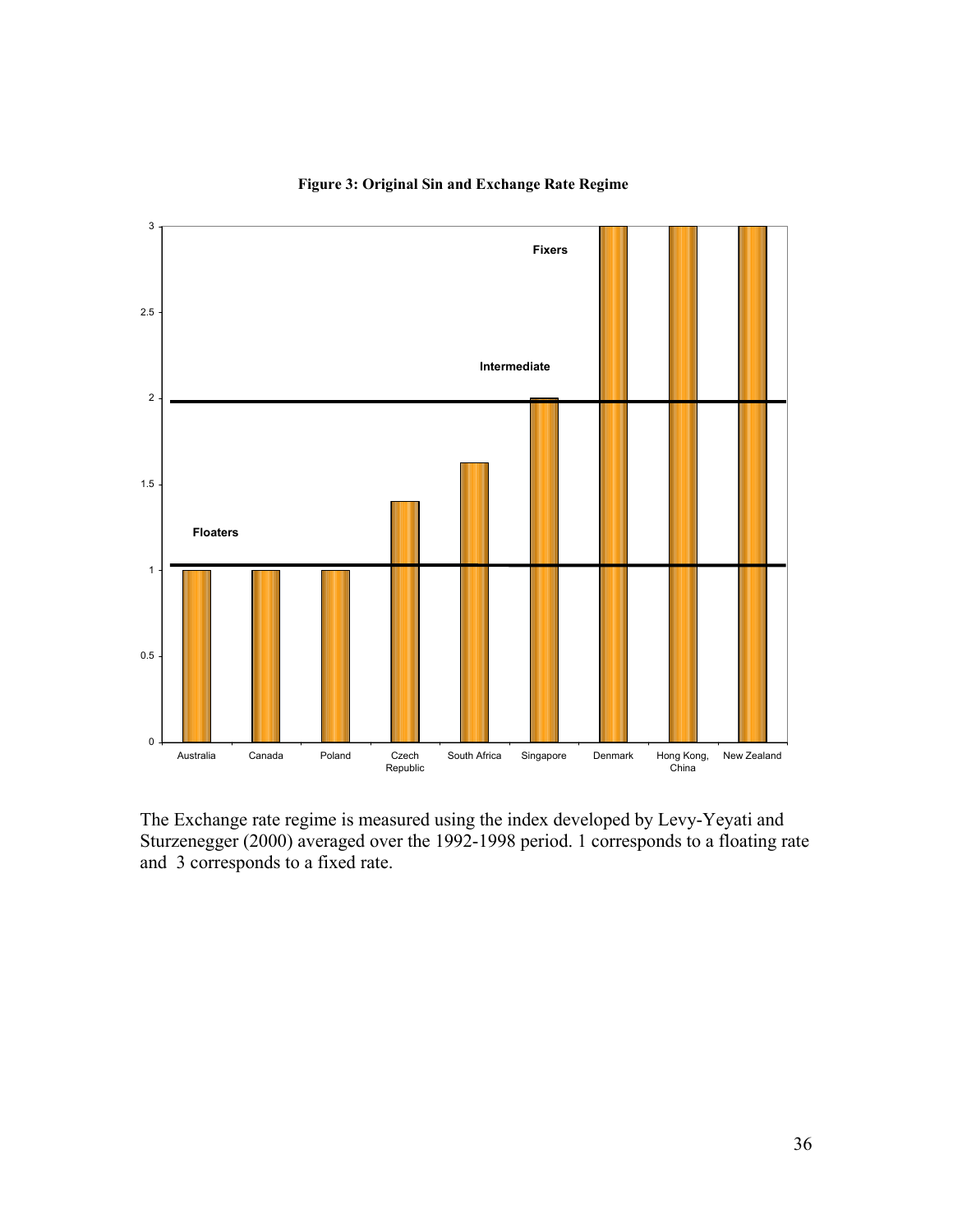| <b>DSIN</b>     |       | <b>DSIN2</b>   |       |  |  |
|-----------------|-------|----------------|-------|--|--|
| Taiwan          | 0.011 | Czech Republic | 0.588 |  |  |
| India           | 0.036 | Hong Kong      | 0.621 |  |  |
| South Africa    | 0.052 | Egypt          | 0.790 |  |  |
| Slovak Republic | 0.133 | Mexico         | 0.837 |  |  |
| Thailand        | 0.135 | Greece         | 0.880 |  |  |
| Singapore       | 0.275 | <b>Brazil</b>  | 0.915 |  |  |
| <b>Israel</b>   | 0.288 | Argentina      | 1.000 |  |  |
| Hungary         | 0.296 | Venezuela      | 1.000 |  |  |
| Poland          | 0.300 | Turkey         | 1.000 |  |  |
| Philippines     | 0.358 | Indonesia      | 1.000 |  |  |
| Chile           | 0.545 | Malaysia       | 1.000 |  |  |

**Table 7: Measures of domestic original sin by country** 

**Figure 4: Domestic and International Original Sin** 

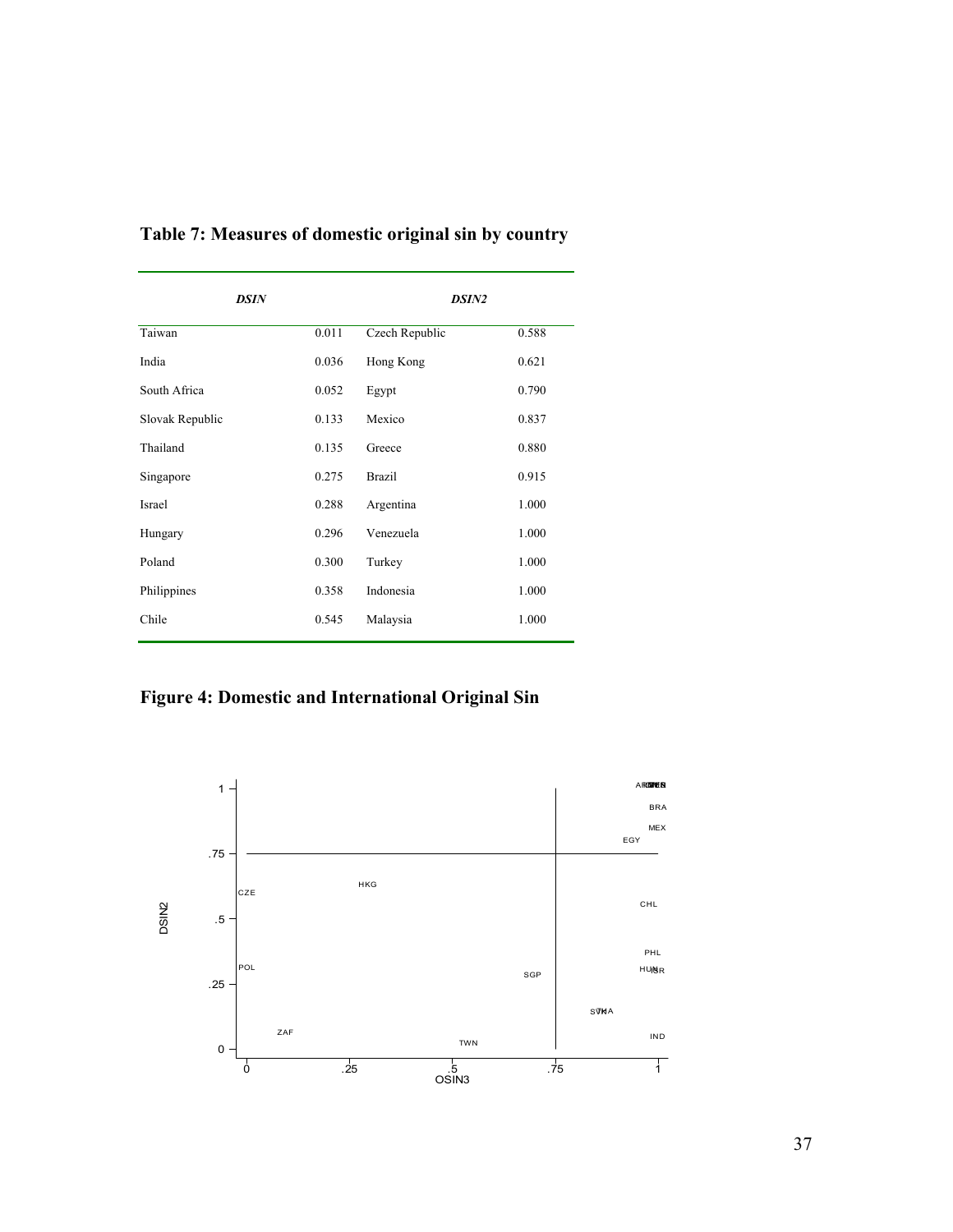|                        | All Countries | <b>Industrial Countries</b> | Developing countries |
|------------------------|---------------|-----------------------------|----------------------|
| Real GDP Growth        | $5.0\%$       | $2.7\%$                     | 5.8%                 |
| Real Dollar GDP Growth | $12.3\%$      | $10.3\%$                    | $13.0\%$             |
| GAP in RER 5-yr MA     | 49.7%         | $18.1\%$                    | 61.2%                |
| N. Countries           | 43            |                             | 32                   |

**Table 8: Volatility of GDP Growth (1980-1999)** 

# **Table 9: Volatility of the Real Exchange rate**

|                   | <b>1 YR</b>       | 5YR               | 1 YR              | 5YR        | <b>1 YR</b>       | 5YR               |
|-------------------|-------------------|-------------------|-------------------|------------|-------------------|-------------------|
|                   | <b>Volatility</b> | <b>Volatility</b> | <b>Volatility</b> | Volatility | <b>Volatility</b> | <b>Volatility</b> |
|                   |                   |                   | 1980s             | 1980s      | 1990s             | 1990s             |
| Developing        |                   |                   |                   |            |                   |                   |
| Countries         | 1.292             | 1.283             | 1 327             | 1.321      | 1.234             | 1.249             |
| Industrial        |                   |                   |                   |            |                   |                   |
| Countries         | 0.506             | 0.513             | 0.471             | 0.473      | 0.565             | 0.545             |
| Difference        | 0.786             | 0.770             | 0.855             | 0.848      | 0.669             | 0.703             |
| t-statistics      | 4.262             | 4.818             | 3.769             | 3.689      | 3.176             | 4.130             |
| $P$ (Dev $>$ Ind) | 1.000             | 1.000             | 1.000             | 1.000      | 0.999             | 1.000             |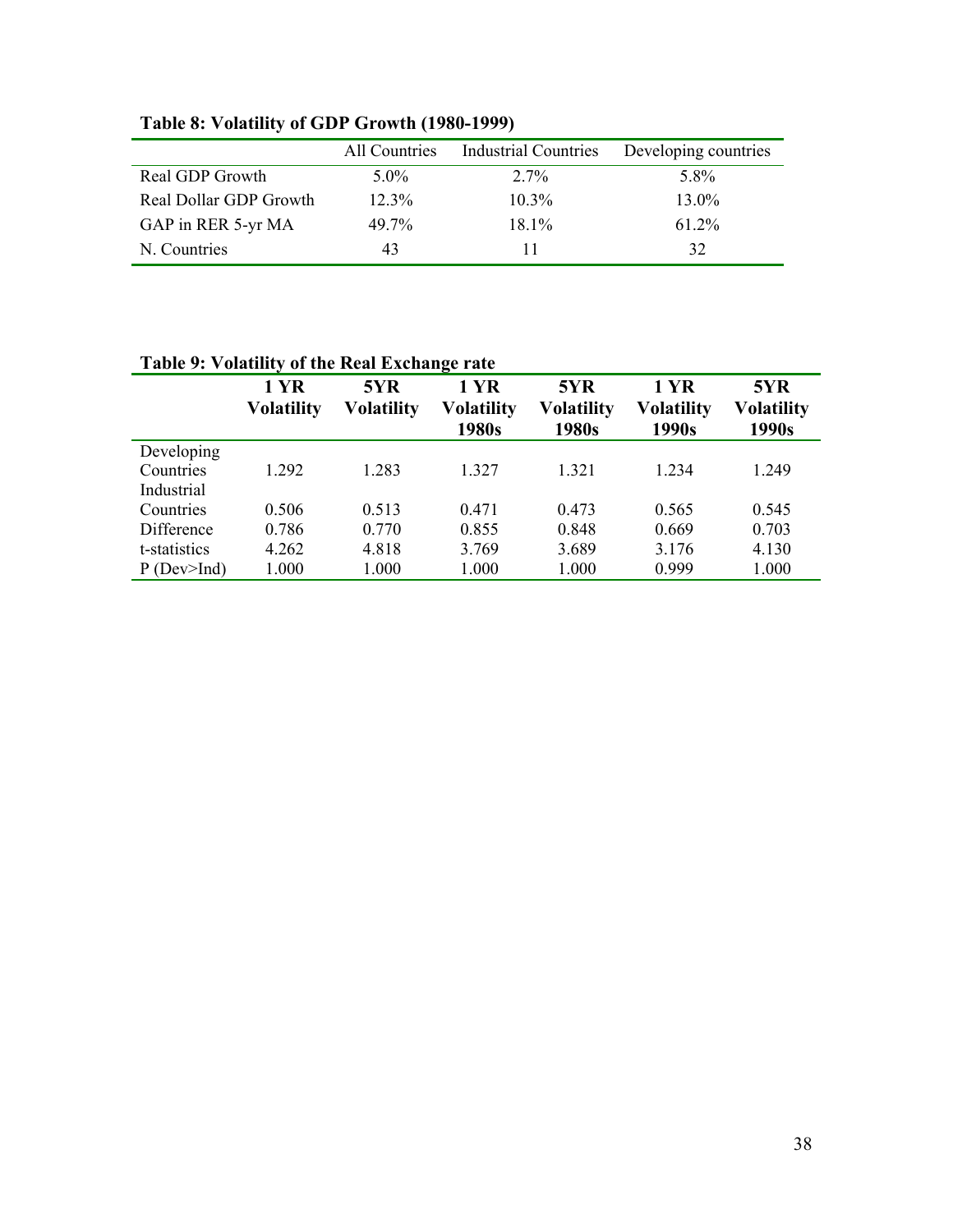| Country              | Year |      | Change in<br>Dollar GDP Real GDP | Change in | Country                   | Year |      | Change in<br>Dollar GDP Real GDP | Change in |
|----------------------|------|------|----------------------------------|-----------|---------------------------|------|------|----------------------------------|-----------|
| Suriname             |      | 1995 | $-94%$                           |           | -7% Jordan                |      | 1990 | $-40%$                           | $-19%$    |
| Iran, Islamic Rep.   |      | 1994 | $-93%$                           |           | 21% Guatemala             |      | 1987 | $-40%$                           | 3%        |
| Suriname             |      | 1994 | $-91%$                           |           | -35% Syrian Arab Republic |      | 1988 | $-40%$                           | $-13%$    |
| Iran, Islamic Rep.   |      | 1993 | $-91%$                           |           | 23% Trinidad and Tobago   |      | 1987 | $-38%$                           | $-20%$    |
| Nigeria              |      | 1999 | $-74%$                           |           | $-2\%$ Togo               |      | 1982 | $-38%$                           | $-15%$    |
| Nigeria              |      | 1987 | $-68%$                           |           | 28% Mexico                |      | 1982 | $-38%$                           | $8\%$     |
| Uruguay              |      | 1984 | $-67%$                           |           | -8% South Africa          |      | 1985 | $-38%$                           | 4%        |
| Egypt, Arab Rep.     |      | 1991 | $-63%$                           |           | 4% Ecuador                |      | 1987 | $-38%$                           | $1\%$     |
| Indonesia            |      | 1998 | $-60%$                           |           | 7% Egypt, Arab Rep.       |      | 1992 | $-37%$                           | 6%        |
| Sierra Leone         |      | 1986 | $-57%$                           |           | -10% Indonesia            |      | 1999 | $-37%$                           | $-7%$     |
| Mexico               |      | 1983 | $-56%$                           |           | -9% Egypt, Arab Rep.      |      | 1990 | $-36%$                           | 10%       |
| Uruguay              |      | 1983 | $-55%$                           |           | -17% Trinidad and Tobago  |      | 1986 | $-36%$                           | $-13%$    |
| Costa Rica           |      | 1982 | $-54%$                           |           | -10% Swaziland            |      | 1985 | $-36%$                           | 2%        |
| Nigeria              |      | 1986 | $-52%$                           |           | 1% Namibia                |      | 1985 | $-35%$                           | 15%       |
| Syrian Arab Republic |      | 1989 | $-48%$                           |           | 9% Paraguay               |      | 1985 | $-35%$                           | 13%       |
| Jamaica              |      | 1985 | $-46%$                           |           | 4% Ecuador                |      | 1999 | $-33%$                           | $-2\%$    |
| Honduras             |      | 1991 | $-46%$                           |           | -4% Jamaica               |      | 1984 | $-33%$                           | 12%       |
| Dominican Republic   |      | 1985 | $-46%$                           |           | 4% Papua New Guinea       |      | 1999 | $-33%$                           | $-5%$     |
| Togo                 |      | 1994 | $-45%$                           |           | -12% Mexico               |      | 1995 | $-33%$                           | $1\%$     |
| Chile                |      | 1983 | $-45%$                           |           | -13% Sierra Leone         |      | 1998 | $-31%$                           | $-22%$    |
| Sierra Leone         |      | 1990 | $-44%$                           |           | -15% Sweden               |      | 1982 | $-31%$                           | $-1\%$    |
| Dominican Republic   |      | 1986 | $-44%$                           |           | 10% Papua New Guinea      |      | 1998 | $-31%$                           | $-4%$     |
| Senegal              |      | 1994 | $-43%$                           |           | -4% Madagascar            |      | 1988 | $-31%$                           | 7%        |
| Korea, Rep.          |      | 1998 | $-41%$                           |           | -5% Jamaica               |      | 1992 | $-30%$                           | $-10%$    |
| Jordan               |      | 1989 | $-41%$                           |           | -20% Morocco              |      | 1982 | $-30%$                           | $1\%$     |
| Thailand             |      | 1998 | $-41%$                           |           | -12% Venezuela            |      | 1984 | $-30%$                           | 4%        |
| Honduras             |      | 1990 | $-40%$                           |           | 0% AVERAGE                |      |      | $-46%$                           | $-2\%$    |

# **Table 10: Large Drops in Dollar GDP**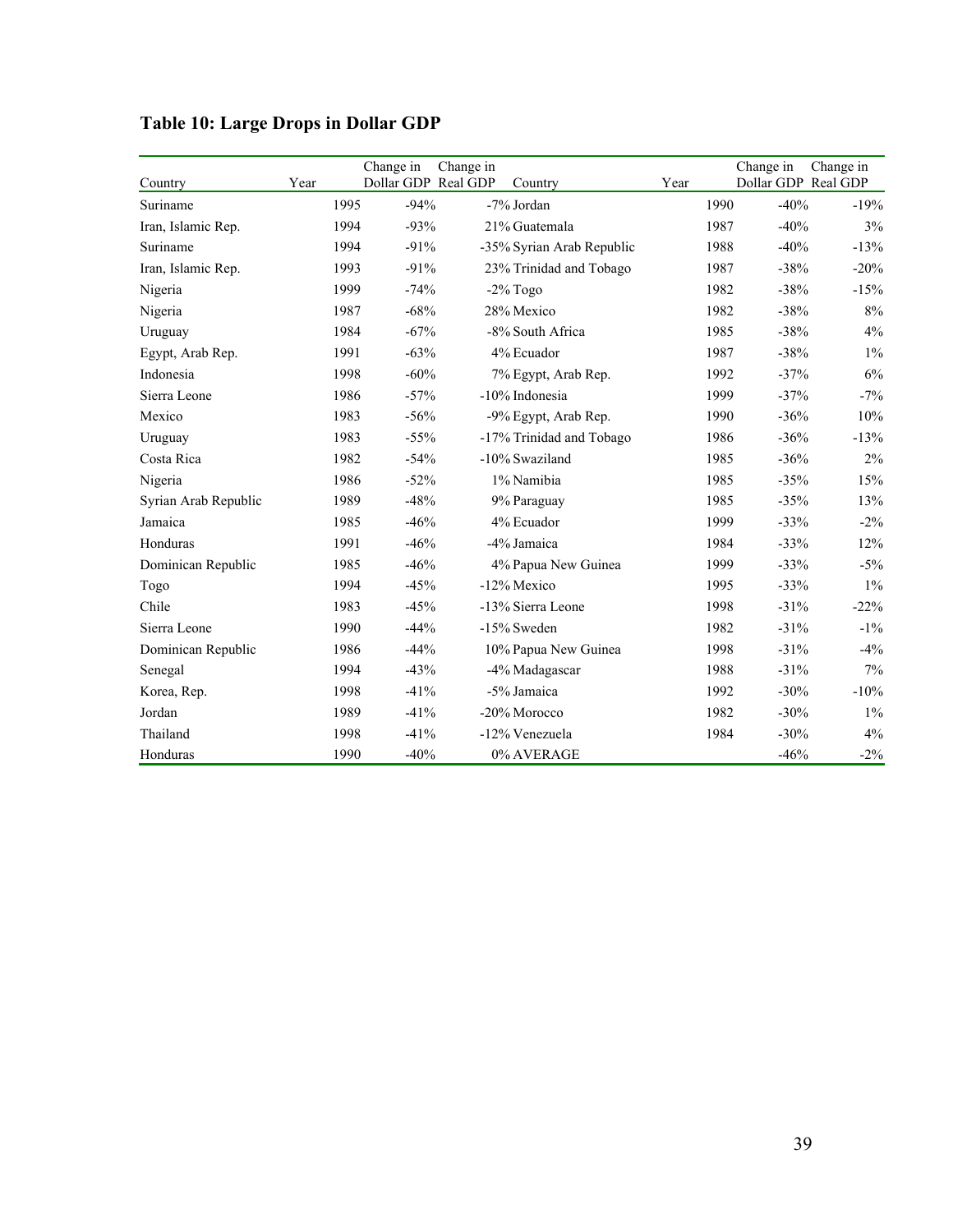

# **Figure 5: Credit Rating and Debt to Revenue Ratios**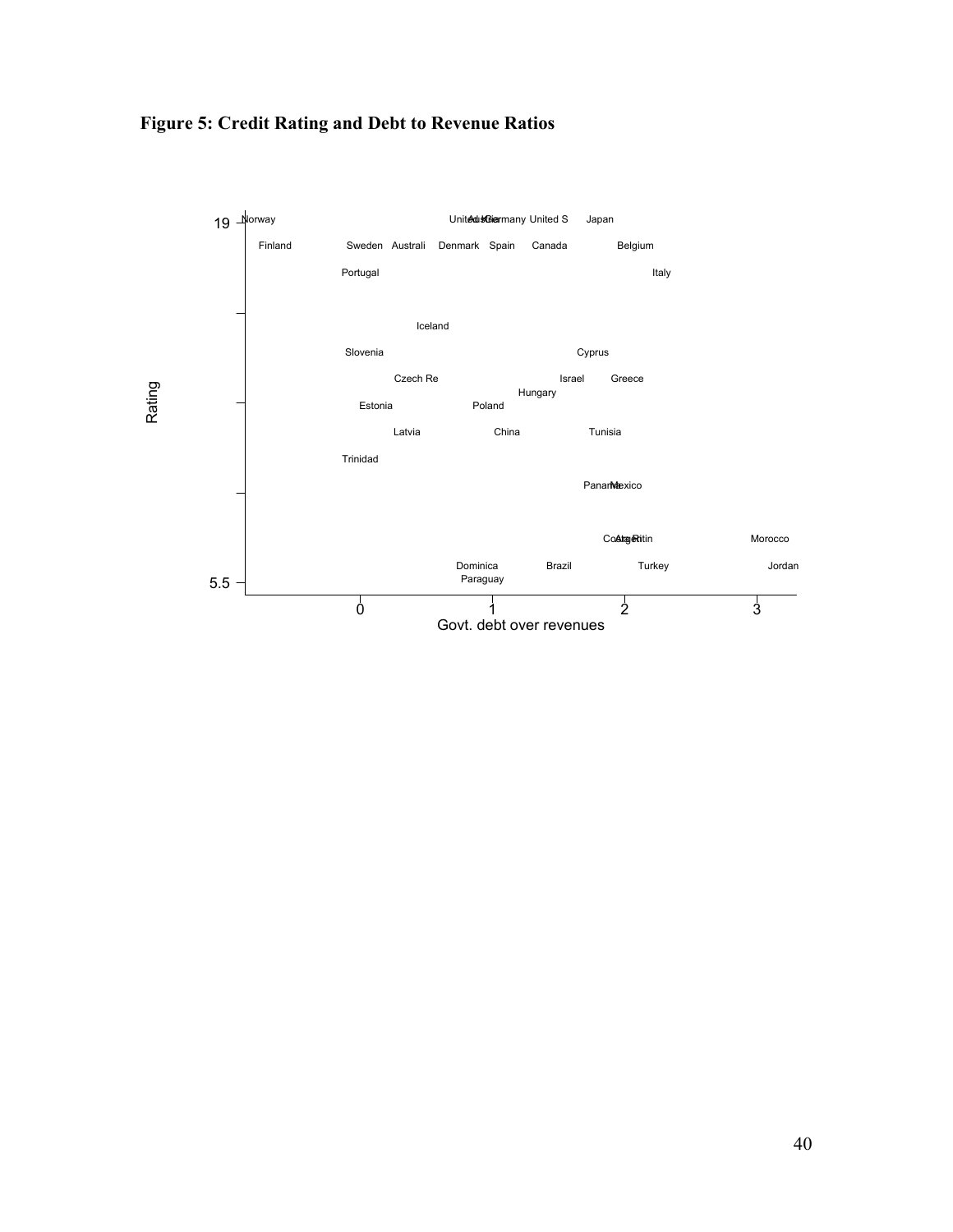|                    | (1)          | (2)          | (3)          | (4)                |
|--------------------|--------------|--------------|--------------|--------------------|
|                    | RATING1      | RATING1      | RATING1      | RATING1            |
|                    |              |              |              | Dropping Financial |
|                    |              |              |              | Centers            |
| OSIN3              | $-5.845$     | $-5.644$     | $-5.214$     | $-4.955$           |
|                    | $(4.08)$ *** | $(4.01)$ *** | $(3.31)$ *** | $(3.21)$ ***       |
| DE_GDP             | $-2.421$     |              | $-2.285$     |                    |
|                    | $(2.50)$ **  |              | $(2.32)$ **  |                    |
| DE RE              |              | $-0.999$     |              | $-0.975$           |
|                    |              | $(2.49)$ **  |              | $(2.39)$ **        |
| LGDP PC            | 2.916        | 2.670        | 2.976        | 2.729              |
|                    | $(8.48)$ *** | $(6.16)$ *** | $(8.36)$ *** | $(5.97)$ ***       |
| SHARE <sub>2</sub> | 2.187        | 2.787        | 1.810        | 2.405              |
|                    | (1.43)       | (1.52)       | (1.09)       | (1.18)             |
| Constant           | $-8.058$     | $-5.962$     | $-9.119$     | $-7.037$           |
|                    | $(2.12)$ **  | (1.28)       | $(2.29)$ **  | (1.44)             |
| Observations       | 56           | 49           | 53           | 46                 |

**Table 11: Original Sin and credit ratings**

t statistics in parentheses (weighted Tobit estimations)

**\* significant at 10%; \*\* significant at 5%; \*\*\* significant at 1%** 

**Table 12: Original Sin and Exchange rate flexibility** 

|                     | (1)         | (2)          | (3)          | (4)         | (5)                        | (6)          |  |  |  |
|---------------------|-------------|--------------|--------------|-------------|----------------------------|--------------|--|--|--|
|                     |             |              |              |             | Dropping Financial Centers |              |  |  |  |
|                     | <b>LYS</b>  | RESM2        | <b>RVER</b>  | <b>LYS</b>  | RESM2                      | <b>RVER</b>  |  |  |  |
| OSIN3               | 1.503       | 0.248        | $-0.801$     | 1.112       | 0.339                      | $-0.598$     |  |  |  |
|                     | $(3.56)$ ** | $(3.74)$ *** | $(2.02)$ **  | $(2.45)$ ** | $(3.10)$ ***               | (1.33)       |  |  |  |
|                     | *           |              |              |             |                            |              |  |  |  |
| LGDP PC             | 0.302       | $-0.053$     | 0.026        | 0.285       | $-0.052$                   | 0.025        |  |  |  |
|                     | $(2.89)$ ** | $(1.85)^*$   | (0.61)       | $(2.77)$ ** | $(1.81)^*$                 | (0.56)       |  |  |  |
|                     | *           |              |              | *           |                            |              |  |  |  |
| <b>OPEN</b>         | 0.198       | $-0.014$     | 1.017        | 0.153       | $-0.014$                   | 1.021        |  |  |  |
|                     | (0.92)      | (0.41)       | $(2.88)$ *** | (0.72)      | (0.41)                     | $(2.93)$ *** |  |  |  |
| SHARE2              | 0.290       | $-0.036$     | $-0.570$     | 0.297       | $-0.030$                   | $-0.544$     |  |  |  |
|                     | (0.96)      | (0.66)       | $(2.36)$ **  | (0.98)      | (0.54)                     | $(2.29)$ **  |  |  |  |
| Constant            | $-2.188$    | 0.531        | 0.104        | $-1.644$    | 0.435                      | $-0.084$     |  |  |  |
|                     | $(1.94)^*$  | $(1.73)*$    | (0.17)       | (1.46)      | (1.35)                     | (0.13)       |  |  |  |
| <b>Observations</b> | 75          | 65           | 65           | 71          | 62                         | 62           |  |  |  |
| R-squared           |             | 0.37         | 0.62         |             | 0.34                       | 0.65         |  |  |  |

Robust t statistics in parentheses (Weighted OLS for RESM2 and RVER, Weighted Tobit for LYS) \*significant at 10%; \*\* significant at 5%; \*\*\* significant at 1%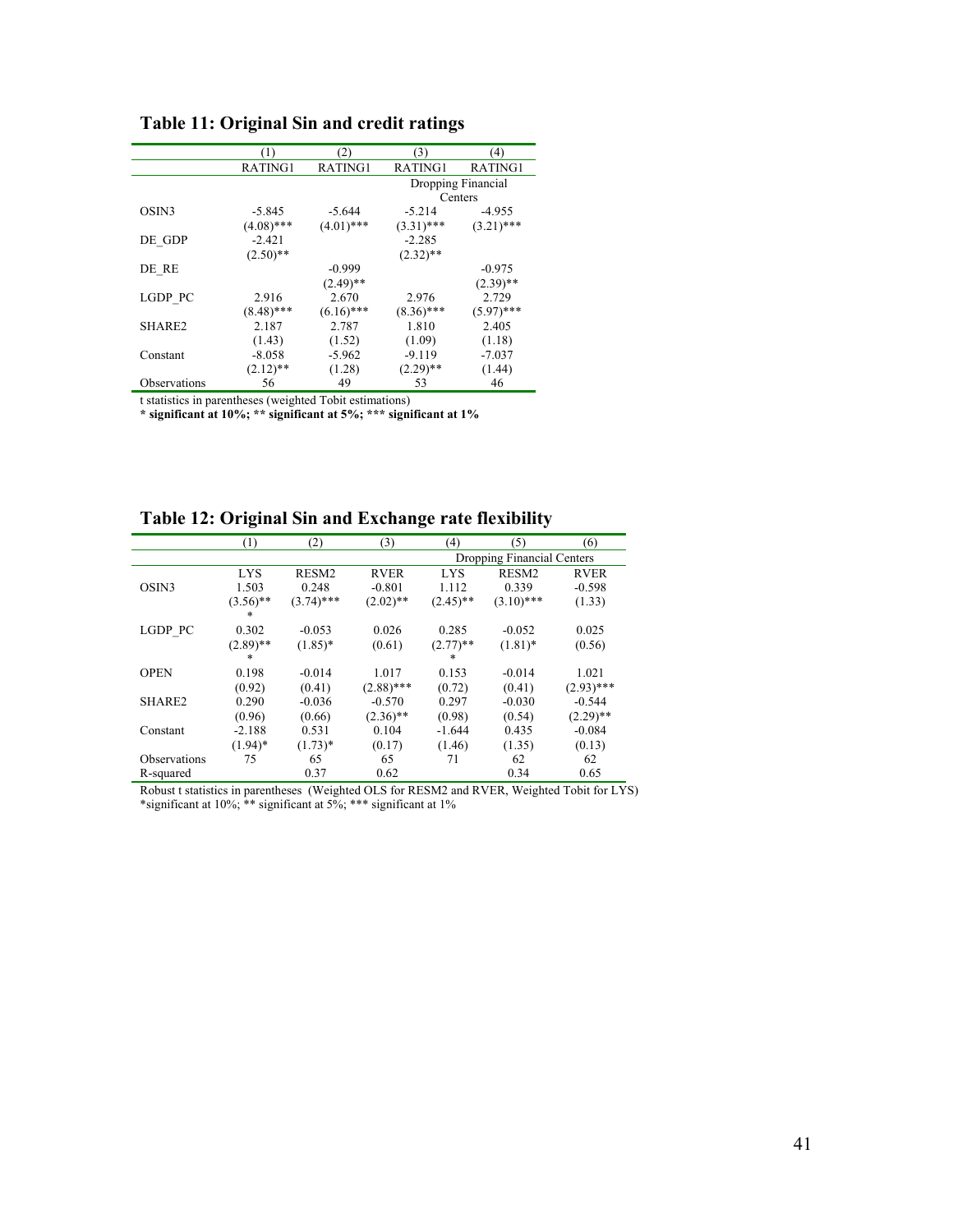|                     | (1)         | (2)             | (3)                        | (4)             |
|---------------------|-------------|-----------------|----------------------------|-----------------|
|                     |             |                 | Dropping Financial Centers |                 |
|                     | VOL_GROWTH  | <b>VOL FLOW</b> | <b>VOL GROWTH</b>          | <b>VOL FLOW</b> |
| OSIN3               | 0.011       | 7.103           | 0.015                      | 7.498           |
|                     | $(1.96)^*$  | $(3.58)$ ***    | $(2.45)$ **                | $(2.69)$ **     |
| LGDP PC             | $-0.012$    | $-3.214$        | $-0.012$                   | $-3.322$        |
|                     | $(2.14)$ ** | $(2.56)$ **     | $(2.09)$ **                | $(2.40)$ **     |
| <b>OPEN</b>         | $-0.001$    | $-4.181$        | $-0.000$                   | $-4.333$        |
|                     | (0.12)      | (1.20)          | (0.08)                     | (0.83)          |
| VOL TOT             | $-0.000$    | 0.223           | $-0.000$                   | 0.223           |
|                     | (0.86)      | (1.08)          | (0.89)                     | (1.02)          |
| SHARE2              | $-0.014$    | 0.147           | $-0.015$                   | 0.949           |
|                     | $(1.72)^*$  | (0.04)          | (1.51)                     | (0.14)          |
| Constant            | 0.135       | 32.825          | 0.131                      | 33.282          |
|                     | $(2.25)$ ** | $(2.39)$ **     | $(2.15)$ **                | $(2.22)$ **     |
| <b>Observations</b> | 77          | 33              | 73                         | 29              |
| R-squared           | 0.40        | 0.64            | 0.40                       | 0.62            |

**Table 13: Original Sin and Volatility** 

Robust t statistics in parentheses

\*significant at 10%; \*\* significant at 5%; \*\*\* significant at 1%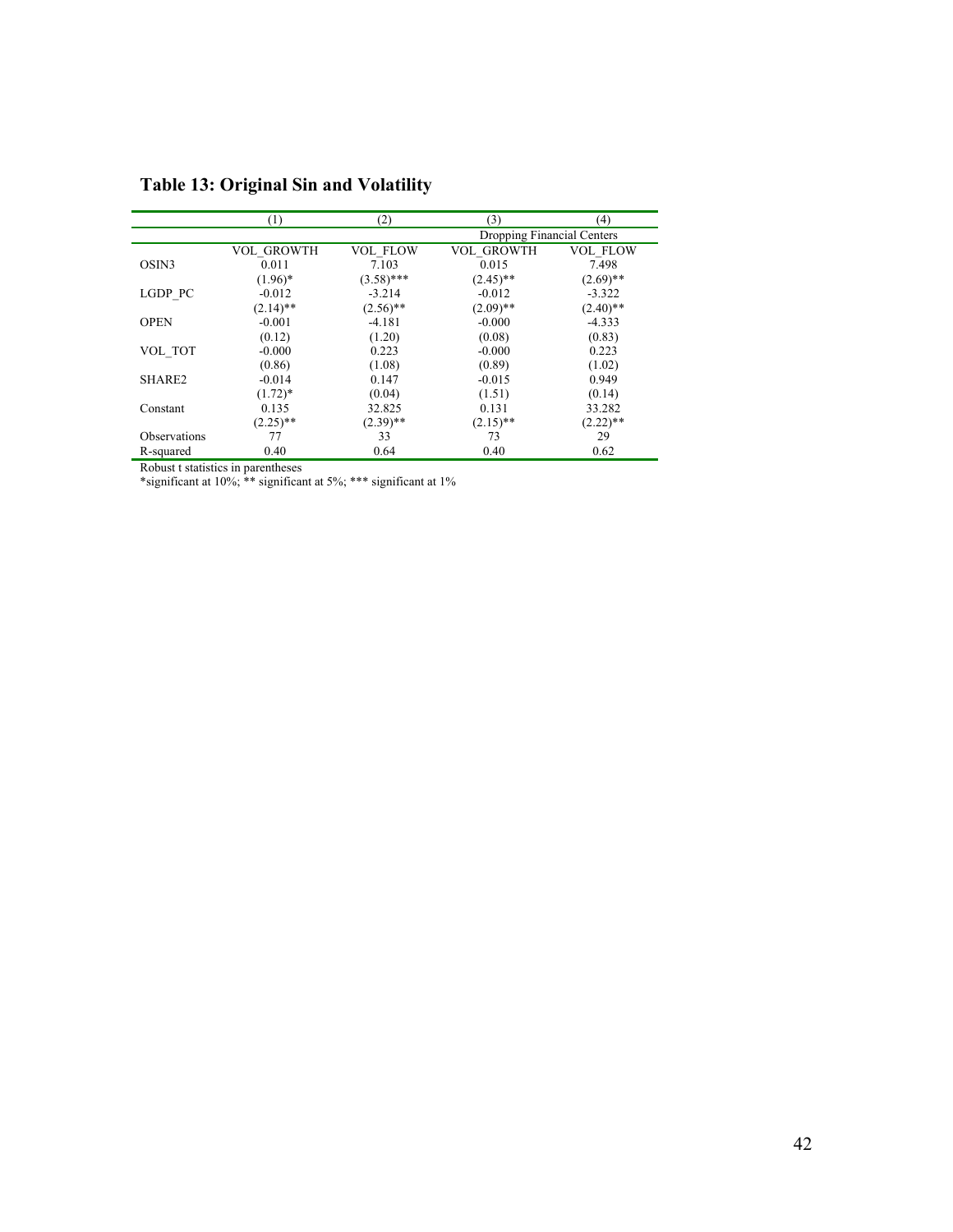# **Appendix**

| $\frac{1}{2}$ wore $\frac{1}{2}$ . The word to $\frac{1}{2}$ |                              | <u> s</u><br>s oy |                   | $\sim$            |                              |                  |              |
|--------------------------------------------------------------|------------------------------|-------------------|-------------------|-------------------|------------------------------|------------------|--------------|
| <b>COUNTRY</b>                                               | OSIN1                        | OSIN1             | OSIN <sub>2</sub> | OSIN <sub>2</sub> | OSIN3                        | OSIN3            | USSIN1       |
|                                                              | 1993-1998                    | 1999-2001         | 1993-1998         | 1999-2001         | 1993-1998                    | 1999-2001        | 2001         |
| Algeria                                                      | $\mathbf{1}$                 |                   | $\mathbf{1}$      |                   | $\mathbf{1}$                 |                  |              |
| Argentina                                                    | 0.98                         | 0.97              | 0.98              | 0.97              | 0.98                         | 0.97             | 0.98         |
| Aruba                                                        | $\mathbf{1}$                 |                   | $\mathbf{1}$      |                   | $\mathbf{1}$                 |                  | $\mathbf{1}$ |
| Australia                                                    | 0.69                         | 0.82              | 0.63              | 0.7               | 0.55                         | 0.7              | 0.79         |
| Austria                                                      | 0.95                         | 0.7               | 0.9               | 0.69              | 0.9                          | 0.69             | 0.74         |
| Bahamas, The                                                 | 1                            | 1                 | 1                 | 1                 | 1                            | 1                | 0.99         |
| Bahrain                                                      | $\mathbf{1}$                 | $\mathbf{1}$      | $\mathbf{1}$      | $\mathbf{1}$      | $\mathbf{1}$                 | $\mathbf{1}$     |              |
| Barbados                                                     | $\mathbf{1}$                 | $\mathbf{1}$      | $\mathbf{1}$      | $\mathbf{1}$      | $\mathbf{1}$                 | $\mathbf{1}$     | $\mathbf{1}$ |
| Belgium                                                      | 0.88                         | 0.46              | 0.79              | 0.56              | 0.79                         | 0.39             | 0.23         |
| Bolivia                                                      | 1                            |                   | 1                 |                   | $\mathbf{1}$                 |                  |              |
| Brazil                                                       | $\mathbf{1}$                 | $\mathbf{1}$      | $\mathbf{1}$      | $\mathbf{1}$      | $\mathbf{1}$                 | $\mathbf{1}$     | 0.99         |
| Bulgaria                                                     | $\mathbf{1}$                 | 1                 | $\mathbf{1}$      | 1                 | $\mathbf{1}$                 | $\mathbf{1}$     | $\mathbf{1}$ |
| Canada                                                       | 0.78                         | 0.85              | 0.76              | 0.83              | 0.55                         | 0.76             | 0.8          |
| Chile                                                        | 1                            | 1                 | 1                 | 0.98              | 1                            | 0.98             | 1            |
| China                                                        | $\mathbf{1}$                 | $\mathbf{1}$      | 1                 | 1                 | $\mathbf{1}$                 | $\mathbf{1}$     | 0.99         |
| Colombia                                                     | $\mathbf{1}$                 | $\mathbf{1}$      | $\mathbf{1}$      | $\mathbf{1}$      | $\mathbf{1}$                 | $\mathbf{1}$     |              |
| Costa Rica                                                   | $\mathbf{1}$                 | $\mathbf{1}$      | $\mathbf{1}$      | $\mathbf{1}$      | 1                            | $\mathbf{1}$     | 0.92         |
| Cyprus                                                       | 0.95                         | 0.96              | 0.95              | 0.96              | 0.95                         | 0.96             | $\mathbf{1}$ |
| Czech Republic                                               | $\mathbf{1}$                 | $\mathbf{1}$      | 0.88              | 0.84              | $\boldsymbol{0}$             | $\overline{0}$   | 0.71         |
|                                                              | 0.92                         | 0.95              | 0.8               |                   | 0.8                          | 0.71             |              |
| Denmark                                                      |                              |                   |                   | 0.74              |                              |                  | 0.43         |
| Dominican Republic                                           | $\mathbf{1}$<br>$\mathbf{1}$ | 1                 | 1<br>$\mathbf{1}$ | $\mathbf{1}$      | $\mathbf{1}$<br>$\mathbf{1}$ | 1                |              |
| Ecuador                                                      |                              | 1                 |                   | $\mathbf{1}$      |                              | $\mathbf{1}$     |              |
| Egypt, Arab Rep.                                             |                              | 1                 |                   | 0.94              |                              | 0.94             | 1            |
| El Salvador                                                  | $\mathbf{1}$                 | $\mathbf{1}$      | $\mathbf{1}$      | $\mathbf{1}$      | $\mathbf{1}$                 | $\mathbf{1}$     | 1            |
| Estonia                                                      | $\mathbf{1}$                 | 1                 | $\mathbf{1}$      | 0.95              | 1                            | 0.83             | $\mathbf{1}$ |
| Finland                                                      | 0.98                         | 0.65              | 0.96              | 0.62              | 0.96                         | 0.62             | 0.78         |
| France                                                       | 0.59                         | 0.35              | 0.52              | 0.42              | 0.23                         | 0.12             | 0.46         |
| Germany                                                      | 0.69                         | 0.37              | 0.67              | 0.48              | $\mathbf{0}$                 | $\mathbf{0}$     | 0.35         |
| Ghana                                                        | 1                            | 1                 | 1                 | 1                 | $\mathbf{1}$                 | $\mathbf{1}$     | $\mathbf{1}$ |
| Greece                                                       | 0.99                         | 0.78              | 0.93              | 0.6               | 0.93                         | 0.6              |              |
| Guatemala                                                    | 1                            | 1                 | 1                 | 1                 | $\mathbf{1}$                 | 1                | 0.98         |
| Hong Kong, China                                             | 0.89                         | 0.81              | 0.89              | 0.82              | 0.72                         | 0.29             | 0.96         |
| Hungary                                                      | 1                            | $\mathbf{1}$      | 1                 | 0.98              | 1                            | 0.98             | 0.44         |
| Iceland                                                      | $\mathbf{1}$                 | $\mathbf{1}$      | $\mathbf{1}$      | 0.99              | 0.99                         | 0.99             |              |
| India                                                        | $\mathbf{1}$                 | $\mathbf{1}$      | $\mathbf{1}$      | $\mathbf{1}$      | $\mathbf{1}$                 | $\mathbf{1}$     | $\mathbf{1}$ |
| Indonesia                                                    | 0.98                         | 0.99              | 0.94              | 0.98              | 0.94                         | 0.98             | 0.98         |
| Ireland                                                      | 0.98                         | 0.6               | 0.94              | 0.59              | 0.94                         | 0.59             | 0.79         |
| Israel                                                       | $\mathbf{1}$                 | $\mathbf{1}$      | $\mathbf{1}$      | $\mathbf{1}$      | $\mathbf{1}$                 | $\mathbf{1}$     | 0.93         |
| Italy                                                        | 0.86                         | 0.37              | 0.65              | 0.51              | $\mathbf{0}$                 | $\mathbf{0}$     | 0.27         |
| Jamaica                                                      | 1                            | 1                 | 1                 | 1                 | 1                            | $\mathbf{1}$     | 0.96         |
| Japan                                                        | 0.64                         | 0.53              | 0.25              | 0.35              | $\boldsymbol{0}$             | $\boldsymbol{0}$ | 0.1          |
| Jordan                                                       | 1                            | 1                 | 1                 | 1                 | $\mathbf{1}$                 | $\mathbf{1}$     | $\mathbf{1}$ |
| Kazakhstan                                                   | $\mathbf{1}$                 | $\mathbf{1}$      | $\mathbf{1}$      | $\mathbf{1}$      | $\mathbf{1}$                 | $\mathbf{1}$     | $\mathbf{1}$ |
| Kenya                                                        | 1                            |                   | $\mathbf{1}$      |                   | $\mathbf{1}$                 |                  | $\mathbf{1}$ |
| Korea, Rep.                                                  | 1                            | 1                 | 1                 | $\mathbf{1}$      | 1                            | 1                | 0.95         |
| Latvia                                                       | 1                            | $\mathbf{1}$      | $\mathbf{1}$      | 0.96              | $\mathbf{1}$                 | 0.96             |              |
| Lebanon                                                      | $\mathbf{1}$                 | $\mathbf{1}$      | 1                 | $\mathbf{1}$      | $\mathbf{1}$                 | $\mathbf{1}$     | $\mathbf{1}$ |
| Lithuania                                                    | $\mathbf{1}$                 | 1                 | 1                 | $\mathbf{1}$      | $\mathbf{1}$                 | $\mathbf{1}$     | 1            |
| Luxembourg                                                   | 0.66                         | 0.44              | 0.58              | 0.47              | $\overline{0}$               | 0.25             | 0.92         |
| Malaysia                                                     | 1                            | 1                 | 0.99              | $\mathbf{1}$      | 0.99                         | $\mathbf{1}$     | 0.99         |
| Malta                                                        | $\mathbf{1}$                 | $\mathbf{1}$      | $\mathbf{1}$      | $\mathbf{1}$      | $\mathbf{1}$                 | $\mathbf{1}$     | $\mathbf{1}$ |
| Mauritius                                                    | $\mathbf{1}$                 | 1                 | 1                 | 1                 | $\mathbf{1}$                 | 1                |              |
|                                                              |                              |                   |                   |                   |                              |                  |              |

*Table A1: Measures of original sin by country*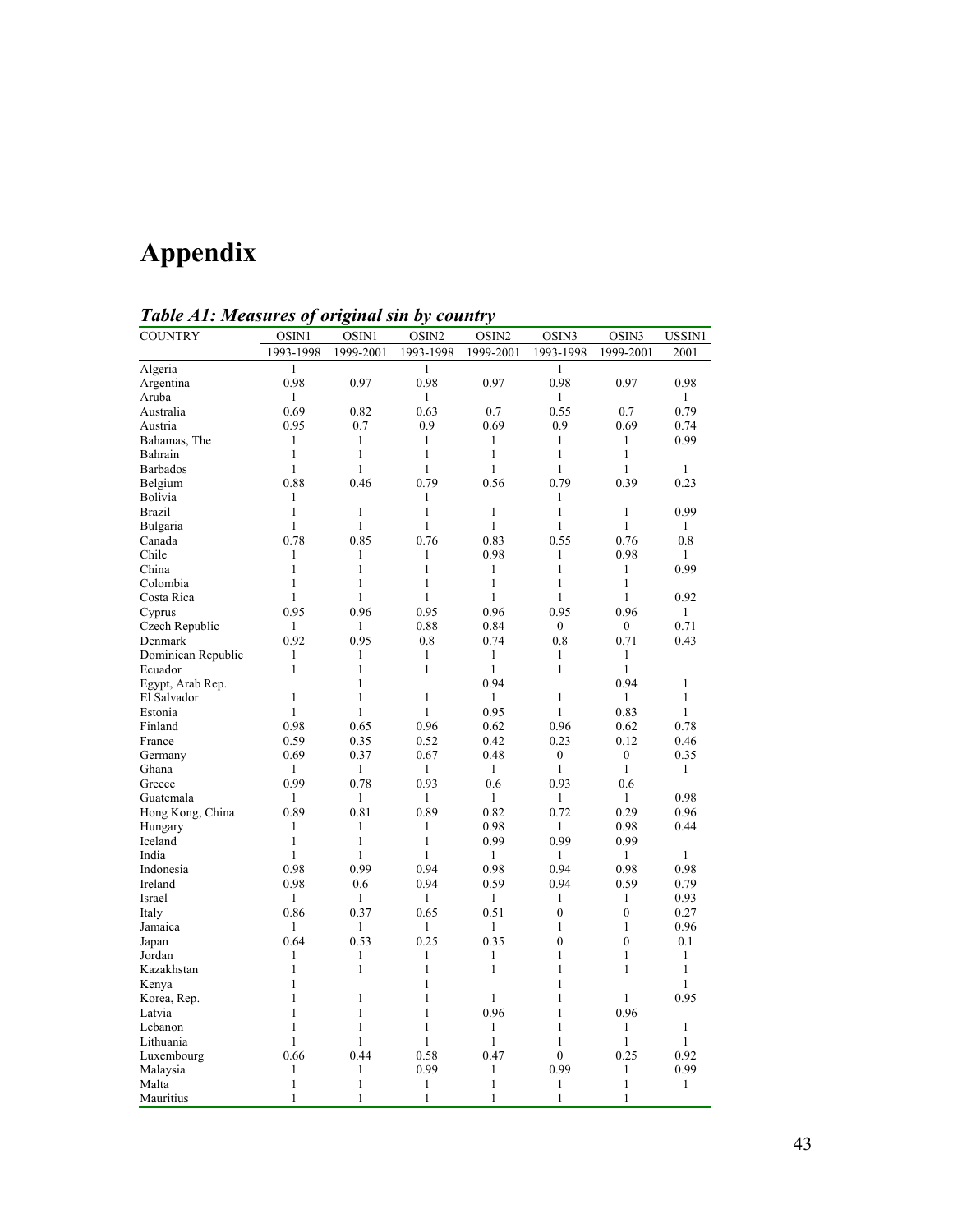| Mexico                    | 1    | 1    | 1            | 1            | $\mathbf{1}$     | $\mathbf{1}$     | 0.99         |
|---------------------------|------|------|--------------|--------------|------------------|------------------|--------------|
| Moldova                   | 1    | 1    | 1            | 1            | 1                | 1                | 1            |
| Morocco                   | 1    | 1    | 1            | 1            | 1                | 1                | 1            |
| Netherlands               | 0.76 | 0.51 | 0.64         | 0.48         | 0.64             | 0.47             | 0.76         |
| Netherlands Antilles      | 1    | 1    | $\mathbf{1}$ | 1            | 1                | $\mathbf{1}$     | 1            |
| New Zealand               | 0.93 | 0.98 | 0.62         | 0.56         | 0.62             | 0.05             | 0.36         |
| Nicaragua                 | 1    | 1    | $\mathbf{1}$ | 1            | 1                | 1                | 1            |
| Norway                    | 0.99 | 0.99 | 0.98         | 0.89         | 0.98             | 0.89             | 0.93         |
| Oman                      | 1    | 1    | 1            | 1            | 1                | 1                |              |
| Pakistan                  |      | 1    | 1            | 1            | 1                | 1                | 1            |
| Panama                    | 1    | 1    | 1            | 1            | 1                | 1                | 1            |
| Papua New Guinea          |      |      | 1            | 1            | 1                |                  |              |
| Peru                      |      |      | 1            | 1            | 1                | 1                | 1            |
| Philippines               | 0.99 | 1    | 0.98         | 0.99         | 0.98             | 0.99             | 1            |
| Poland                    | 0.97 | 0.99 | 0.95         | 0.89         | 0.82             | $\theta$         | 0.69         |
| Portugal                  | 0.97 | 0.44 | 0.42         | 0.59         | 0.42             | 0.24             | 0.68         |
| Qatar                     | 1    | 1    | 1            | 1            | 1                | 1                |              |
| Romania                   | 1    | 1    | 1            | 1            | 1                | 1                | 1            |
| <b>Russian Federation</b> | 1    | 1    | 1            | 0.98         | 1                | 0.98             | 1            |
| Singapore                 | 0.97 | 0.94 | 0.96         | 0.78         | 0.96             | 0.7              | 0.97         |
| Slovak Republic           | 1    | 1    | 0.96         | 0.97         | 0.87             | 0.85             | 1            |
| Slovenia                  | 1    | 1    | $\mathbf{1}$ | $\mathbf{1}$ | 1                | 1                | $\mathbf{1}$ |
| South Africa              | 0.99 | 0.88 | 0.91         | 0.76         | 0.44             | 0.09             | 0.59         |
| Spain                     | 0.96 | 0.52 | 0.59         | 0.61         | 0.59             | 0.42             | 0.19         |
| Sri Lanka                 | 1    | 1    | 1            | 1            | 1                | 1                | 1            |
| Suriname                  | 1    | 1    | 1            | 1            | 1                | 1                |              |
| Sweden                    | 0.98 | 0.98 | 0.95         | 0.91         | 0.95             | 0.91             | 0.68         |
| Switzerland               | 0.84 | 0.8  | 0.29         | 0.25         | $\mathbf{0}$     | $\mathbf{0}$     | 0.89         |
| Taiwan                    | 1    | 0.99 | $\mathbf{1}$ | 0.62         | 1                | 0.54             | 0.52         |
| Thailand                  | 0.99 | 0.88 | 0.98         | 0.87         | 0.98             | 0.87             | 0.96         |
| Trinidad and Tobago       | 1    | 1    | 0.99         | 1            | 0.66             | 1                | 1            |
| Tunisia                   | 1    | 1    | 1            | 1            | 1                | 1                | 1            |
| Turkey                    |      | 1    | 1            | 1            | 1                | 1                | 0.99         |
| Ukraine                   |      | 1    | 1            | 1            | 1                | 1                | $\mathbf{1}$ |
| United Kingdom            | 0.56 | 0.64 | 0.26         | 0.31         | 0.26             | 0.31             | 0.89         |
| <b>United States</b>      | 0.3  | 0.17 | 0.65         | 0.44         | $\boldsymbol{0}$ | $\boldsymbol{0}$ |              |
| Uruguay                   | 1    | 1    | 1            | 1            | 1                | 1                | 1            |
| Venezuela                 | 1    | 1    | 1            | 1            | 1                | 1                |              |
| Zimbabwe                  | 1    |      | 1            |              | 1                |                  | 1            |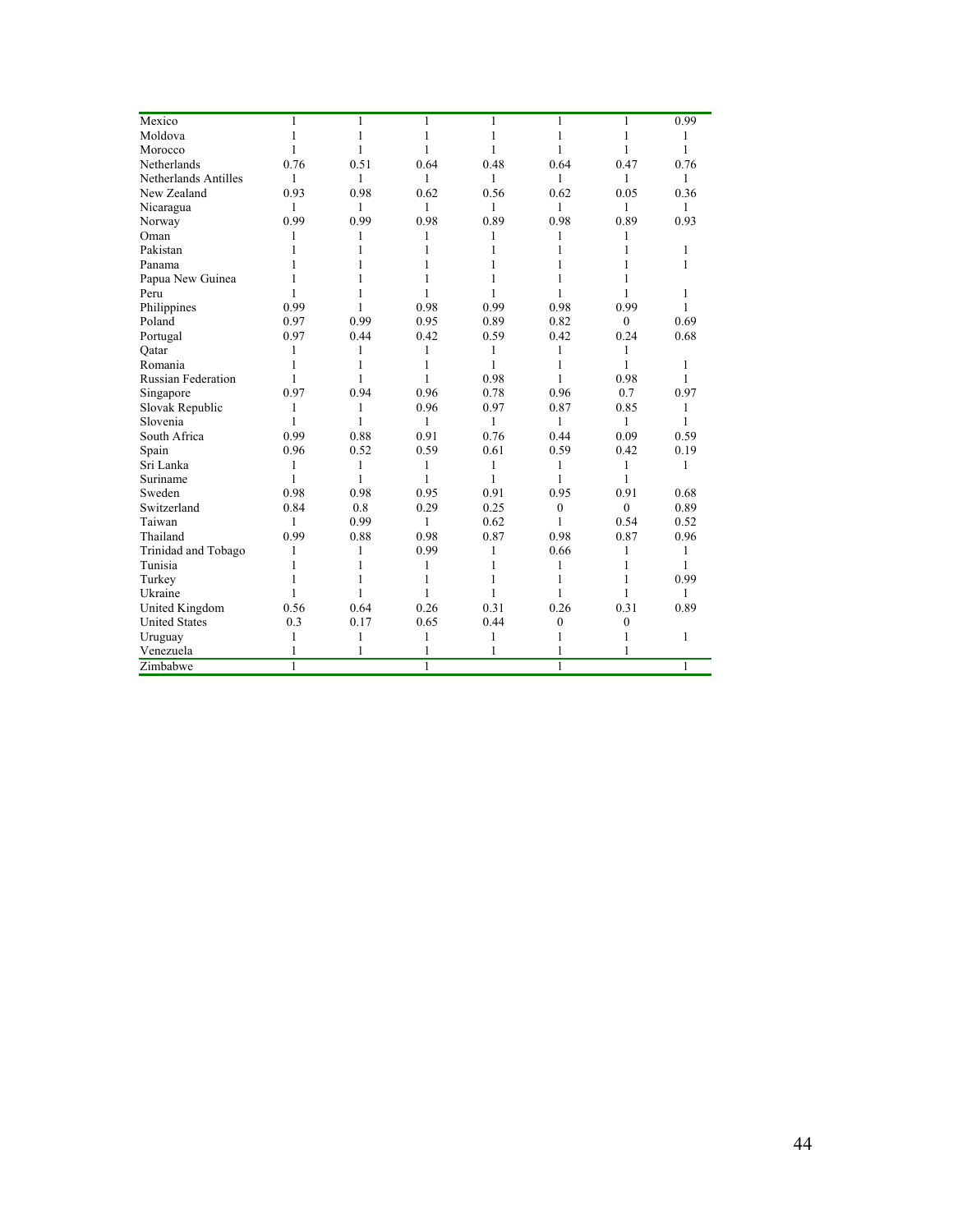|                                              |                                                                                            | ପି                                                                                                 | $\widehat{\mathbb{C}}$                                                                                                  | $\widehat{E}$                                                                                                 | $\odot$                                                                                    | $\circledcirc$                                                                                                                                                             | $\epsilon$                                                                                              | $\circledcirc$                                                                                                                                                                                                                                                                                          | $\widehat{e}$                                                                                                                      | $\frac{1}{2}$                                                                                                                                                                                                                                                                                                                               |                                                                                                             | (12)                                                                                                                                                     |
|----------------------------------------------|--------------------------------------------------------------------------------------------|----------------------------------------------------------------------------------------------------|-------------------------------------------------------------------------------------------------------------------------|---------------------------------------------------------------------------------------------------------------|--------------------------------------------------------------------------------------------|----------------------------------------------------------------------------------------------------------------------------------------------------------------------------|---------------------------------------------------------------------------------------------------------|---------------------------------------------------------------------------------------------------------------------------------------------------------------------------------------------------------------------------------------------------------------------------------------------------------|------------------------------------------------------------------------------------------------------------------------------------|---------------------------------------------------------------------------------------------------------------------------------------------------------------------------------------------------------------------------------------------------------------------------------------------------------------------------------------------|-------------------------------------------------------------------------------------------------------------|----------------------------------------------------------------------------------------------------------------------------------------------------------|
|                                              |                                                                                            |                                                                                                    |                                                                                                                         | <b>Centers</b>                                                                                                |                                                                                            |                                                                                                                                                                            | rommer                                                                                                  | Centers                                                                                                                                                                                                                                                                                                 |                                                                                                                                    |                                                                                                                                                                                                                                                                                                                                             |                                                                                                             | ropping Financial<br>Centers                                                                                                                             |
|                                              | <b>LYS</b>                                                                                 | <b>LYS</b>                                                                                         |                                                                                                                         | <b>LYS</b>                                                                                                    |                                                                                            | <b>RSM2</b>                                                                                                                                                                |                                                                                                         | <b>RSM2</b>                                                                                                                                                                                                                                                                                             |                                                                                                                                    | <b>RVER</b>                                                                                                                                                                                                                                                                                                                                 |                                                                                                             | <b>RVER</b>                                                                                                                                              |
| <b>CNISC</b>                                 | 1.401                                                                                      |                                                                                                    |                                                                                                                         |                                                                                                               |                                                                                            |                                                                                                                                                                            |                                                                                                         |                                                                                                                                                                                                                                                                                                         |                                                                                                                                    |                                                                                                                                                                                                                                                                                                                                             |                                                                                                             |                                                                                                                                                          |
|                                              | $1.83)*$                                                                                   |                                                                                                    | LYS<br>0.230<br>(0.24)                                                                                                  |                                                                                                               | RESM2<br>0.415<br>3.54)****                                                                |                                                                                                                                                                            | RESM2<br>0.733<br>4.26)***                                                                              |                                                                                                                                                                                                                                                                                                         | RVER<br>-1.820<br>3.04)***                                                                                                         |                                                                                                                                                                                                                                                                                                                                             | RVER<br>-1.229<br>-1.87)*                                                                                   |                                                                                                                                                          |
| <b>CNISC</b>                                 |                                                                                            | 1.503                                                                                              |                                                                                                                         |                                                                                                               |                                                                                            |                                                                                                                                                                            |                                                                                                         |                                                                                                                                                                                                                                                                                                         |                                                                                                                                    |                                                                                                                                                                                                                                                                                                                                             |                                                                                                             |                                                                                                                                                          |
|                                              |                                                                                            |                                                                                                    |                                                                                                                         |                                                                                                               |                                                                                            |                                                                                                                                                                            |                                                                                                         |                                                                                                                                                                                                                                                                                                         |                                                                                                                                    |                                                                                                                                                                                                                                                                                                                                             |                                                                                                             |                                                                                                                                                          |
| <b>GDP_PC</b>                                |                                                                                            |                                                                                                    |                                                                                                                         |                                                                                                               |                                                                                            |                                                                                                                                                                            |                                                                                                         |                                                                                                                                                                                                                                                                                                         |                                                                                                                                    |                                                                                                                                                                                                                                                                                                                                             |                                                                                                             |                                                                                                                                                          |
|                                              |                                                                                            |                                                                                                    |                                                                                                                         |                                                                                                               |                                                                                            |                                                                                                                                                                            |                                                                                                         |                                                                                                                                                                                                                                                                                                         |                                                                                                                                    |                                                                                                                                                                                                                                                                                                                                             |                                                                                                             |                                                                                                                                                          |
| <b>DPEN</b>                                  |                                                                                            |                                                                                                    |                                                                                                                         |                                                                                                               |                                                                                            |                                                                                                                                                                            |                                                                                                         |                                                                                                                                                                                                                                                                                                         |                                                                                                                                    |                                                                                                                                                                                                                                                                                                                                             |                                                                                                             |                                                                                                                                                          |
|                                              |                                                                                            | $(3.56)$ ***<br>$0.302$<br>$0.30$ ***<br>$(2.89)$ ***<br>$0.198$<br>$(0.92)$<br>$(0.96)$<br>$0.96$ |                                                                                                                         |                                                                                                               |                                                                                            |                                                                                                                                                                            |                                                                                                         |                                                                                                                                                                                                                                                                                                         |                                                                                                                                    |                                                                                                                                                                                                                                                                                                                                             |                                                                                                             |                                                                                                                                                          |
| <b>HARE2</b>                                 |                                                                                            |                                                                                                    |                                                                                                                         |                                                                                                               |                                                                                            |                                                                                                                                                                            |                                                                                                         |                                                                                                                                                                                                                                                                                                         |                                                                                                                                    |                                                                                                                                                                                                                                                                                                                                             |                                                                                                             |                                                                                                                                                          |
|                                              |                                                                                            |                                                                                                    |                                                                                                                         |                                                                                                               |                                                                                            |                                                                                                                                                                            |                                                                                                         |                                                                                                                                                                                                                                                                                                         |                                                                                                                                    |                                                                                                                                                                                                                                                                                                                                             |                                                                                                             |                                                                                                                                                          |
| Constant                                     |                                                                                            |                                                                                                    |                                                                                                                         |                                                                                                               |                                                                                            |                                                                                                                                                                            |                                                                                                         |                                                                                                                                                                                                                                                                                                         |                                                                                                                                    |                                                                                                                                                                                                                                                                                                                                             |                                                                                                             |                                                                                                                                                          |
|                                              | $0.143$<br>$0.25$<br>$0.094$<br>$0.344$<br>$0.344$<br>$0.54$<br>$0.54$<br>$0.52$<br>$0.52$ | $1.94)*$<br>75                                                                                     | $\begin{array}{l} (0.105\ (0.93) \ (0.042\ 0.03) \ (0.20) \ (0.351\ 0.371\ 0.9) \ * \ (0.710\ 0.710\ 0.710 \end{array}$ | $\begin{array}{l} 1.112\\ 2.45)**\\ 0.285\\ 0.77)**\\ 0.153\\ 0.0297\\ 0.030\\ 0.030\\ -1.46\\ 7 \end{array}$ | $0.002$<br>$0.13$<br>$0.049$<br>$0.15$<br>$0.000$<br>$0.000$<br>$0.54$<br>$0.18$<br>$0.18$ | $\begin{array}{l} 0.248 \\ 2.74) * \\ 3.74) * \\ -0.053 \\ -0.053 \\ -0.014 \\ -0.014 \\ -0.036 \\ -0.050 \\ -0.036 \\ -0.037 \\ -0.037 \\ -0.037 \\ -0.37 \\ \end{array}$ | $0.005$<br>$(0.27)$<br>$0.048$<br>$(1.13)$<br>$(1.13)$<br>$(0.03)$<br>$(0.03)$<br>$(0.303)$<br>$(0.14)$ | $\begin{array}{l} 0.339\\ 0.937\\ -0.052\\ -0.052\\ 2.10)\\ -0.052\\ -0.054\\ -0.030\\ -0.030\\ -0.030\\ -0.030\\ -0.030\\ -0.030\\ -0.34\\ -0.34\\ -0.34\\ -0.34\\ -0.34\\ -0.34\\ -0.34\\ -0.34\\ -0.34\\ -0.34\\ -0.34\\ -0.34\\ -0.34\\ -0.34\\ -0.34\\ -0.34\\ -0.34\\ -0.34\\ -0.34\\ -0.34\\ -0$ | $-0.093$<br>$-1.62$<br>$-1.62$<br>$-1.63$<br>$-1.82$<br>$-1.213$<br>$-1.64$<br>$-1.63$<br>$-1.64$<br>$-1.62$<br>$-1.62$<br>$-1.62$ | $\begin{array}{l} -0.801 \\ (2.02)^\ast\ast \\ (0.026) \\ (0.61) \\ (0.61) \\ (1.017) \\ (2.88)^\ast\ast \\ (2.36)^\ast\ast \\ (0.104) \\ (0.110) \\ (0.11) \\ (0.01) \\ (0.02) \\ (0.02) \\ (0.02) \\ (0.02) \\ (0.02) \\ (0.02) \\ (0.02) \\ (0.02) \\ (0.02) \\ (0.02) \\ (0.02) \\ (0.02) \\ (0.02) \\ (0.02) \\ (0.02) \\ (0.02) \\ ($ | $-0.078$<br>$(1.33)$<br>$(0.751)$<br>$-0.310$<br>$(1.513)$<br>$(1.513)$<br>$(1.513)$<br>$(62)$<br>$(1.513)$ | $-0.598$<br>$-0.53$<br>$-0.025$<br>$-0.56$<br>$-0.59$<br>$-0.54$<br>$-0.54$<br>$-0.54$<br>$-0.54$<br>$-0.54$<br>$-0.54$<br>$-0.54$<br>$-0.54$<br>$-0.56$ |
| bservations                                  |                                                                                            |                                                                                                    |                                                                                                                         |                                                                                                               |                                                                                            |                                                                                                                                                                            |                                                                                                         |                                                                                                                                                                                                                                                                                                         |                                                                                                                                    |                                                                                                                                                                                                                                                                                                                                             |                                                                                                             |                                                                                                                                                          |
| $\lambda$ -squared                           |                                                                                            |                                                                                                    |                                                                                                                         |                                                                                                               |                                                                                            |                                                                                                                                                                            |                                                                                                         |                                                                                                                                                                                                                                                                                                         |                                                                                                                                    |                                                                                                                                                                                                                                                                                                                                             |                                                                                                             |                                                                                                                                                          |
| Robust t statistics in parentheses (Weighted |                                                                                            |                                                                                                    |                                                                                                                         | OLS for RESM2 and RVER, Weighted Tobit for LYS                                                                |                                                                                            |                                                                                                                                                                            |                                                                                                         |                                                                                                                                                                                                                                                                                                         |                                                                                                                                    |                                                                                                                                                                                                                                                                                                                                             |                                                                                                             |                                                                                                                                                          |

Table A2: Original Sin and Exchange Rate Flexibility **Table A2: Original Sin and Exchange Rate Flexibility** 

Robust t statistics in parentheses (Weighted OLS for RESM2 and RVER, Weighted Tobit for LYS) han

Novust i saatsuts in partnineses (weighted OLS 101 NESN/2 and significant at 10%, \*\*\* significant at 19% \*significant at 10%; \*\* significant at 5%; \*\*\* significant at 1%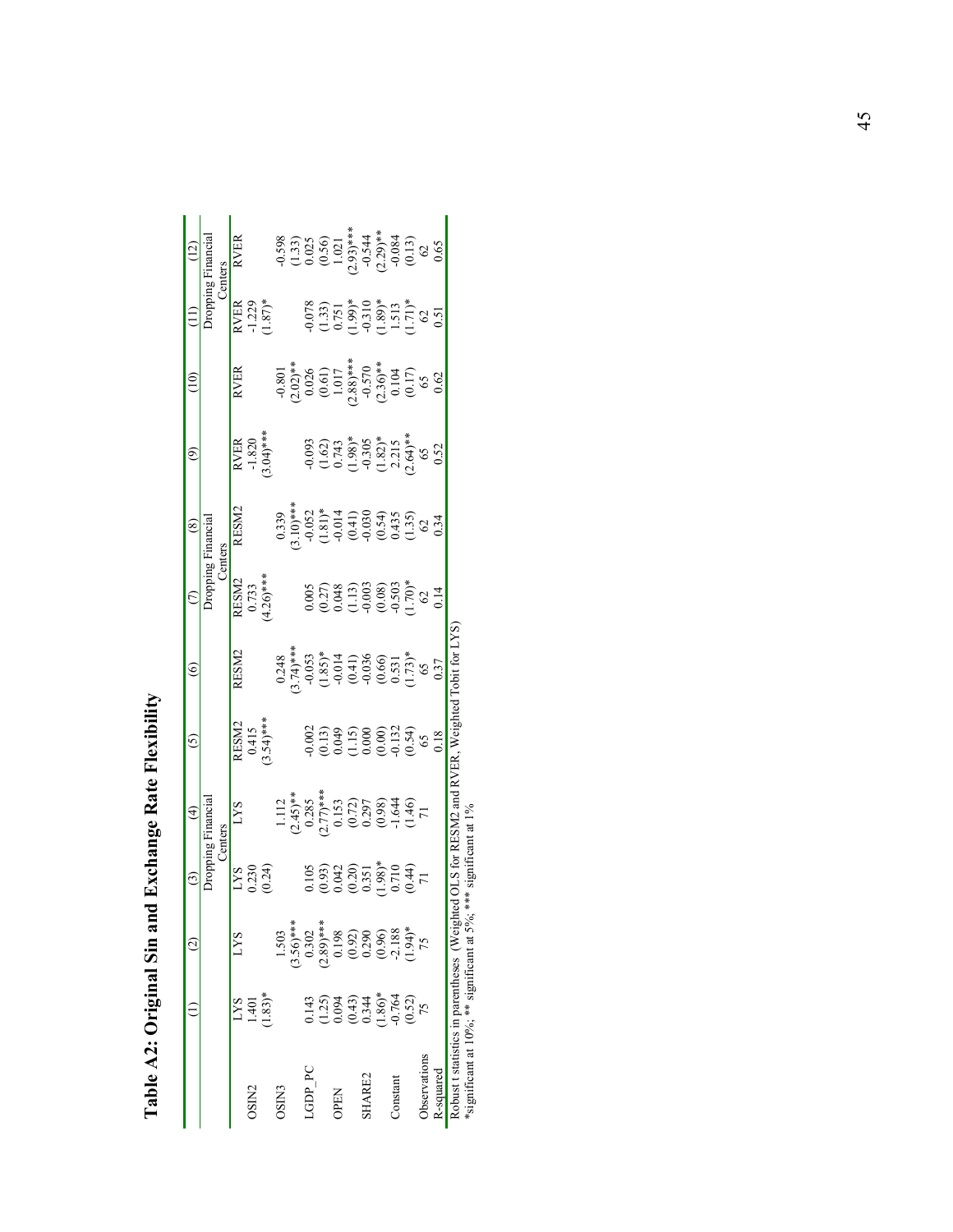|                     | Table A3: Original Sin and                                                                                                                                                                                                                                                             | Macroeconomic Volatility                                                                                                                                                                                                                                                                                                                                                                                                                                           |                                   |                                                                                                                                                                                                                                                                       |                                                                                                                                                                                                                          |                                                                                                                                                                                                                                                              |                                                                                                                                                                                                                                                                                                                           |                                                                                                                                                                                                                                                                                                     |
|---------------------|----------------------------------------------------------------------------------------------------------------------------------------------------------------------------------------------------------------------------------------------------------------------------------------|--------------------------------------------------------------------------------------------------------------------------------------------------------------------------------------------------------------------------------------------------------------------------------------------------------------------------------------------------------------------------------------------------------------------------------------------------------------------|-----------------------------------|-----------------------------------------------------------------------------------------------------------------------------------------------------------------------------------------------------------------------------------------------------------------------|--------------------------------------------------------------------------------------------------------------------------------------------------------------------------------------------------------------------------|--------------------------------------------------------------------------------------------------------------------------------------------------------------------------------------------------------------------------------------------------------------|---------------------------------------------------------------------------------------------------------------------------------------------------------------------------------------------------------------------------------------------------------------------------------------------------------------------------|-----------------------------------------------------------------------------------------------------------------------------------------------------------------------------------------------------------------------------------------------------------------------------------------------------|
|                     |                                                                                                                                                                                                                                                                                        | $\odot$                                                                                                                                                                                                                                                                                                                                                                                                                                                            | $\odot$                           | $\widehat{E}$                                                                                                                                                                                                                                                         | $\odot$                                                                                                                                                                                                                  | $\circledcirc$                                                                                                                                                                                                                                               |                                                                                                                                                                                                                                                                                                                           | $\circledS$                                                                                                                                                                                                                                                                                         |
|                     |                                                                                                                                                                                                                                                                                        |                                                                                                                                                                                                                                                                                                                                                                                                                                                                    | Dropping Financial Centers        |                                                                                                                                                                                                                                                                       |                                                                                                                                                                                                                          |                                                                                                                                                                                                                                                              |                                                                                                                                                                                                                                                                                                                           | Dropping Financial Centers                                                                                                                                                                                                                                                                          |
|                     | VOL GROWTH                                                                                                                                                                                                                                                                             | VOL GROWTH                                                                                                                                                                                                                                                                                                                                                                                                                                                         |                                   | VOL GROWTI                                                                                                                                                                                                                                                            |                                                                                                                                                                                                                          | VOL FLOW                                                                                                                                                                                                                                                     |                                                                                                                                                                                                                                                                                                                           | VOL_FLOW                                                                                                                                                                                                                                                                                            |
| OSIN <sub>2</sub>   | $0.016*$                                                                                                                                                                                                                                                                               |                                                                                                                                                                                                                                                                                                                                                                                                                                                                    |                                   |                                                                                                                                                                                                                                                                       |                                                                                                                                                                                                                          |                                                                                                                                                                                                                                                              |                                                                                                                                                                                                                                                                                                                           |                                                                                                                                                                                                                                                                                                     |
|                     | (1.68)                                                                                                                                                                                                                                                                                 |                                                                                                                                                                                                                                                                                                                                                                                                                                                                    | $VOL_GROWTH$<br>0.026<br>(2.10)** |                                                                                                                                                                                                                                                                       | VOL_FLOW<br>11.194<br>(3.25)***                                                                                                                                                                                          |                                                                                                                                                                                                                                                              | $\begin{array}{c} \rm{VOL\_FLOW} \\ 12.937 \\ (2.78) ^{**} \end{array}$                                                                                                                                                                                                                                                   |                                                                                                                                                                                                                                                                                                     |
| <b>CNISC</b>        |                                                                                                                                                                                                                                                                                        |                                                                                                                                                                                                                                                                                                                                                                                                                                                                    |                                   |                                                                                                                                                                                                                                                                       |                                                                                                                                                                                                                          |                                                                                                                                                                                                                                                              |                                                                                                                                                                                                                                                                                                                           |                                                                                                                                                                                                                                                                                                     |
|                     |                                                                                                                                                                                                                                                                                        |                                                                                                                                                                                                                                                                                                                                                                                                                                                                    |                                   |                                                                                                                                                                                                                                                                       |                                                                                                                                                                                                                          |                                                                                                                                                                                                                                                              |                                                                                                                                                                                                                                                                                                                           |                                                                                                                                                                                                                                                                                                     |
| <b>CGDP PC</b>      | $-0.006$                                                                                                                                                                                                                                                                               | $\begin{array}{l} 1.011 \\ 0.96 \text{\textcolor{red}{*}} \\ (1.961 \text{\textcolor{red}{*}}) \\ (1.961 \text{\textcolor{red}{*}}) \\ (1.961 \text{\textcolor{red}{*}}) \\ (1.961 \text{\textcolor{red}{*}}) \\ (1.961 \text{\textcolor{red}{*}}) \\ (1.961 \text{\textcolor{red}{*}}) \\ (1.961 \text{\textcolor{red}{*}}) \\ (1.961 \text{\textcolor{red}{*}}) \\ (1.961 \text{\textcolor{red}{*}}) \\ (1.961 \text{\textcolor{red}{*}}) \\ (1.961 \text{\text$ |                                   | $\begin{array}{l} 0.015\\ 0.012\\ 2.45)\\ 2.012\\ 2.09\\ 2.000\\ 2.000\\ 2.000\\ 2.000\\ 2.000\\ 2.000\\ 2.000\\ 2.000\\ 2.000\\ 2.000\\ 2.000\\ 2.000\\ 2.000\\ 2.000\\ 2.000\\ 2.000\\ 2.000\\ 2.000\\ 2.000\\ 2.000\\ 2.000\\ 2.000\\ 2.000\\ 2.000\\ 2.000\\ 2.0$ |                                                                                                                                                                                                                          | $\begin{array}{l} 7.103 \\ 7.103 \\ -3.314 \\ -3.14 \\ -2.56 \end{array}$ $\begin{array}{l} 4.18 \\ 4.18 \\ -1.20 \\ 0.22 \\ -1.00 \\ 0.04 \\ -1.00 \\ 0.04 \\ -1.00 \\ 0.04 \\ 0.04 \\ 0.04 \\ 0.04 \\ 0.04 \\ 0.04 \\ 0.04 \\ 0.04 \\ 0.04 \\ \end{array}$ |                                                                                                                                                                                                                                                                                                                           | $\begin{array}{l} 7.498 \\ 7.232 \\ 7.312 \\ 7.49 \\ 7.4131 \\ 8.31 \\ 1.323 \\ 1.333 \\ 1.333 \\ 1.333 \\ 1.333 \\ 1.333 \\ 1.333 \\ 1.333 \\ 1.333 \\ 1.333 \\ 1.333 \\ 1.333 \\ 1.333 \\ 1.333 \\ 1.333 \\ 1.333 \\ 1.333 \\ 1.333 \\ 1.333 \\ 1.333 \\ 1.333 \\ 1.333 \\ 1.333 \\ 1.333 \\ 1.3$ |
|                     |                                                                                                                                                                                                                                                                                        |                                                                                                                                                                                                                                                                                                                                                                                                                                                                    |                                   |                                                                                                                                                                                                                                                                       |                                                                                                                                                                                                                          |                                                                                                                                                                                                                                                              |                                                                                                                                                                                                                                                                                                                           |                                                                                                                                                                                                                                                                                                     |
| <b>DPEN</b>         |                                                                                                                                                                                                                                                                                        |                                                                                                                                                                                                                                                                                                                                                                                                                                                                    |                                   |                                                                                                                                                                                                                                                                       |                                                                                                                                                                                                                          |                                                                                                                                                                                                                                                              |                                                                                                                                                                                                                                                                                                                           |                                                                                                                                                                                                                                                                                                     |
|                     | $\begin{array}{l} \text{2.02)}{\phantom{}_{\text{+}}}\\ 2.005\\ 0.005\\ 0.15\\ 0.000\\ 0.39\\ 0.003\\ 0.003\\ 0.003\\ 0.003\\ 0.003\\ 0.003\\ 0.003\\ 0.003\\ 0.003\\ 0.003\\ 0.003\\ 0.003\\ 0.003\\ 0.003\\ 0.003\\ 0.003\\ 0.003\\ 0.003\\ 0.003\\ 0.003\\ 0.003\\ 0.003\\ 0.003\\$ |                                                                                                                                                                                                                                                                                                                                                                                                                                                                    |                                   |                                                                                                                                                                                                                                                                       | $\begin{array}{l} -3.191\\ -2.69) \ast\ast\\ -6.320\\ -0.393\end{array} \quad\begin{array}{l} 2.69) \ast\\ -6.320\\ -2.001\end{array} \quad\begin{array}{l} 2.69 \ast\\ -6.320\\ -2.32 \ast\\ -5.074\\ -2.65\end{array}$ |                                                                                                                                                                                                                                                              | $\begin{array}{l} 1.242 \\ 7.38) \\ 7.062 \\ -7.062 \\ 0.382 \\ 0.382 \\ 0.382 \\ 0.509 \\ -7.000 \\ 0.382 \\ 0.609 \\ -7.000 \\ -7.000 \\ -7.000 \\ -7.000 \\ -7.000 \\ -7.000 \\ -7.000 \\ -7.000 \\ -7.000 \\ -7.000 \\ -7.000 \\ -7.000 \\ -7.000 \\ -7.000 \\ -7.000 \\ -7.000 \\ -7.000 \\ -7.000 \\ -7.000 \\ -7.$ |                                                                                                                                                                                                                                                                                                     |
| VOL_TOT             |                                                                                                                                                                                                                                                                                        |                                                                                                                                                                                                                                                                                                                                                                                                                                                                    |                                   |                                                                                                                                                                                                                                                                       |                                                                                                                                                                                                                          |                                                                                                                                                                                                                                                              |                                                                                                                                                                                                                                                                                                                           |                                                                                                                                                                                                                                                                                                     |
|                     |                                                                                                                                                                                                                                                                                        |                                                                                                                                                                                                                                                                                                                                                                                                                                                                    |                                   |                                                                                                                                                                                                                                                                       |                                                                                                                                                                                                                          |                                                                                                                                                                                                                                                              |                                                                                                                                                                                                                                                                                                                           |                                                                                                                                                                                                                                                                                                     |
| <b>SHARE2</b>       |                                                                                                                                                                                                                                                                                        |                                                                                                                                                                                                                                                                                                                                                                                                                                                                    |                                   |                                                                                                                                                                                                                                                                       |                                                                                                                                                                                                                          |                                                                                                                                                                                                                                                              |                                                                                                                                                                                                                                                                                                                           |                                                                                                                                                                                                                                                                                                     |
|                     |                                                                                                                                                                                                                                                                                        |                                                                                                                                                                                                                                                                                                                                                                                                                                                                    |                                   |                                                                                                                                                                                                                                                                       |                                                                                                                                                                                                                          |                                                                                                                                                                                                                                                              |                                                                                                                                                                                                                                                                                                                           |                                                                                                                                                                                                                                                                                                     |
| Constant            |                                                                                                                                                                                                                                                                                        |                                                                                                                                                                                                                                                                                                                                                                                                                                                                    |                                   |                                                                                                                                                                                                                                                                       |                                                                                                                                                                                                                          |                                                                                                                                                                                                                                                              |                                                                                                                                                                                                                                                                                                                           |                                                                                                                                                                                                                                                                                                     |
|                     |                                                                                                                                                                                                                                                                                        |                                                                                                                                                                                                                                                                                                                                                                                                                                                                    |                                   |                                                                                                                                                                                                                                                                       |                                                                                                                                                                                                                          |                                                                                                                                                                                                                                                              |                                                                                                                                                                                                                                                                                                                           |                                                                                                                                                                                                                                                                                                     |
| <b>b</b> servations |                                                                                                                                                                                                                                                                                        |                                                                                                                                                                                                                                                                                                                                                                                                                                                                    |                                   |                                                                                                                                                                                                                                                                       |                                                                                                                                                                                                                          |                                                                                                                                                                                                                                                              |                                                                                                                                                                                                                                                                                                                           |                                                                                                                                                                                                                                                                                                     |
| <b>K-squared</b>    | <u>ี่</u><br>21                                                                                                                                                                                                                                                                        |                                                                                                                                                                                                                                                                                                                                                                                                                                                                    |                                   |                                                                                                                                                                                                                                                                       |                                                                                                                                                                                                                          |                                                                                                                                                                                                                                                              |                                                                                                                                                                                                                                                                                                                           |                                                                                                                                                                                                                                                                                                     |
|                     | Robust t statistics in parentheses                                                                                                                                                                                                                                                     |                                                                                                                                                                                                                                                                                                                                                                                                                                                                    |                                   |                                                                                                                                                                                                                                                                       |                                                                                                                                                                                                                          |                                                                                                                                                                                                                                                              |                                                                                                                                                                                                                                                                                                                           |                                                                                                                                                                                                                                                                                                     |

| Į            |   |
|--------------|---|
|              |   |
|              |   |
|              |   |
|              |   |
|              |   |
| ו<br>ו       |   |
| Ĭ            |   |
|              |   |
|              |   |
|              |   |
| ֖֖֚֚֚֚֚֬֝֬֝֬ |   |
|              |   |
|              |   |
|              |   |
| ׇ֚֕֡֡        |   |
|              |   |
| i            |   |
| I            |   |
|              |   |
|              | J |
|              |   |
|              |   |
|              |   |
|              |   |
| í            |   |
|              |   |
|              |   |
|              |   |

Novusi i saansitus in partiitieses<br>\* significant at 10%; \*\* significant at 5%; \*\*\* significant at 1% \* significant at  $10\%$ ; \*\* significant at  $5\%$ ; \*\*\* significant at  $1\%$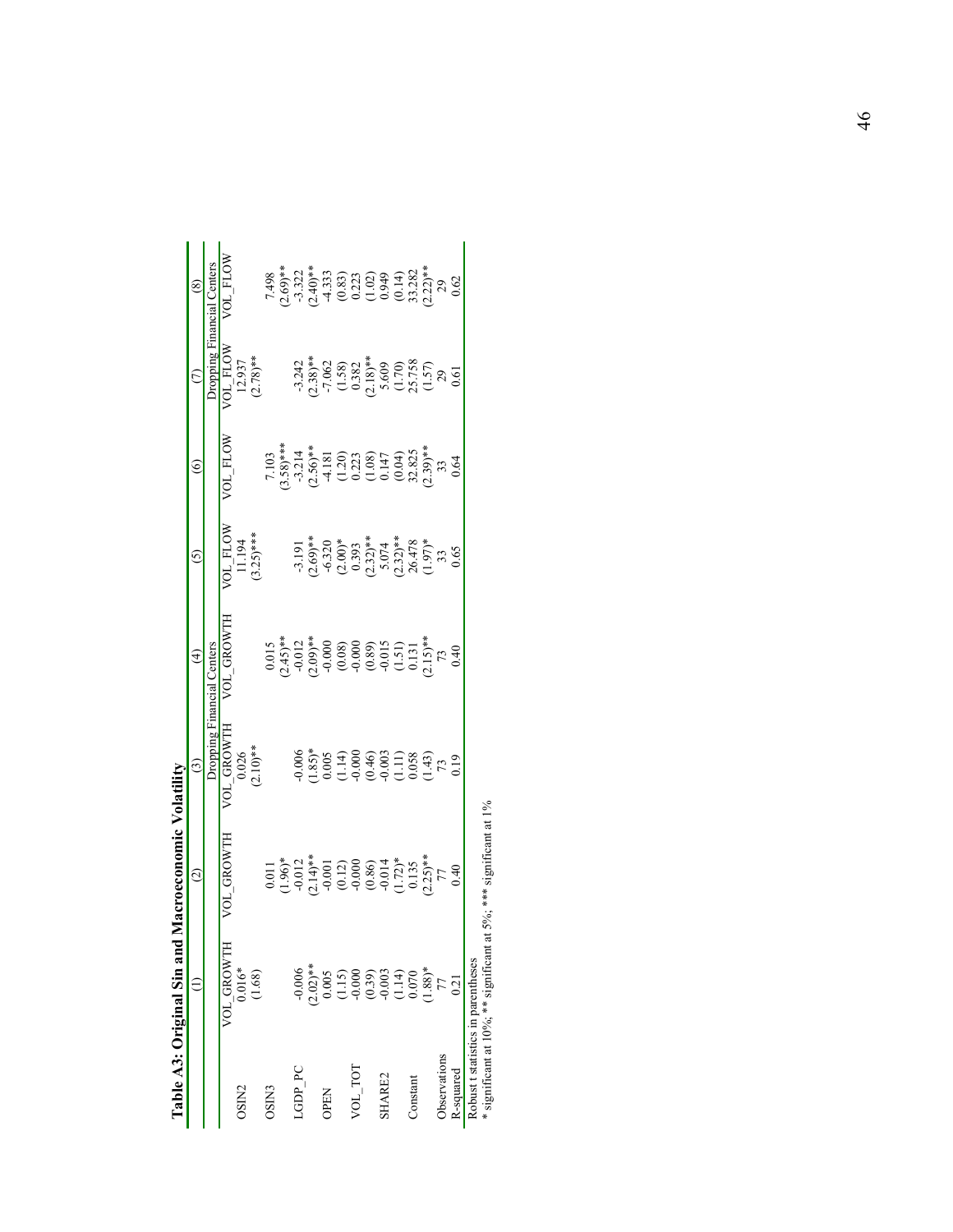| $(5.63)$ ***<br>$(3.78)***$<br>RATINGI<br>$(2.14)$ **<br>$-12.718$<br>$-0.736$<br>2.273<br>RATINGI<br>$(4.35)***$<br>$(3.22)$ ***<br>$(7.10)***$<br>$-15.252$<br>2.392<br>$-2.981$<br>DE GDPSIN2<br>DE_RE_SIN2<br>LGDP_PC<br>DE GDP<br>DE RE<br>OSIN <sub>2</sub><br>OSIN3 | <b>RATINGI</b><br>$(4.08)$ ***<br>$(2.50)**$<br>$-5.845$<br>2.916<br>$-2.421$ | <b>RATING</b><br>$-5.644$<br>(4.01)***                                   | <b>RATING</b>                                         | <b>RATING</b>                                       |                                                         |                                                                       |                                                |                                                   | $\overline{1}$                                      | (12)                                             |
|----------------------------------------------------------------------------------------------------------------------------------------------------------------------------------------------------------------------------------------------------------------------------|-------------------------------------------------------------------------------|--------------------------------------------------------------------------|-------------------------------------------------------|-----------------------------------------------------|---------------------------------------------------------|-----------------------------------------------------------------------|------------------------------------------------|---------------------------------------------------|-----------------------------------------------------|--------------------------------------------------|
|                                                                                                                                                                                                                                                                            |                                                                               |                                                                          |                                                       |                                                     | <b>RATING</b>                                           | <b>RATING</b>                                                         | RATING                                         | <b>RATING</b>                                     | <b>RATING</b>                                       | <b>RATING1</b>                                   |
|                                                                                                                                                                                                                                                                            |                                                                               |                                                                          |                                                       |                                                     |                                                         |                                                                       |                                                |                                                   |                                                     |                                                  |
|                                                                                                                                                                                                                                                                            |                                                                               |                                                                          |                                                       | (1.078)                                             |                                                         |                                                                       | $-14.487$<br>(4.03)***                         | Dropping Financial Centers<br>-11.874             |                                                     |                                                  |
|                                                                                                                                                                                                                                                                            |                                                                               |                                                                          | 1.70)*                                                |                                                     |                                                         |                                                                       |                                                | $(3.46)***$                                       |                                                     |                                                  |
|                                                                                                                                                                                                                                                                            |                                                                               |                                                                          |                                                       |                                                     |                                                         | $(1.84)$ *                                                            |                                                |                                                   |                                                     | $-4.955$<br>3.21)***                             |
|                                                                                                                                                                                                                                                                            |                                                                               |                                                                          |                                                       |                                                     |                                                         |                                                                       |                                                |                                                   |                                                     |                                                  |
|                                                                                                                                                                                                                                                                            |                                                                               |                                                                          | 7.352<br>(0.91)                                       |                                                     | $-5.470$<br>$(2.24)*$<br>$-1.837$<br>$(0.57)$           |                                                                       | $-2.969$<br>$(3.20)***$                        |                                                   | $-5.214$<br>3.31)***<br>2.285<br>(2.32)**           |                                                  |
|                                                                                                                                                                                                                                                                            |                                                                               |                                                                          |                                                       |                                                     |                                                         |                                                                       |                                                |                                                   |                                                     |                                                  |
|                                                                                                                                                                                                                                                                            |                                                                               |                                                                          |                                                       |                                                     |                                                         |                                                                       |                                                |                                                   |                                                     |                                                  |
|                                                                                                                                                                                                                                                                            |                                                                               | $-0.999$<br>$(2.49)$ <sup>**</sup><br>$2.670$<br>$(6.16)$ <sup>***</sup> |                                                       | $0.445$<br>$(0.12)$<br>$2.247$<br>$(5.48)***$       |                                                         | $-0.346$<br>$(0.37)$<br>$2.621$<br>$(5.99)$ ***                       |                                                | $-0.775$<br>$(2.25)***$<br>$2.235$<br>$(5.54)***$ |                                                     | $-0.975$<br>$(2.39)***$<br>$2.729$<br>$5.97)***$ |
|                                                                                                                                                                                                                                                                            |                                                                               |                                                                          |                                                       |                                                     |                                                         |                                                                       |                                                |                                                   |                                                     |                                                  |
|                                                                                                                                                                                                                                                                            | $(8.48)$ ***                                                                  |                                                                          |                                                       |                                                     | $2.906$<br>$(8.36)***$                                  |                                                                       | $2.389$<br>7.10)***                            |                                                   | $2.976$<br>$(8.36)***$                              |                                                  |
|                                                                                                                                                                                                                                                                            |                                                                               |                                                                          | $2.302$<br>(6.84)***<br>-11.011<br>-11.011            |                                                     |                                                         |                                                                       |                                                |                                                   |                                                     |                                                  |
|                                                                                                                                                                                                                                                                            |                                                                               |                                                                          |                                                       | $-1.232$<br>(0.32)                                  |                                                         |                                                                       |                                                |                                                   |                                                     |                                                  |
|                                                                                                                                                                                                                                                                            |                                                                               |                                                                          |                                                       |                                                     |                                                         |                                                                       |                                                |                                                   |                                                     |                                                  |
| DE_GDPSIN3                                                                                                                                                                                                                                                                 |                                                                               |                                                                          |                                                       |                                                     | $-0.673$<br>$(0.19)$                                    |                                                                       |                                                |                                                   |                                                     |                                                  |
|                                                                                                                                                                                                                                                                            |                                                                               |                                                                          |                                                       |                                                     |                                                         |                                                                       |                                                |                                                   |                                                     |                                                  |
| DE_RE_SIN3                                                                                                                                                                                                                                                                 |                                                                               |                                                                          |                                                       |                                                     |                                                         | $-0.732$<br>$(0.77)$<br>$3.013$<br>$(-6.950)$<br>$-6.950$<br>$(1.45)$ |                                                |                                                   |                                                     |                                                  |
| 1.589<br>1.501<br>SHARE2                                                                                                                                                                                                                                                   |                                                                               |                                                                          | $1.569$<br>$(2.83)***$<br>$1.450$<br>$(0.22)$<br>$56$ |                                                     |                                                         |                                                                       | 1.518<br>$(2.69)$ ***<br>5.435<br>(0.95)<br>53 | $1.656$<br>$(2.47)*$<br>$4.248$<br>$(0.69)$<br>46 |                                                     |                                                  |
| $(2.36)$ **<br>$(2.66)$ **                                                                                                                                                                                                                                                 | $2.187$<br>$(1.43)$<br>$-8.058$                                               | 2.787<br>(1.52)<br>(1.78)<br>(1.28)                                      |                                                       | $1.597$<br>$(2.38)$ **<br>$3.372$<br>$(0.45)$<br>49 | $2.213$<br>$(1.44)$<br>$-8.315$<br>$2.06$ <sup>**</sup> |                                                                       |                                                |                                                   | $1.810$<br>$(1.09)$<br>$9.119$<br>$(2.29)$ **<br>53 | 2.405<br>CLS<br>CLS<br>CL4<br>CL4                |
| 4.723<br>6.174<br>Constant                                                                                                                                                                                                                                                 |                                                                               |                                                                          |                                                       |                                                     |                                                         |                                                                       |                                                |                                                   |                                                     |                                                  |
| (0.77)<br>(1.09)                                                                                                                                                                                                                                                           | $(2.12)$ **                                                                   |                                                                          |                                                       |                                                     |                                                         |                                                                       |                                                |                                                   |                                                     |                                                  |
| 49<br>56<br>Observations                                                                                                                                                                                                                                                   | 56                                                                            |                                                                          |                                                       |                                                     |                                                         |                                                                       |                                                |                                                   |                                                     |                                                  |

\* significant at 10%; \*\* significant at 5%; \*\*\* significant at 1% \* significant at 10%; \*\* significant at 5%; \*\*\* significant at 1%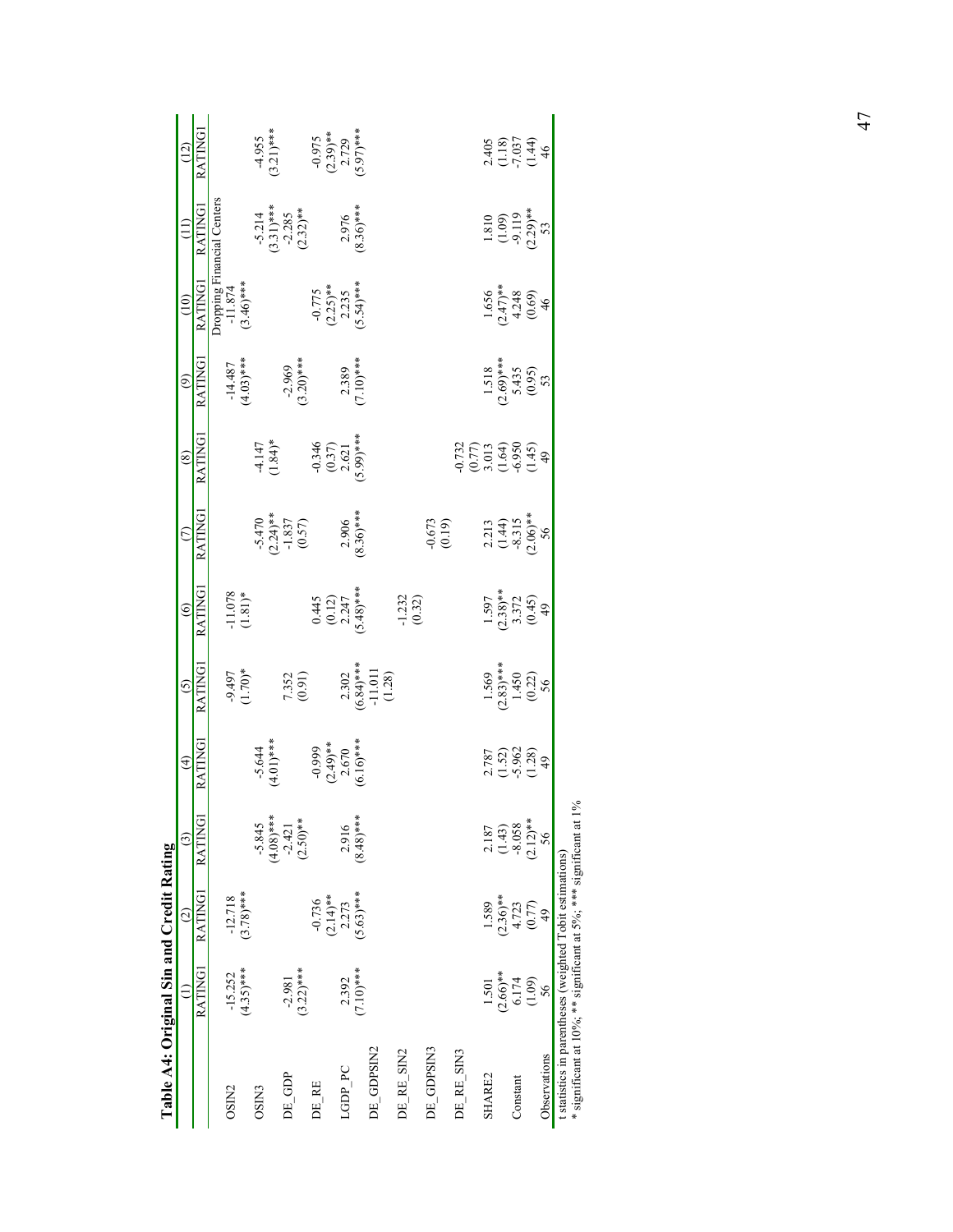|                   | LYS3                                                                                       | LYS3                                                                                                                            | RESM2                                                                                            | $\begin{array}{r} \frac{1}{2} \\ \frac{1}{2} \\ \frac{1}{2} \\ \frac{1}{2} \\ \frac{1}{2} \\ \frac{1}{2} \\ \frac{1}{2} \\ \frac{1}{2} \\ \frac{1}{2} \\ \frac{1}{2} \\ \frac{1}{2} \\ \frac{1}{2} \\ \frac{1}{2} \\ \frac{1}{2} \\ \frac{1}{2} \\ \frac{1}{2} \\ \frac{1}{2} \\ \frac{1}{2} \\ \frac{1}{2} \\ \frac{1}{2} \\ \frac{1}{2} \\ \frac{1}{2} \\ \frac{1}{2} \\ \frac{1}{2} \\ \frac{1}{2} \\ \frac{1}{2} \\ \frac{1}{$ | $\begin{array}{r} \text{(5)}\\ \text{RVER}\\ \text{-0.100}\\ \text{-0.577}\\ \text{-0.577}\\ \text{-0.577}\\ \text{-0.578}\\ \text{-0.579}\\ \text{-0.579}\\ \text{-0.597}\\ \text{-0.511}\\ \text{-0.507}\\ \text{-0.507}\\ \text{-0.507}\\ \text{-0.507}\\ \text{-0.507}\\ \text{-0.507}\\ \text{-0.507}\\ \text{-0.507}\\ \text{-0.507}\\ \text{-0.508}\\ \text{-0.509}\\ \text{-0.509}\\ \text{-0.500}\\ \text$ | $\begin{array}{r} \text{(6)}\\ \text{RVER}\\ \text{Q} & \text{(1.5)}\\ \text{(1.5)}\\ \text{(1.5)}\\ \text{(1.5)}\\ \text{(1.5)}\\ \text{(1.5)}\\ \text{(1.5)}\\ \text{(1.5)}\\ \text{(1.5)}\\ \text{(1.5)}\\ \text{(1.5)}\\ \text{(1.5)}\\ \text{(1.5)}\\ \text{(1.5)}\\ \text{(1.5)}\\ \text{(1.5)}\\ \text{(1.5)}\\ \text{(1.5)}\\ \text{(1.5)}\\ \text{(1.5)}\\ \text{(2.5)}\\ \text{(3.5)}\\ \text{**}\\ \text{**}\\ \text{**}\\ \text{$ | ğ                                                             |                                       |                                        | $\begin{array}{r} \hline (10)\\[-4.8ex] \hline (10)\\[-4.8ex] \hline (1,6)\\[-4.8ex] -1,0\\[-4.8ex] -1,0\\[-4.8ex] -1,0\\[-4.8ex] -1,0\\[-4.8ex] -1,0\\[-4.8ex] -1,0\\[-4.8ex] -1,0\\[-4.8ex] -1,0\\[-4.8ex] -1,0\\[-4.8ex] -1,0\\[-4.8ex] -1,0\\[-4.8ex] -1,0\\[-4.8ex] -1,0\\[-4.8ex] -1,0\\[-4.8ex] -1,0\\[-4.8ex] -1,0\\$ | $\begin{array}{c} \text{(11)} \\ \text{RATING1} \\ 1.937 \\ \text{(4.02)***} \\ -4.760 \\ \text{(3.49)***} \end{array}$ |
|-------------------|--------------------------------------------------------------------------------------------|---------------------------------------------------------------------------------------------------------------------------------|--------------------------------------------------------------------------------------------------|------------------------------------------------------------------------------------------------------------------------------------------------------------------------------------------------------------------------------------------------------------------------------------------------------------------------------------------------------------------------------------------------------------------------------------|---------------------------------------------------------------------------------------------------------------------------------------------------------------------------------------------------------------------------------------------------------------------------------------------------------------------------------------------------------------------------------------------------------------------|-----------------------------------------------------------------------------------------------------------------------------------------------------------------------------------------------------------------------------------------------------------------------------------------------------------------------------------------------------------------------------------------------------------------------------------------------|---------------------------------------------------------------|---------------------------------------|----------------------------------------|-------------------------------------------------------------------------------------------------------------------------------------------------------------------------------------------------------------------------------------------------------------------------------------------------------------------------------|-------------------------------------------------------------------------------------------------------------------------|
| <b>LGDP PC</b>    |                                                                                            |                                                                                                                                 |                                                                                                  |                                                                                                                                                                                                                                                                                                                                                                                                                                    |                                                                                                                                                                                                                                                                                                                                                                                                                     |                                                                                                                                                                                                                                                                                                                                                                                                                                               |                                                               |                                       |                                        |                                                                                                                                                                                                                                                                                                                               |                                                                                                                         |
|                   | $0.271$<br>(1.74)*<br>1.535                                                                | $\begin{array}{c} 0.265 \\ (1.72)^* \\ 1.136 \\ (2.39)^{***} \\ (0.153 \\ (0.072) \\ (0.998 \\ (0.99) \\ (0.17) \\ \end{array}$ | $-0.029$<br>$(0.61)$<br>$0.205$                                                                  |                                                                                                                                                                                                                                                                                                                                                                                                                                    |                                                                                                                                                                                                                                                                                                                                                                                                                     |                                                                                                                                                                                                                                                                                                                                                                                                                                               |                                                               |                                       |                                        |                                                                                                                                                                                                                                                                                                                               |                                                                                                                         |
| OSIN3             |                                                                                            |                                                                                                                                 |                                                                                                  |                                                                                                                                                                                                                                                                                                                                                                                                                                    |                                                                                                                                                                                                                                                                                                                                                                                                                     |                                                                                                                                                                                                                                                                                                                                                                                                                                               |                                                               |                                       |                                        |                                                                                                                                                                                                                                                                                                                               |                                                                                                                         |
|                   | $(3.48)$ ***                                                                               |                                                                                                                                 |                                                                                                  |                                                                                                                                                                                                                                                                                                                                                                                                                                    |                                                                                                                                                                                                                                                                                                                                                                                                                     |                                                                                                                                                                                                                                                                                                                                                                                                                                               |                                                               |                                       |                                        |                                                                                                                                                                                                                                                                                                                               |                                                                                                                         |
| <b>OPEN</b>       |                                                                                            |                                                                                                                                 | $(3.40)$ ***<br>$-0.013$<br>$-0.038$<br>$-0.047$<br>$-0.047$<br>$-0.095$<br>$-0.095$<br>$-0.013$ |                                                                                                                                                                                                                                                                                                                                                                                                                                    |                                                                                                                                                                                                                                                                                                                                                                                                                     |                                                                                                                                                                                                                                                                                                                                                                                                                                               |                                                               |                                       |                                        |                                                                                                                                                                                                                                                                                                                               |                                                                                                                         |
|                   | $\begin{array}{c} 0.199 \\ 0.92) \\ 0.289 \\ 0.0.96 \\ 0.009 \\ 0.105 \\ 0.26 \end{array}$ |                                                                                                                                 |                                                                                                  |                                                                                                                                                                                                                                                                                                                                                                                                                                    |                                                                                                                                                                                                                                                                                                                                                                                                                     |                                                                                                                                                                                                                                                                                                                                                                                                                                               |                                                               |                                       |                                        |                                                                                                                                                                                                                                                                                                                               |                                                                                                                         |
| SHARE2            |                                                                                            |                                                                                                                                 |                                                                                                  |                                                                                                                                                                                                                                                                                                                                                                                                                                    |                                                                                                                                                                                                                                                                                                                                                                                                                     |                                                                                                                                                                                                                                                                                                                                                                                                                                               |                                                               |                                       |                                        |                                                                                                                                                                                                                                                                                                                               |                                                                                                                         |
|                   |                                                                                            |                                                                                                                                 |                                                                                                  |                                                                                                                                                                                                                                                                                                                                                                                                                                    |                                                                                                                                                                                                                                                                                                                                                                                                                     |                                                                                                                                                                                                                                                                                                                                                                                                                                               |                                                               |                                       |                                        |                                                                                                                                                                                                                                                                                                                               |                                                                                                                         |
| <b>DEVELOPING</b> |                                                                                            |                                                                                                                                 |                                                                                                  |                                                                                                                                                                                                                                                                                                                                                                                                                                    |                                                                                                                                                                                                                                                                                                                                                                                                                     |                                                                                                                                                                                                                                                                                                                                                                                                                                               |                                                               |                                       |                                        |                                                                                                                                                                                                                                                                                                                               |                                                                                                                         |
|                   |                                                                                            |                                                                                                                                 |                                                                                                  |                                                                                                                                                                                                                                                                                                                                                                                                                                    |                                                                                                                                                                                                                                                                                                                                                                                                                     |                                                                                                                                                                                                                                                                                                                                                                                                                                               |                                                               |                                       |                                        |                                                                                                                                                                                                                                                                                                                               | 1.752<br>(1.23)<br>-3.006<br>(2.71)***                                                                                  |
| VOL_TOT           |                                                                                            |                                                                                                                                 |                                                                                                  |                                                                                                                                                                                                                                                                                                                                                                                                                                    |                                                                                                                                                                                                                                                                                                                                                                                                                     |                                                                                                                                                                                                                                                                                                                                                                                                                                               |                                                               |                                       |                                        |                                                                                                                                                                                                                                                                                                                               |                                                                                                                         |
|                   |                                                                                            |                                                                                                                                 |                                                                                                  |                                                                                                                                                                                                                                                                                                                                                                                                                                    |                                                                                                                                                                                                                                                                                                                                                                                                                     |                                                                                                                                                                                                                                                                                                                                                                                                                                               |                                                               |                                       |                                        |                                                                                                                                                                                                                                                                                                                               |                                                                                                                         |
| DE GDP2           |                                                                                            |                                                                                                                                 |                                                                                                  |                                                                                                                                                                                                                                                                                                                                                                                                                                    |                                                                                                                                                                                                                                                                                                                                                                                                                     |                                                                                                                                                                                                                                                                                                                                                                                                                                               |                                                               |                                       |                                        |                                                                                                                                                                                                                                                                                                                               |                                                                                                                         |
|                   |                                                                                            |                                                                                                                                 |                                                                                                  |                                                                                                                                                                                                                                                                                                                                                                                                                                    |                                                                                                                                                                                                                                                                                                                                                                                                                     |                                                                                                                                                                                                                                                                                                                                                                                                                                               |                                                               |                                       |                                        |                                                                                                                                                                                                                                                                                                                               |                                                                                                                         |
| Constant          |                                                                                            |                                                                                                                                 |                                                                                                  |                                                                                                                                                                                                                                                                                                                                                                                                                                    |                                                                                                                                                                                                                                                                                                                                                                                                                     |                                                                                                                                                                                                                                                                                                                                                                                                                                               |                                                               |                                       |                                        |                                                                                                                                                                                                                                                                                                                               |                                                                                                                         |
|                   | $\frac{1.888}{(1.17)}$                                                                     | $(1450$<br>(191)                                                                                                                | $\frac{0.299}{0.61}$                                                                             | $\begin{array}{c} 0.250 \\ 0.52) \\ 0.35 \end{array}$                                                                                                                                                                                                                                                                                                                                                                              | $\begin{array}{c} 1.338 \\ (1.75)^* \\ 65 \\ 0.65 \end{array}$                                                                                                                                                                                                                                                                                                                                                      | $1.210$<br>$(1.54)$<br>$62$<br>$0.69$                                                                                                                                                                                                                                                                                                                                                                                                         | $\begin{array}{c} 0.159 \\ (1.70)* \\ 77 \\ 0.41 \end{array}$ | $\frac{0.157}{73}$<br>$\frac{73}{11}$ | $28.750$<br>$(1.57)$<br>$33$<br>$0.64$ | $30.633$<br>(1.51)<br>$29$<br>0.62                                                                                                                                                                                                                                                                                            | $-2.458$<br>$(2.73)***$<br>$1.595$<br>$(0.32)$<br>56                                                                    |
| Observations      |                                                                                            |                                                                                                                                 |                                                                                                  |                                                                                                                                                                                                                                                                                                                                                                                                                                    |                                                                                                                                                                                                                                                                                                                                                                                                                     |                                                                                                                                                                                                                                                                                                                                                                                                                                               |                                                               |                                       |                                        |                                                                                                                                                                                                                                                                                                                               |                                                                                                                         |
| R-squared         |                                                                                            |                                                                                                                                 | 0.39                                                                                             |                                                                                                                                                                                                                                                                                                                                                                                                                                    |                                                                                                                                                                                                                                                                                                                                                                                                                     |                                                                                                                                                                                                                                                                                                                                                                                                                                               |                                                               |                                       |                                        |                                                                                                                                                                                                                                                                                                                               |                                                                                                                         |

|               | <b>1111445556</b>    |   |
|---------------|----------------------|---|
|               |                      | Q |
|               |                      |   |
|               |                      |   |
|               |                      |   |
|               |                      |   |
|               |                      |   |
|               |                      |   |
|               |                      |   |
|               |                      |   |
|               |                      |   |
|               | こりく にしょう             |   |
|               |                      |   |
|               |                      |   |
| I             |                      |   |
|               |                      |   |
|               |                      |   |
|               | $\ddot{\phantom{a}}$ |   |
|               |                      |   |
|               |                      |   |
|               |                      |   |
|               | $\frac{1}{2}$        |   |
|               |                      |   |
|               |                      |   |
|               |                      |   |
|               |                      |   |
|               |                      |   |
|               |                      |   |
|               |                      |   |
|               |                      |   |
|               |                      |   |
|               |                      |   |
|               | i<br>!               |   |
|               |                      |   |
|               |                      |   |
|               |                      |   |
|               |                      |   |
|               |                      |   |
| $\frac{1}{2}$ |                      |   |
|               |                      |   |
|               |                      |   |
|               |                      |   |
|               |                      |   |
|               | l<br>.<br>•<br>•     |   |
|               |                      |   |
|               |                      | : |
|               |                      |   |
|               |                      |   |
|               | Tahl                 | ï |
|               |                      |   |